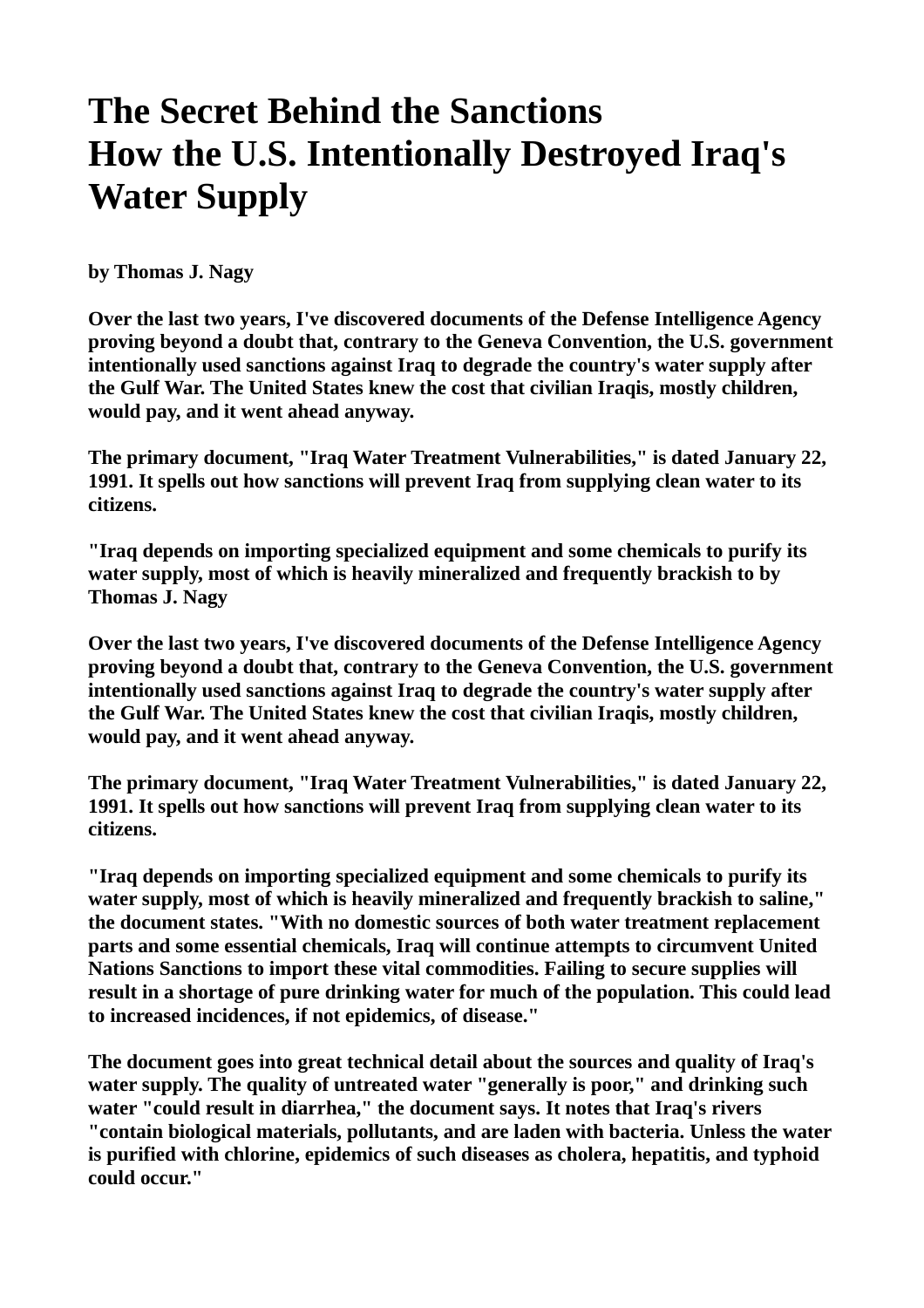**The document notes that the importation of chlorine "has been embargoed" by sanctions. "Recent reports indicate the chlorine supply is critically low."** 

**Food and medicine will also be affected, the document states. "Food processing, electronic, and, particularly, pharmaceutical plants require extremely pure water that is free from biological contaminants," it says.** 

**The document addresses possible Iraqi countermeasures to obtain drinkable water despite sanctions.** 

**"Iraq conceivably could truck water from the mountain reservoirs to urban areas. But the capability to gain significant quantities is extremely limited," the document states. "The amount of pipe on hand and the lack of pumping stations would limit laying pipelines to these reservoirs. Moreover, without chlorine purification, the water still would contain biological pollutants. Some affluent Iraqis could obtain their own minimally adequate supply of good quality water from Northern Iraqi sources. If boiled, the water could be safely consumed. Poorer Iraqis and industries requiring large quantities of pure water would not be able to meet their needs."** 

**The document also discounted the possibility of Iraqis using rainwater. "Precipitation occurs in Iraq during the winter and spring, but it falls primarily in the northern mountains," it says. "Sporadic rains, sometimes heavy, fall over the lower plains. But Iraq could not rely on rain to provide adequate pure water."** 

**As an alternative, "Iraq could try convincing the United Nations or individual countries to exempt water treatment supplies from sanctions for humanitarian reasons," the document says. "It probably also is attempting to purchase supplies by using some sympathetic countries as fronts. If such attempts fail, Iraqi alternatives are not adequate for their national requirements."** 

**In cold language, the document spells out what is in store: "Iraq will suffer increasing shortages of purified water because of the lack of required chemicals and desalination membranes. Incidences of disease, including possible epidemics, will become probable unless the population were careful to boil water."** 

**The document gives a timetable for the destruction of Iraq's water supplies. "Iraq's overall water treatment capability will suffer a slow decline, rather than a precipitous halt," it says. "Although Iraq is already experiencing a loss of water treatment capability, it probably will take at least six months (to June 1991) before the system is fully degraded."** 

**This document, which was partially declassified but unpublicized in 1995, can be found on the Pentagon's web site at www.gulflink.osd.mil. (I disclosed this document last fall. But the news media showed little interest in it. The only reporters I know of who wrote lengthy stories on it were Felicity Arbuthnot in the Sunday Herald of Scotland, who broke the story, and Charlie Reese of the Orlando Sentinel, who did a follow-up.)**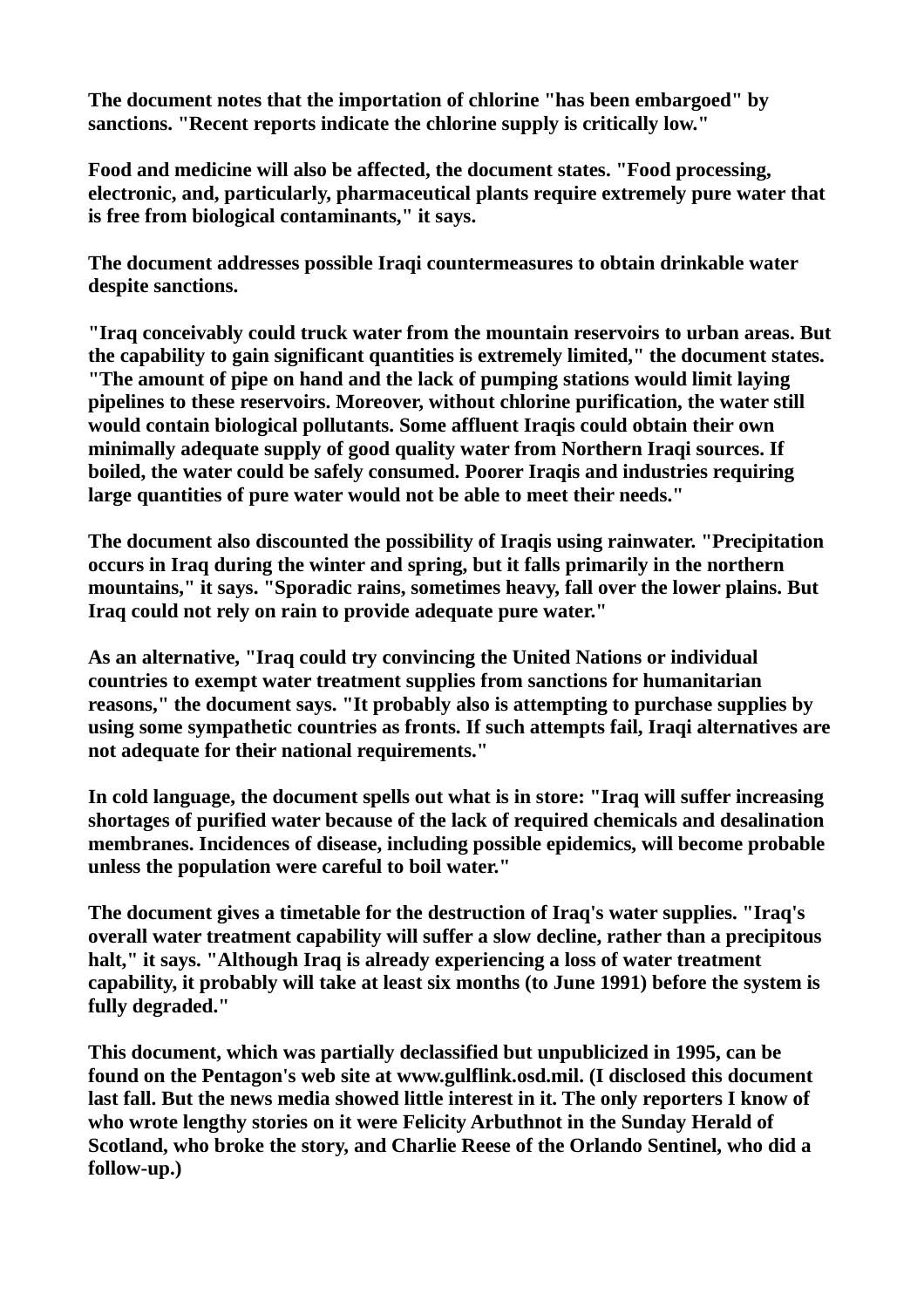**Recently, I have come across other DIA documents that confirm the Pentagon's monitoring of the degradation of Iraq's water supply. These documents have not been publicized until now.** 

**The first one in this batch is called "Disease Information", and is also dated January 22, 1991. At the top, it says, "Subject: Effects of Bombing on Disease Occurrence in Baghdad." The analysis is blunt: "Increased incidence of diseases will be attributable to degradation of normal preventive medicine, waste disposal, water purification/distribution, electricity, and decreased ability to control disease outbreaks. Any urban area in Iraq that has received infrastructure damage will have similar problems."** 

**The document proceeds to itemize the likely outbreaks. It mentions "acute diarrhea" brought on by bacteria such as E. coli, shigella, and salmonella, or by protozoa such as giardia, which will affect "particularly children," or by rotavirus, which will also affect "particularly children," a phrase it puts in parentheses. And it cites the possibilities of typhoid and cholera outbreaks.** 

**The document warns that the Iraqi government may "blame the United States for public health problems created by the military conflict."** 

**The second DIA document, "Disease Outbreaks in Iraq," is dated February 21, 1990, but the year is clearly a typo and should be 1991. It states: "Conditions are favorable for communicable disease outbreaks, particularly in major urban areas affected by coalition bombing." It adds: "Infectious disease prevalence in major Iraqi urban areas targeted by coalition bombing (Baghdad, Basrah) undoubtedly has increased since the beginning of Desert Storm. . . . Current public health problems are attributable to the reduction of normal preventive medicine, waste disposal, water purification and distribution, electricity, and the decreased ability to control disease outbreaks."** 

**This document lists the "most likely diseases during next sixty-ninety days (descending order): diarrheal diseases (particularly children); acute respiratory illnesses (colds and influenza); typhoid; hepatitis A (particularly children); measles, diphtheria, and pertussis (particularly children); meningitis, including meningococcal (particularly children); cholera (possible, but less likely)."** 

**Like the previous document, this one warns that the Iraqi government might "propagandize increases of endemic diseases."** 

**The third document in this series, "Medical Problems in Iraq", is dated March 15, 1991. It says: "Communicable diseases in Baghdad are more widespread than usually observed during this time of the year and are linked to the poor sanitary conditions (contaminated water supplies and improper sewage disposal) resulting from the war. According to a United Nations Children's Fund (UNICEF)/World Health Organization report, the quantity of potable water is less than 5 percent of the original supply, there are no operational water and sewage treatment plants, and the reported incidence of diarrhea is four times above normal levels. Additionally, respiratory infections are on the rise. Children particularly have been affected by these diseases."**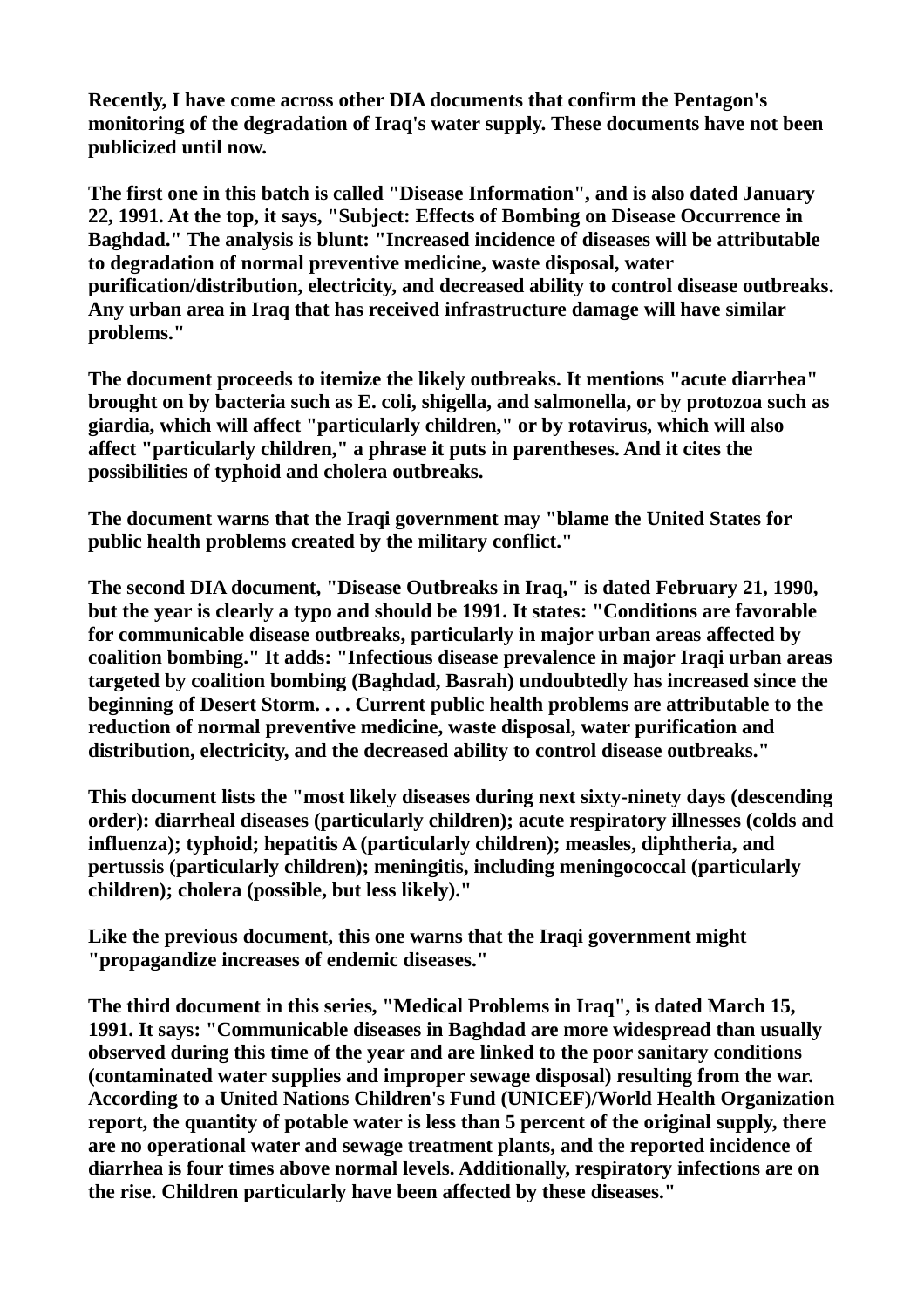**Perhaps to put a gloss on things, the document states, "There are indications that the situation is improving and that the population is coping with the degraded conditions." But it adds: "Conditions in Baghdad remain favorable for communicable disease outbreaks."** 

**The fourth document, "Status of Disease at Refugee Camps," is dated May 1991. The summary says, "Cholera and measles have emerged at refugee camps. Further infectious diseases will spread due to inadequate water treatment and poor sanitation."**

**The reason for this outbreak is clearly stated again. "The main causes of infectious diseases, particularly diarrhea, dysentery, and upper respiratory problems, are poor sanitation and unclean water. These diseases primarily afflict the old and young children."** 

**The fifth document, "Health Conditions in Iraq, June 1991," is still heavily censored. All I can make out is that the DIA sent a source "to assess health conditions and determine the most critical medical needs of Iraq. Source observed that Iraqi medical system was in considerable disarray, medical facilities had been extensively looted, and almost all medicines were in critically short supply."** 

**In one refugee camp, the document says, "at least 80 percent of the population" has diarrhea. At this same camp, named Cukurca, "cholera, hepatitis type B, and measles have broken out."** 

**The protein deficiency disease kwashiorkor was observed in Iraq "for the first time," the document adds. "Gastroenteritis was killing children. . . . In the south, 80 percent of the deaths were children (with the exception of Al Amarah, where 60 percent of deaths were children)."** 

**The final document is "Iraq: Assessment of Current Health Threats and Capabilities," and it is dated November 15, 1991. This one has a distinct damage-control feel to it. Here is how it begins: "Restoration of Iraq's public health services and shortages of major medical materiel remain dominant international concerns. Both issues apparently are being exploited by Saddam Hussein in an effort to keep public opinion firmly against the U.S. and its Coalition allies and to direct blame away from the Iraqi government."** 

**It minimizes the extent of the damage. "Although current countrywide infectious disease incidence in Iraq is higher than it was before the Gulf War, it is not at the catastrophic levels that some groups predicted. The Iraqi regime will continue to exploit disease incidence data for its own political purposes."** 

**And it places the blame squarely on Saddam Hussein. "Iraq's medical supply shortages are the result of the central government's stockpiling, selective distribution, and exploitation of domestic and international relief medical resources." It adds: "Resumption of public health programs . . . depends completely on the Iraqi government."**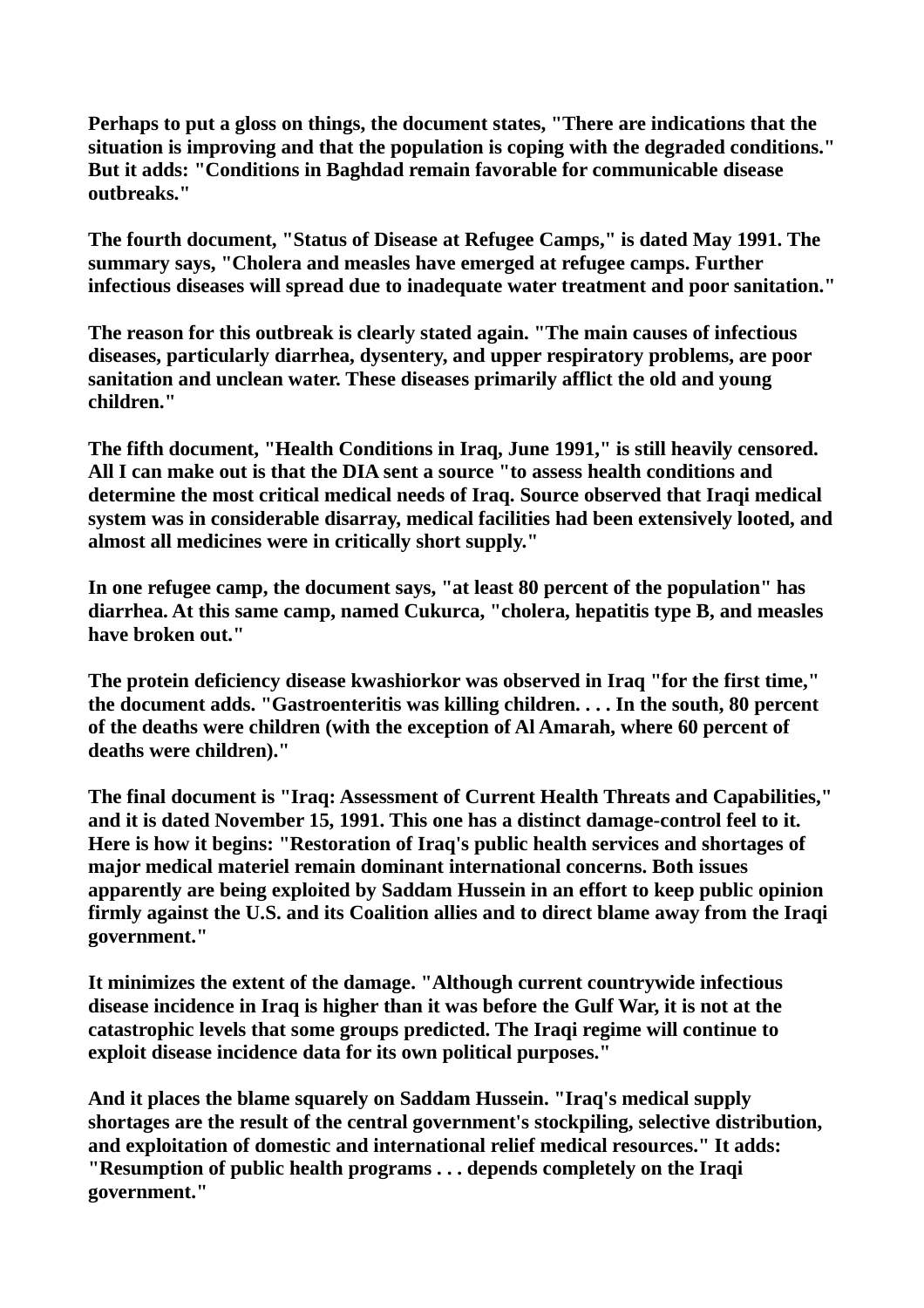**As these documents illustrate, the United States knew sanctions had the capacity to devastate the water treatment system of Iraq. It knew what the consequences would be: increased outbreaks of disease and high rates of child mortality. And it was more concerned about the public relations nightmare for Washington than the actual nightmare that the sanctions created for innocent Iraqis.** 

**The Geneva Convention is absolutely clear. In a 1979 protocol relating to the "protection of victims of international armed conflicts," Article 54, it states: "It is prohibited to attack, destroy, remove, or render useless objects indispensable to the survival of the civilian population, such as foodstuffs, crops, livestock, drinking water installations and supplies, and irrigation works, for the specific purpose of denying them for their sustenance value to the civilian population or to the adverse Party, whatever the motive, whether in order to starve out civilians, to cause them to move away, or for any other motive."** 

**But that is precisely what the U.S. government did, with malice aforethought. It "destroyed, removed, or rendered useless" Iraq's "drinking water installations and supplies." The sanctions, imposed for a decade largely at the insistence of the United States, constitute a violation of the Geneva Convention. They amount to a systematic effort to, in the DIA's own words, "fully degrade" Iraq's water sources.** 

**At a House hearing on June 7, Representative Cynthia McKinney, Democrat of Georgia, referred to the document "Iraq Water Treatment Vulnerabilities" and said: "Attacking the Iraqi public drinking water supply flagrantly targets civilians and is a violation of the Geneva Convention and of the fundamental laws of civilized nations."** 

**Over the last decade, Washington extended the toll by continuing to withhold approval for Iraq to import the few chemicals and items of equipment it needed in order to clean up its water supply.** 

**Last summer, Representative Tony Hall, Democrat of Ohio, wrote to then-Secretary of State Madeleine Albright "about the profound effects of the increasing deterioration of Iraq's water supply and sanitation systems on its children's health." Hall wrote, "The prime killer of children under five years of age--diarrheal diseases--has reached epidemic proportions, and they now strike four times more often than they did in 1990. . . . Holds on contracts for the water and sanitation sector are a prime reason for the increases in sickness and death. Of the eighteen contracts, all but one hold was placed by the U.S. government. The contracts are for purification chemicals, chlorinators, chemical dosing pumps, water tankers, and other equipment. . . . I urge you to weigh your decision against the disease and death that are the unavoidable result of not having safe drinking water and minimum levels of sanitation."** 

**For more than ten years, the United States has deliberately pursued a policy of destroying the water treatment system of Iraq, knowing full well the cost in Iraqi lives. The United Nations has estimated that more than 500,000 Iraqi children have died as a result of sanctions, and that 5,000 Iraqi children continue to die every month for this reason.**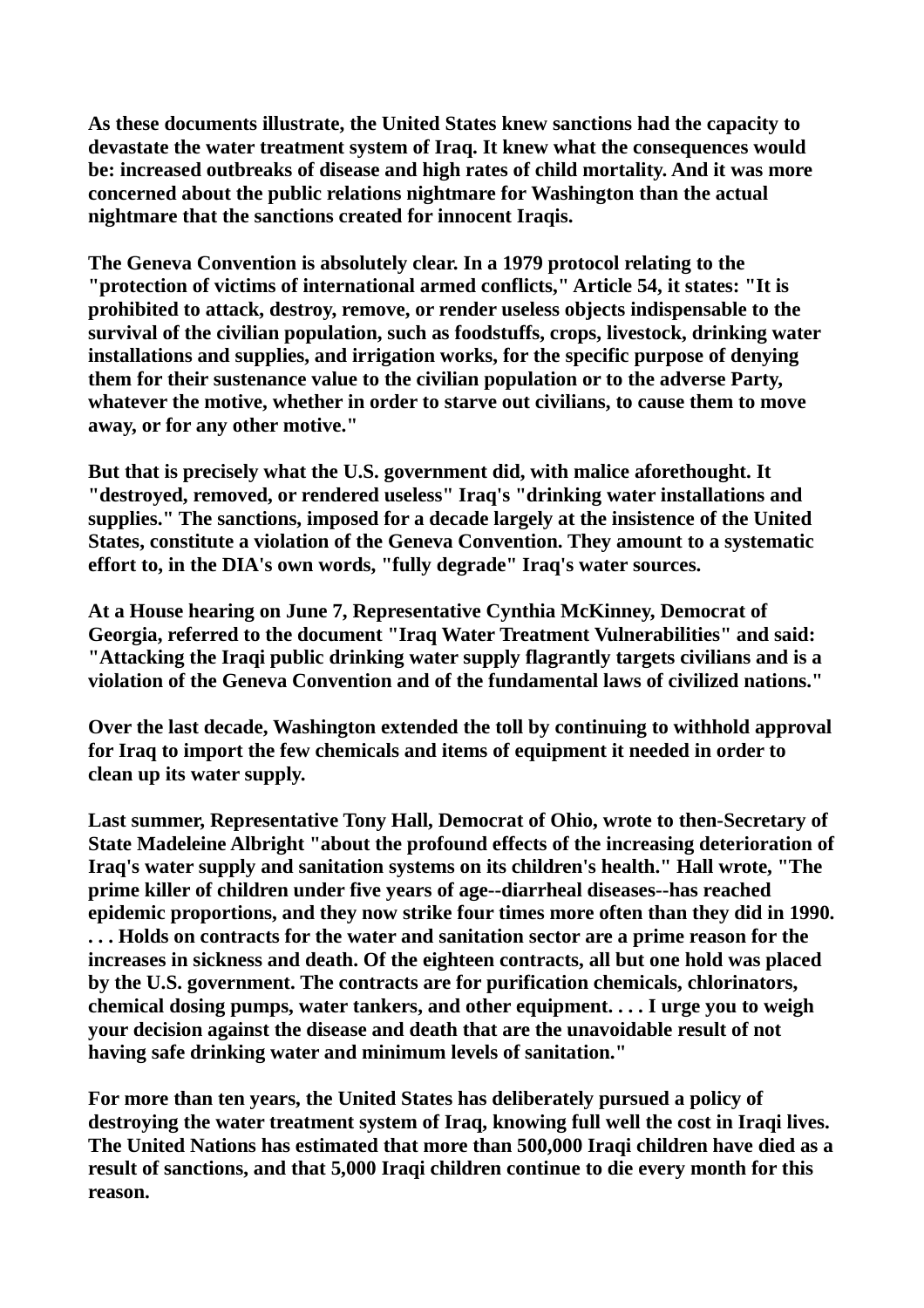**No one can say that the United States didn't know what it was doing. saline," the document states. "With no domestic sources of both water treatment replacement parts and some essential chemicals, Iraq will continue attempts to circumvent United Nations Sanctions to import these vital commodities. Failing to secure supplies will result in a shortage of pure drinking water for much of the population. This could lead to increased incidences, if not epidemics, of disease."** 

**The document goes into great technical detail about the sources and quality of Iraq's water supply. The quality of untreated water "generally is poor," and drinking such water "could result in diarrhea," the document says. It notes that Iraq's rivers "contain biological materials, pollutants, and are laden with bacteria. Unless the water is purified with chlorine, epidemics of such diseases as cholera, hepatitis, and typhoid could occur."** 

**The document notes that the importation of chlorine "has been embargoed" by sanctions. "Recent reports indicate the chlorine supply is critically low."** 

**Food and medicine will also be affected, the document states. "Food processing, electronic, and, particularly, pharmaceutical plants require extremely pure water that is free from biological contaminants," it says.** 

**The document addresses possible Iraqi countermeasures to obtain drinkable water despite sanctions.** 

**"Iraq conceivably could truck water from the mountain reservoirs to urban areas. But the capability to gain significant quantities is extremely limited," the document states. "The amount of pipe on hand and the lack of pumping stations would limit laying pipelines to these reservoirs. Moreover, without chlorine purification, the water still would contain biological pollutants. Some affluent Iraqis could obtain their own minimally adequate supply of good quality water from Northern Iraqi sources. If boiled, the water could be safely consumed. Poorer Iraqis and industries requiring large quantities of pure water would not be able to meet their needs."** 

**The document also discounted the possibility of Iraqis using rainwater. "Precipitation occurs in Iraq during the winter and spring, but it falls primarily in the northern mountains," it says. "Sporadic rains, sometimes heavy, fall over the lower plains. But Iraq could not rely on rain to provide adequate pure water."** 

**As an alternative, "Iraq could try convincing the United Nations or individual countries to exempt water treatment supplies from sanctions for humanitarian reasons," the document says. "It probably also is attempting to purchase supplies by using some sympathetic countries as fronts. If such attempts fail, Iraqi alternatives are not adequate for their national requirements."** 

**In cold language, the document spells out what is in store: "Iraq will suffer increasing shortages of purified water because of the lack of required chemicals and desalination**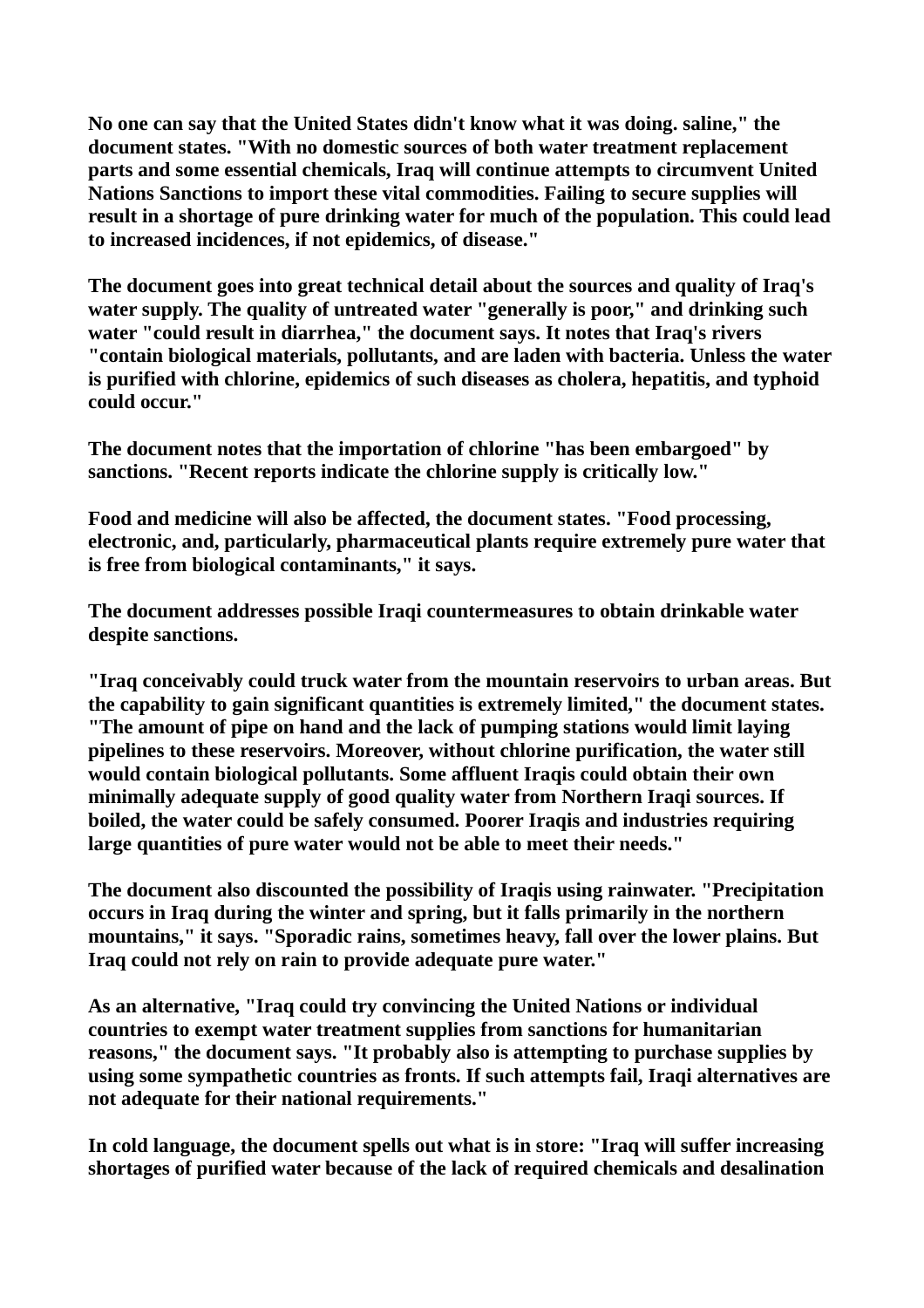**membranes. Incidences of disease, including possible epidemics, will become probable unless the population were careful to boil water."** 

**The document gives a timetable for the destruction of Iraq's water supplies. "Iraq's overall water treatment capability will suffer a slow decline, rather than a precipitous halt," it says. "Although Iraq is already experiencing a loss of water treatment capability, it probably will take at least six months (to June 1991) before the system is fully degraded."** 

**This document, which was partially declassified but unpublicized in 1995, can be found on the Pentagon's web site at www.gulflink.osd.mil. (I disclosed this document last fall. But the news media showed little interest in it. The only reporters I know of who wrote lengthy stories on it were Felicity Arbuthnot in the Sunday Herald of Scotland, who broke the story, and Charlie Reese of the Orlando Sentinel, who did a follow-up.)** 

**Recently, I have come across other DIA documents that confirm the Pentagon's monitoring of the degradation of Iraq's water supply. These documents have not been publicized until now.** 

**The first one in this batch is called "Disease Information", and is also dated January 22, 1991. At the top, it says, "Subject: Effects of Bombing on Disease Occurrence in Baghdad." The analysis is blunt: "Increased incidence of diseases will be attributable to degradation of normal preventive medicine, waste disposal, water purification/distribution, electricity, and decreased ability to control disease outbreaks. Any urban area in Iraq that has received infrastructure damage will have similar problems."** 

**The document proceeds to itemize the likely outbreaks. It mentions "acute diarrhea" brought on by bacteria such as E. coli, shigella, and salmonella, or by protozoa such as giardia, which will affect "particularly children," or by rotavirus, which will also affect "particularly children," a phrase it puts in parentheses. And it cites the possibilities of typhoid and cholera outbreaks.** 

**The document warns that the Iraqi government may "blame the United States for public health problems created by the military conflict."** 

**The second DIA document, "Disease Outbreaks in Iraq," is dated February 21, 1990, but the year is clearly a typo and should be 1991. It states: "Conditions are favorable for communicable disease outbreaks, particularly in major urban areas affected by coalition bombing." It adds: "Infectious disease prevalence in major Iraqi urban areas targeted by coalition bombing (Baghdad, Basrah) undoubtedly has increased since the beginning of Desert Storm. . . . Current public health problems are attributable to the reduction of normal preventive medicine, waste disposal, water purification and distribution, electricity, and the decreased ability to control disease outbreaks."** 

**This document lists the "most likely diseases during next sixty-ninety days (descending order): diarrheal diseases (particularly children); acute respiratory illnesses (colds and**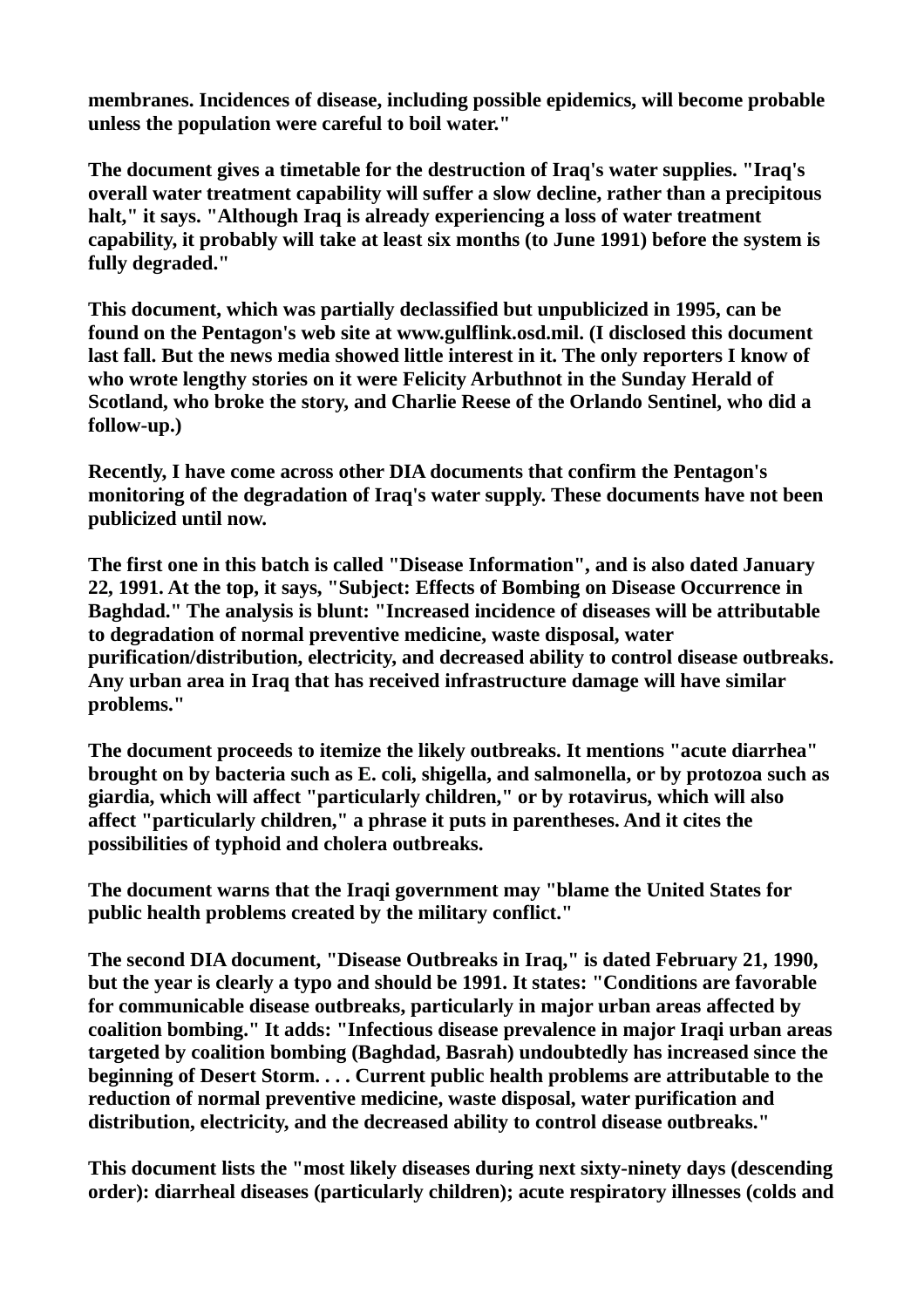**influenza); typhoid; hepatitis A (particularly children); measles, diphtheria, and pertussis (particularly children); meningitis, including meningococcal (particularly children); cholera (possible, but less likely)."** 

**Like the previous document, this one warns that the Iraqi government might "propagandize increases of endemic diseases."** 

**The third document in this series, "Medical Problems in Iraq", is dated March 15, 1991. It says: "Communicable diseases in Baghdad are more widespread than usually observed during this time of the year and are linked to the poor sanitary conditions (contaminated water supplies and improper sewage disposal) resulting from the war. According to a United Nations Children's Fund (UNICEF)/World Health Organization report, the quantity of potable water is less than 5 percent of the original supply, there are no operational water and sewage treatment plants, and the reported incidence of diarrhea is four times above normal levels. Additionally, respiratory infections are on the rise. Children particularly have been affected by these diseases."** 

**Perhaps to put a gloss on things, the document states, "There are indications that the situation is improving and that the population is coping with the degraded conditions." But it adds: "Conditions in Baghdad remain favorable for communicable disease outbreaks."** 

**The fourth document, "Status of Disease at Refugee Camps," is dated May 1991. The summary says, "Cholera and measles have emerged at refugee camps. Further infectious diseases will spread due to inadequate water treatment and poor sanitation."**

**The reason for this outbreak is clearly stated again. "The main causes of infectious diseases, particularly diarrhea, dysentery, and upper respiratory problems, are poor sanitation and unclean water. These diseases primarily afflict the old and young children."** 

**The fifth document, "Health Conditions in Iraq, June 1991," is still heavily censored. All I can make out is that the DIA sent a source "to assess health conditions and determine the most critical medical needs of Iraq. Source observed that Iraqi medical system was in considerable disarray, medical facilities had been extensively looted, and almost all medicines were in critically short supply."** 

**In one refugee camp, the document says, "at least 80 percent of the population" has diarrhea. At this same camp, named Cukurca, "cholera, hepatitis type B, and measles have broken out."** 

**The protein deficiency disease kwashiorkor was observed in Iraq "for the first time," the document adds. "Gastroenteritis was killing children. . . . In the south, 80 percent of the deaths were children (with the exception of Al Amarah, where 60 percent of deaths were children)."** 

**The final document is "Iraq: Assessment of Current Health Threats and Capabilities," and it is dated November 15, 1991. This one has a distinct damage-control feel to it.**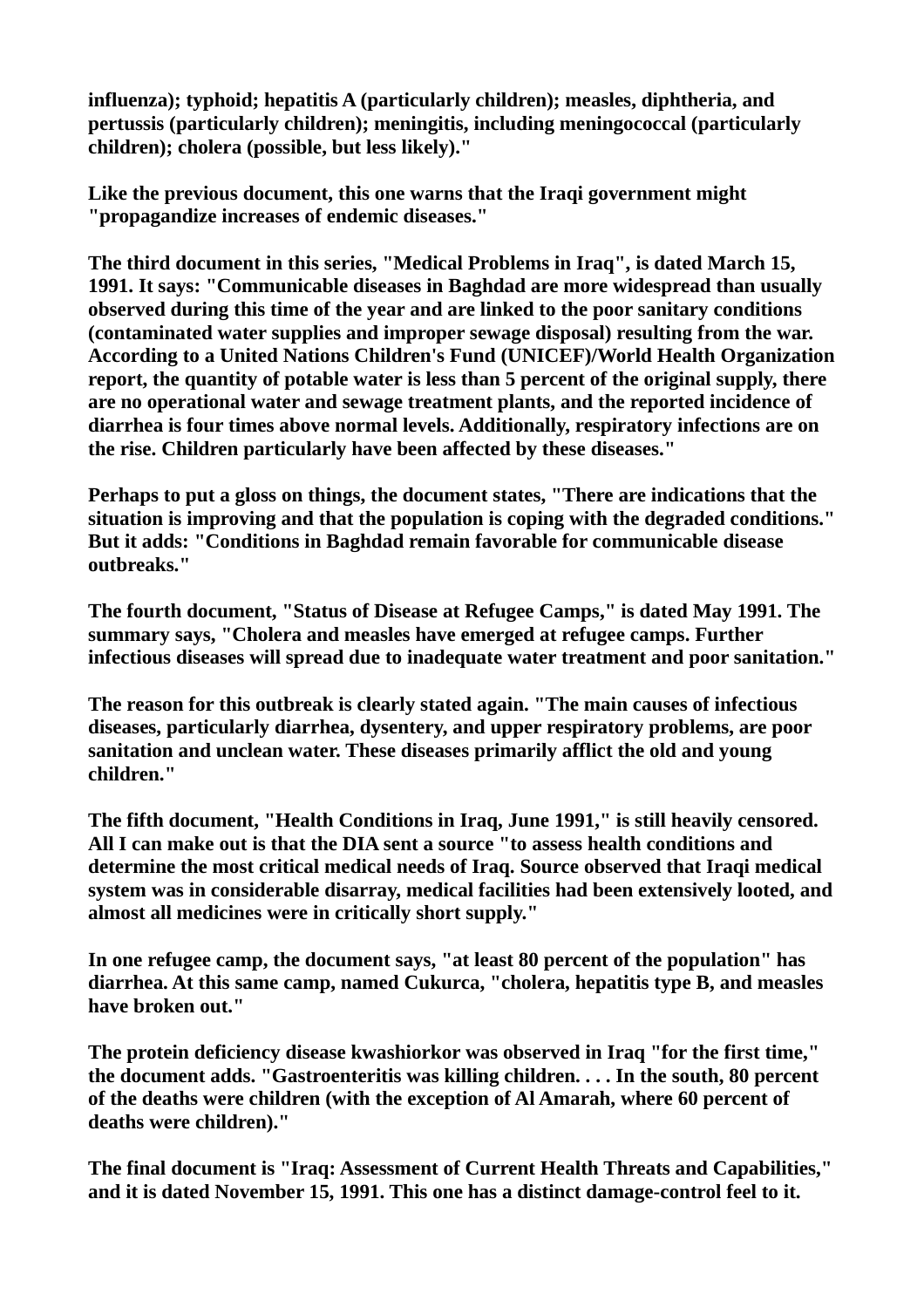**Here is how it begins: "Restoration of Iraq's public health services and shortages of major medical materiel remain dominant international concerns. Both issues apparently are being exploited by Saddam Hussein in an effort to keep public opinion firmly against the U.S. and its Coalition allies and to direct blame away from the Iraqi government."** 

**It minimizes the extent of the damage. "Although current countrywide infectious disease incidence in Iraq is higher than it was before the Gulf War, it is not at the catastrophic levels that some groups predicted. The Iraqi regime will continue to exploit disease incidence data for its own political purposes."** 

**And it places the blame squarely on Saddam Hussein. "Iraq's medical supply shortages are the result of the central government's stockpiling, selective distribution, and exploitation of domestic and international relief medical resources." It adds: "Resumption of public health programs . . . depends completely on the Iraqi government."** 

**As these documents illustrate, the United States knew sanctions had the capacity to devastate the water treatment system of Iraq. It knew what the consequences would be: increased outbreaks of disease and high rates of child mortality. And it was more concerned about the public relations nightmare for Washington than the actual nightmare that the sanctions created for innocent Iraqis.** 

**The Geneva Convention is absolutely clear. In a 1979 protocol relating to the "protection of victims of international armed conflicts," Article 54, it states: "It is prohibited to attack, destroy, remove, or render useless objects indispensable to the survival of the civilian population, such as foodstuffs, crops, livestock, drinking water installations and supplies, and irrigation works, for the specific purpose of denying them for their sustenance value to the civilian population or to the adverse Party, whatever the motive, whether in order to starve out civilians, to cause them to move away, or for any other motive."** 

**But that is precisely what the U.S. government did, with malice aforethought. It "destroyed, removed, or rendered useless" Iraq's "drinking water installations and supplies." The sanctions, imposed for a decade largely at the insistence of the United States, constitute a violation of the Geneva Convention. They amount to a systematic effort to, in the DIA's own words, "fully degrade" Iraq's water sources.** 

**At a House hearing on June 7, Representative Cynthia McKinney, Democrat of Georgia, referred to the document "Iraq Water Treatment Vulnerabilities" and said: "Attacking the Iraqi public drinking water supply flagrantly targets civilians and is a violation of the Geneva Convention and of the fundamental laws of civilized nations."** 

**Over the last decade, Washington extended the toll by continuing to withhold approval for Iraq to import the few chemicals and items of equipment it needed in order to clean up its water supply.**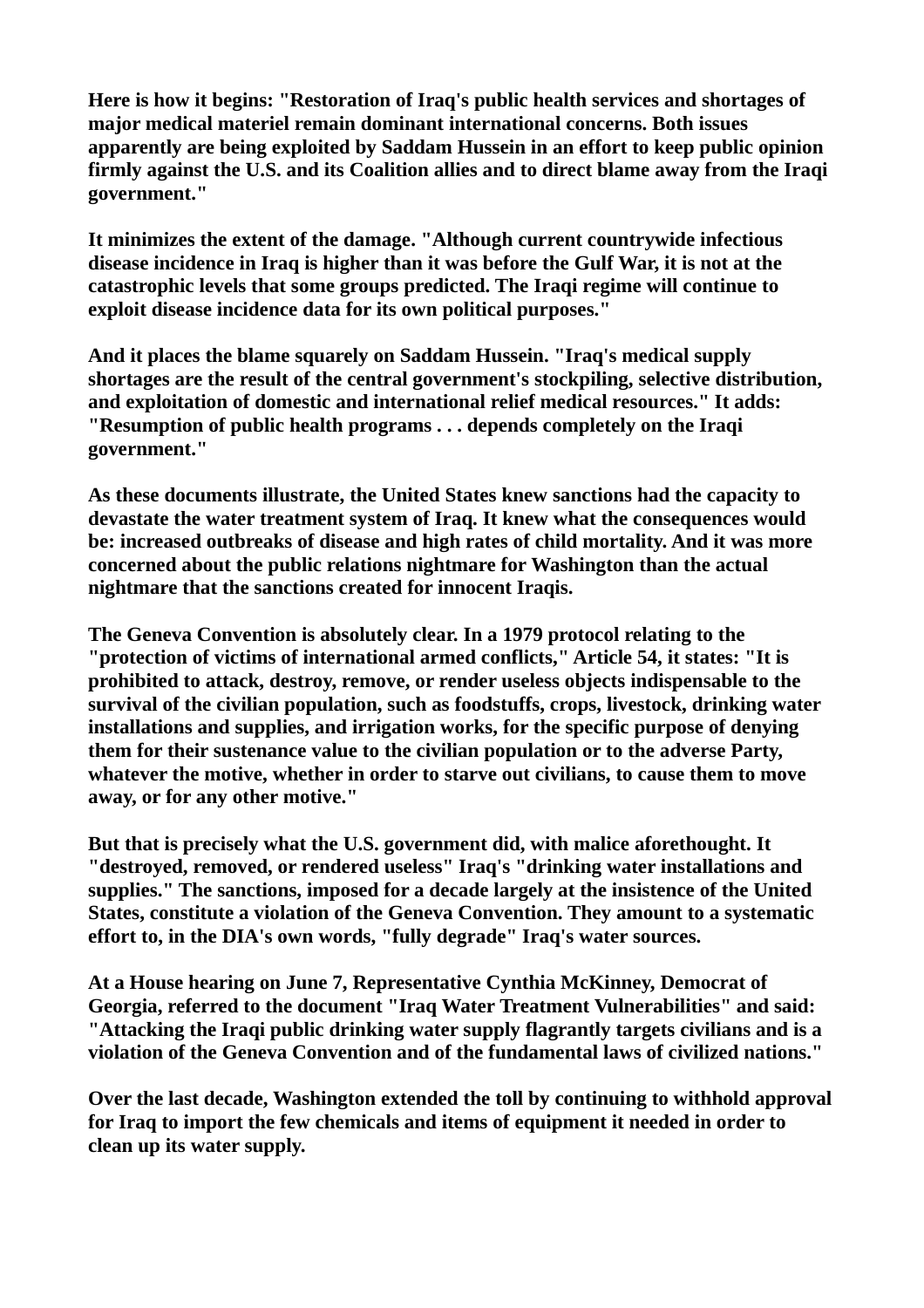**Last summer, Representative Tony Hall, Democrat of Ohio, wrote to then-Secretary of State Madeleine Albright "about the profound effects of the increasing deterioration of Iraq's water supply and sanitation systems on its children's health." Hall wrote, "The prime killer of children under five years of age--diarrheal diseases--has reached epidemic proportions, and they now strike four times more often than they did in 1990. . . . Holds on contracts for the water and sanitation sector are a prime reason for the increases in sickness and death. Of the eighteen contracts, all but one hold was placed by the U.S. government. The contracts are for purification chemicals, chlorinators, chemical dosing pumps, water tankers, and other equipment. . . . I urge you to weigh your decision against the disease and death that are the unavoidable result of not having safe drinking water and minimum levels of sanitation."** 

**For more than ten years, the United States has deliberately pursued a policy of destroying the water treatment system of Iraq, knowing full well the cost in Iraqi lives. The United Nations has estimated that more than 500,000 Iraqi children have died as a result of sanctions, and that 5,000 Iraqi children continue to die every month for this reason.** 

**No one can say that the United States didn't know what it was doing.** 

**<http://www.hiddenmysteries.org/news/america/usa/111101a.html>**

# **IRAQ WATER TREATMMENT VULNERABILITIES (U)**

**Filename:511rept.91**

**DTG: 221900Z JAN 91**

**FM: DIA WASHINGTON DC VIA: NMIST NET TO: CENTCOM INFO: CENTAF UK STRIKE COMMAND MARCENT 18 ABC NAVCENT SOCCENT 7TH CORPS ANKARA**

**SUBJECT: IRAQ WATER TREATMMENT VULNERABILITIES (U) AS OF 18 JAN 91 KEY JUDGMENTS.**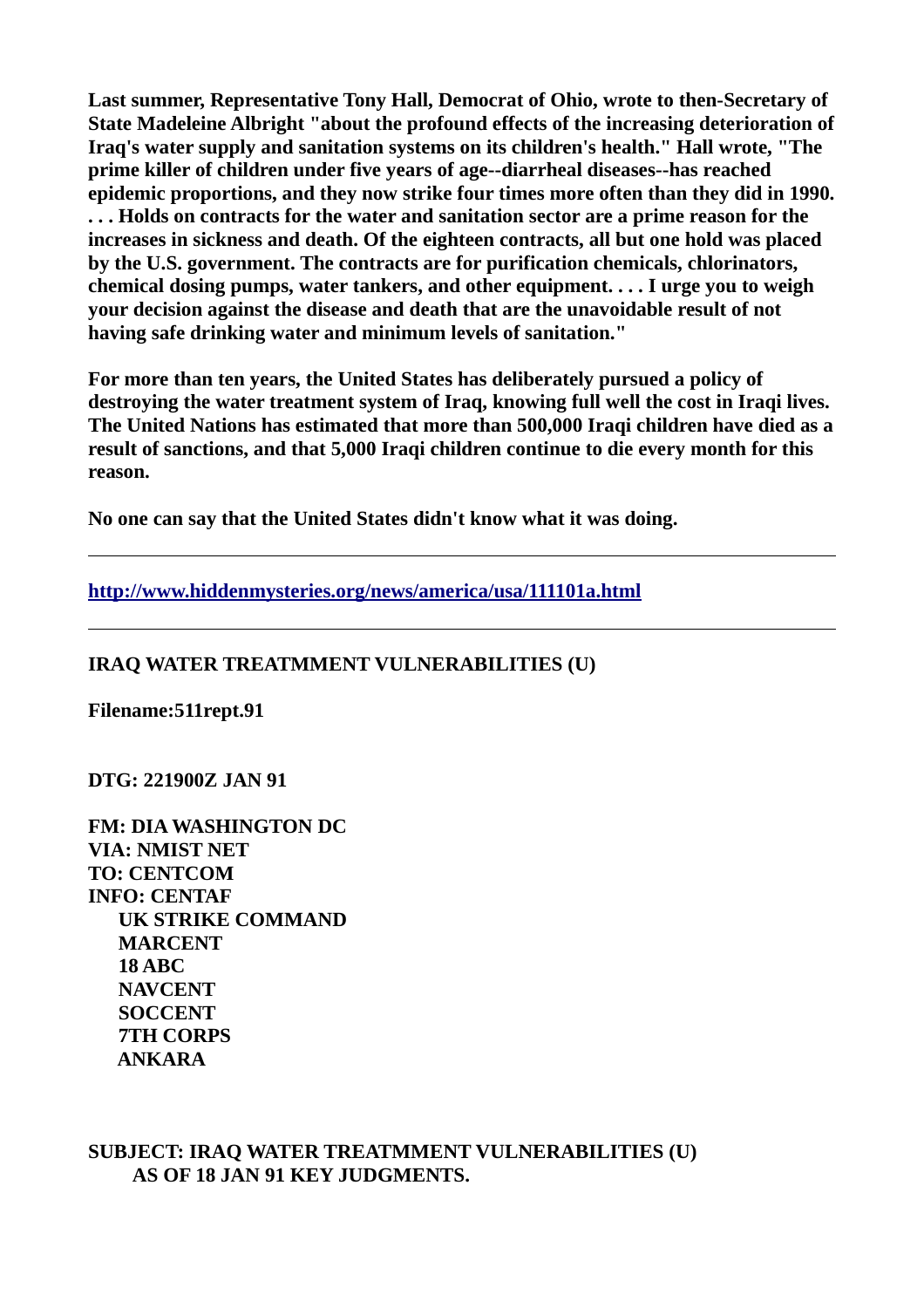**1. IRAO DEPENDS ON IMPORTING-SPECIALIZED EQUIPMENT-AND SOME CHEMICALS TO PURIFY ITS WATER SUPPLY, MOST OF WHICH IS HEAVILY MINERALIZED AND FREQUENTLY BRACKISH TO SALINE.**

**2. WITH NO DOMESTIC SOURCES OF BOTH WATER TREATMENT REPLACEMENT PARTS AND SOME ESSENTIAL CHEMICALS, IRAO WILL CONTINUE ATTEMPTS TO CIRCUMVENT UNITED NATIONS SANCTIONS TO IMPORT THESE VITAL COMMODITIES.**

**3. FAILING TO SECURE SUPPLIES WILL RESULT IN A SHORTAGE OF PURE DRINKING WATER FOR MUCH OF THE POPULATION. THIS COULD LEAD**

**TO INCREASED INCIDENCES, IF NOT EPIDEMICS, OF DISEASE AND TO CERTAIN PURE-WATER-DEPENDENT INDUSTRIES BECOMING INCAPACITATED, INCLUDING PETRO CHEMICALS, FERTILIZERS, PETROLEUM REFINING, ELECTRONICS,PHARMACEUTICALS, FOOD PROCESSING, TEXTILES, CONCRETE**

**CONSTRUCTION,AND THERMAL POWERPLANTS.**

**4. IRAQ'S OVERALL WATER TREATMENT CAPABILITY WILL SUFFER A SLOW DECLINE, RATHER THAN A PRECIPITOUS HALT, AS DWINDLING SUPPLIES AND CANNIBALIZED PARTS ARE CONCENTRATED AT HIGHER PRIORITY LOCATIONS. ALTHOUGH IRAQ IS ALREADY EXPERIENCING A LOSS OF WATERTREATMENT CAPABILITY, IT PROBABLY WILL TAKE AT LEAST SIX MONTHS (TO JUNE 1991) BEFORE THE SYSTEM IS FULLY DEGRADED.**

**5. UNLESS WATER TREATMENT SUPPLIES ARE EXEMPTED FROM THE UNSANCTIONS FOR HUMANITARIAN REASONS, NO ADEQUATE SOLUTION EXISTS FOR IRAQ'S WATER PURIFICATION DILEMMA, SINCE NO SUITABLE ALTERNATIVES,INCLUDING LOOTING SUPPLIES FROM KUWAIT, SUFFICIENTLY MEET IRAQI NEEDS.)**

**6. IRAQI WATER QUALITY. SURFACE WATER FROM THE TIGRIS AND EUPHRATES RIVER SYSTEM SUPPLIES ABOUT HALF OF IRAQ'S LAND AREA,INCLUDING URBAN AREAS AND THEIR ASSOCIATED INDUSTRIES. IRAQ'S REMAINING AREA, PRIMARILY RURAL, RELIES ON GROUND WATER FROM WELLS.THE QUALITY OF UNTREATED WATER THROUGHOUT THE COUNTRY VARIES WIDELY BUT GENERALLY IS POOR. HEAVY MINERALIZATION, SUSPENDED SOLIDS AND,FREQUENTLY, HIGH SALINITY CHARACTERIZE IRAQ'S WATER SUPPLY.ALTHoUGH IRAQ HAS MADE A CONSIDERABLE EFFORT TO SUPPLY PURE WATER TO ITS POPULATION, THE WATER TREATMENT SYSTEM WAS UNRELIABLE EVEN BEFORE THE UNITED NATIONS SANCTIONS SALINITY CHARACTERIZE IRAO'S WATER SUPPLY.ALTHOUGH IRAQ HAS MADE A CONSIDERABLE EFFORT TO SUPPLY PURE WATER TO ITS POPULATION, THE WATER TREATMENT SYSTEM WAS UNRELIABLE EVEN BEFORE THE UNITED NATIONS SANCTIONS WERE IMPOSED. MOST IRAQIS PREFER TO DRINK IMPORTED BOTTLED WATER.**

**7. THE MINERALS IN THE WATER INCLUDE CONCENTRATIONS OF CARBONATES, SULPHATES, CHLORIDES, AND, IN SOME LOCATIONS, NITRATES.DRINKING HEAVILY MINERALIZED WATER COULD RESULT IN DIARRHEA AND,OVER THE LONG TERM, STONES FORMING WITHIN THE**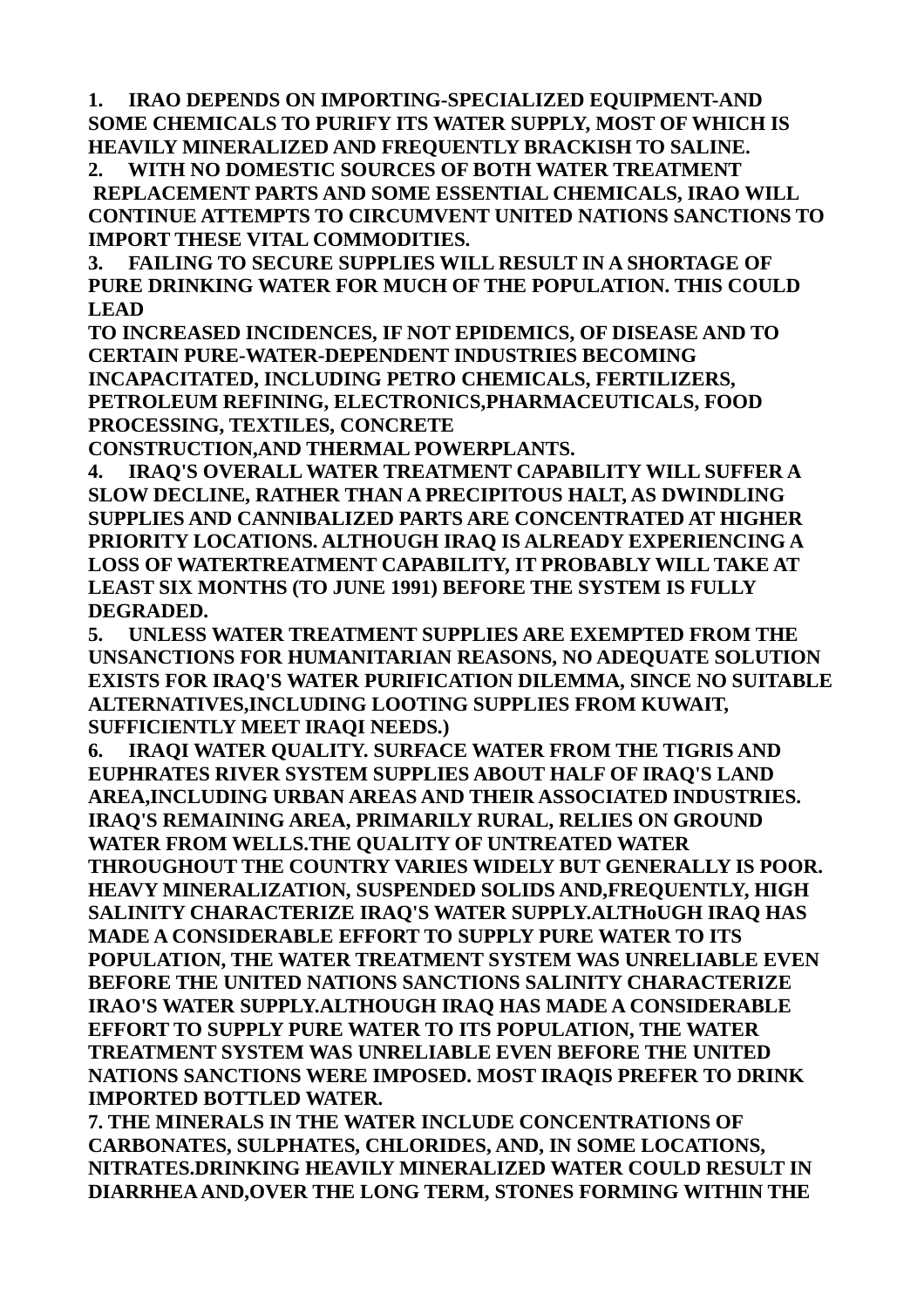**BODY. FOR INDUSTRIAL APPLICATIONS, PIPES AND OTHER EOUIPMENT WOULD SCALE (BECOME ENCRUSTED), EVENTUALLY CAUSING PLANTS TO SHUT DOWN. SCALING IN BOILERS WOULD CAUSE EXPLOSIONS IF NOT PREVENTED OR REMOVED.**

**8. MUCH OF IRAO'S GROUND WATER SUPPLIES ARE BRACKISH TO SALINE. THE,LARGE RESERVOIRS NEAR BAGHDAD--THE THARTHAR, - HABBANIYAH, AND AL MILH LAKES--ARE SALINE. SINCE THESE LAKES SERVE AS CATCH BASINS FOR FLOODS ON THE TIGRIS AND EUPHRATES RIVERS, THE IRAOIS MUST REDUCE THE WATER VOLUME IN-THE LAKES DURING THE LOW-WATER SEASON. EVAPARATlON DURING THE SUMMER**

**- ACCOMPLISHES THIS IMPART. SINCE REDUCING THE WATER VOLUME IN THE LAKES ONLY INCREASES SALINITY, THE IRAQIS FLUSH THE LAKES BY DIVERTING FRESH WATER FROM UP STREAM ON THE TIGRIS AND EUPHRATES. THE FLOW IS DISCHARGED FURTHER DOWNSTREAM TO AVOID FILLING THE BASINS. SINCE THE DISCHARGE OCCURS WHERE THE RIVERS ENTER THE MESOPOTAMIAN PLAIN, THE DISCHARGE INCREASES THE NATURAL SALINITY OF THE WATERS DOWNSTREAM, AFFECTING IRRIGATED AGRICULTURAL LANDS IRAQ SPECIALIZES IN - SALINE-RESISTANT CROPS SUCH AS BARLEr AND DATES) AND URBAN AREAS, INCLUDING BAGHDAD.THE KARKH WATER TREATMENT PROJECT FOR WESTERN BAGHDAD HAS AN IN TAKE POINT ABOUT 40 KILOMETERS NORTH OF BAGHDAD, UPSTREAM FROM WHERE LAKE THARTHAR DISCHARGES INTO THE TIGRIS. WATER BELOW THE DISCHARGE POINT REQUIRES DESALINIZATION.**

**9. AT BASRAH, THE SHATT AL ARAB TENDS TO BE SALINE UNDER CONDITIONS OF LOW-RIVER WATER VOLUMES AND DEPENDING ON TIDE AND WIND DIRECTIONS. NORMALLY, THE SHATT AL ARAB AT BASRAH HAS A SALINITY OF 1,500 TO 2,000 PARTS PER MILLION (PPM). SALINITY HAS BEEN INCREASING OVER THE LAST 5 YEARS, AND IN THE FALL 1989, THE SALINITY HAD REACHED 6,000 TO 7,000 PPM, HIGHER THAN EXISTING DESALINIZATION SYSTEMS COULD HANDLE. (OCEAN SEAWATER IS ABOUT 36,000 PPM OF DISSOLVED SALTS; THE PERSIAN GULF IS APPROXIMATELY 42,000 PPM.BRACKISH WATER IS A MINIMUM OF 1,000 PPM. THE WORLD HEALTH ORGANIZATION STANDARD FOR HUMAN CONSUMPTION IS 500 PPM OR LESS.GROUND WATER IN IRAO'S LOWER MESOPOTAMIAN BASIN RANGES FROM 5,000 TO 60,000 PPM, WITH SOME LOCATIONS REACHING 80,000). SALINE WATER IS UNFIT FOR DRINKING AND CORRODES INDUSTRIAL PIPES OR OTHER EXPOSED EQUIPMENT. 10. (U) SUSPENDED SOLIDS, PRIMARILY SILT, IN THE TIGRIS AND EUPHRATES RIVER SYSTEM INCREASE WITH WATER VOLUME. UNLESS REMOVED FROM THE WATER, THESE PARTICLES WOULD CLOG PIPES AND FILTERS AND WOULD REQUIRE STRAINING BEFORE CONSUMPTION BY END USERS.**

**11. IRAQ'S RIVERS ALSO CONTAIN BIOLOGICAL MATERIALS, POLLUTANTS, AND ARE LADEN WITH BACTERIA. UNLESS THE**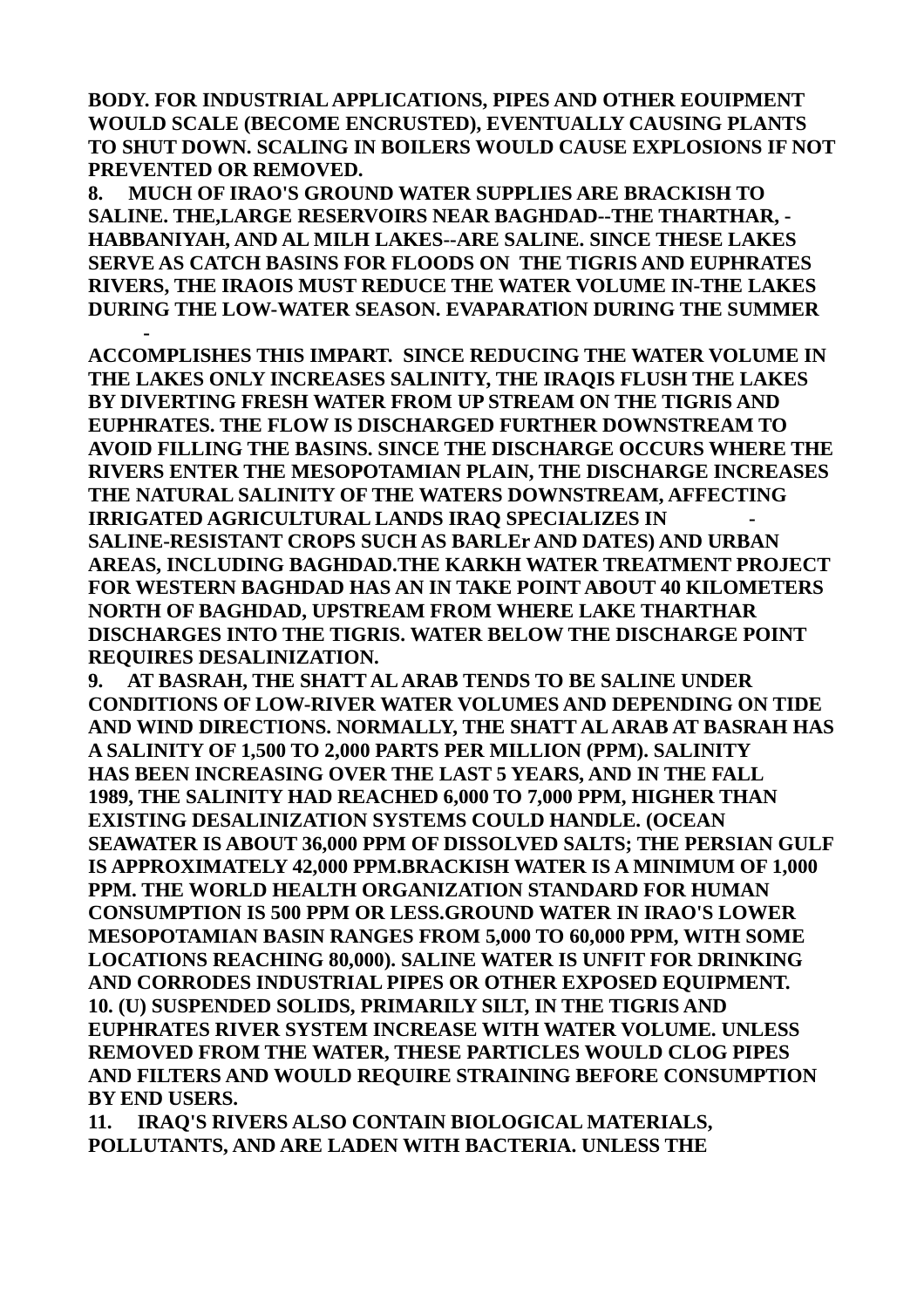**WATER IS PURIFIED WITH CHLORINE EPIDEMICS OF SUCH DISEASES AS CHOLERA,HEPATITIS, AND TYPHOID COULD OCCUR.)**

**12. WATER TREATMENT REGIMES. WATER TREATMENT IS SPECIFIC TO THE IMPURITIES OF THE WATER TREATED AND TO THE APPLICATION FOR WHICH THE WATER WILL BE USED. THE BASIC PROCESS REQUIRES CLARIFICATION (REMOVING SUSPENDED SOLIDS), FILTRATION, AND, FOR DRINKING AND SOME INDUSTRIAL USES, PURIFICATION. IN IRAQ, THE PROCESS ALSO INCLUDES DESALINATING AND WATER SOFTENING. 13. CLARIFICATION REQUIRES ADDING FLOCCULANTS AND COAGULANTS TO THE WATER. THE IRAOIS USE ALUMINUM SULPHATE ALTHOUGH IRON SULPHATES ARE ACCEPTABLE TO BIND THE SUSPENDED SOLIDS INTO CLUMPS FOR SETTLING. IF NOT REMOVED, THE SEDIMENTS, OR SLUDGE, WOULD CLOG THE FILTRATION SYSTEM (PROBABLY SAND) AND SHUT DOWN THE WATER PURIFICATION PLANT UNTIL THE CLOGS WERE REMOVED. ALUMINUM SULPHATE SUPPLY LEVELS ARE KNOWN TO BE CRITICALLY LOW, SINCE IRAQ TRIED AND FAILED TO OBTAIN PRECURSOR CHEMICALS FROM JORDAN FOR ITS MANUFACTURE.**

**14. CHLORINATION NORMALY IS ACCOMPLISHED DURING SEVERAL STAGES OF PURIFICATION, INCLUDING THE INITAL TREATMENT STAGE TO PREVENT THE EQUIPMENT FROM LIMING AND TO KILL PATHOGENS JUST PRIOR TO STORING THE FULLY TREATED WATER. THE CHLORINE USED IN MOST PLANTS IS EITHER SODIUM HYPOCHLORITE, A LIOUID, OR CALCIUM HYPOCHLORITE, A POWDER. IF THEY ARE EQUIPPED WITH INJECTORS, LOW-CAPACITY PLANTS CAN USE CHLORINE GAS DIRECTLY. IRAO'S PLANT IN FALLUJA AND THE PC-I PETROCHEMICAL PLANT AT BASRAH PRODUCE SODIUM HYPOCHLORITE AND, AS A BY-PRODUCT, CAUSTIC SODA, WHICH IS USED TO ADJUST THE PH OF WATER SUPPLIES. NORMALLY, BOTH LOCATIONS PRODUCE RELATIVELY SMALL QUANTITIES OF CHLORINE FOR INDUSTRIAL AND SOME MUNICIPAL USE; CHLORINE FOR MUNICIPAL SUPPLIES ALSO IS IMPORTED.RECENT REPORTS INDICATE THE CHLORINE SUPPLY IS CRITICALLY LOW. ITS IMPORTATION HAS BEEN EMBARGOED, AND BOTH MAIN PRODUCTION PLANTS EITHER HAD BEEN SHUT DOWN FOR A TIME OR HAVE BEEN PRODUCING MINIMAL OUTPUTS BECAUSE OF THE LACK OF IMPORTED CHEMICALS AND THE INABILITY TO REPLACE PARTS. PREVIOUSLY WHEN SUPPLIES WERE LOW, THE IRAQI SHAVE STOPPED CHLORINATING THE DRINKING WATER, BUT ONLY FOR SHORT PERIODS. TO RETARD ALGAE GROWTH, WHICH COULD CLOG PIPES, COPPER SULPHATE NORMALLY IS ADDED TO THE WATER. BUT THIS PRACTICE HAS NOT BEEN VERIFIED IN IRAO, AND SUPPLIES OF COPPER SULPHATE ARE UNKNOWN.SULFURIC ACID TYPICALLY IS ADDED AS WELL, BUT IRAQ PROBABLY CAN PRODUCE SUFFICIENT SUPPLIES.**

**15. IRAQ APPARENTLY USES LIME, AT LEAST AT THE NEW KARKH TREATMENT PLANT, TO SOFTEN WATER. THE LIME PRECIPITATES COLLOIDAL CARBONATE IMPURITIES FROM THE WATER. SODA ASH AND**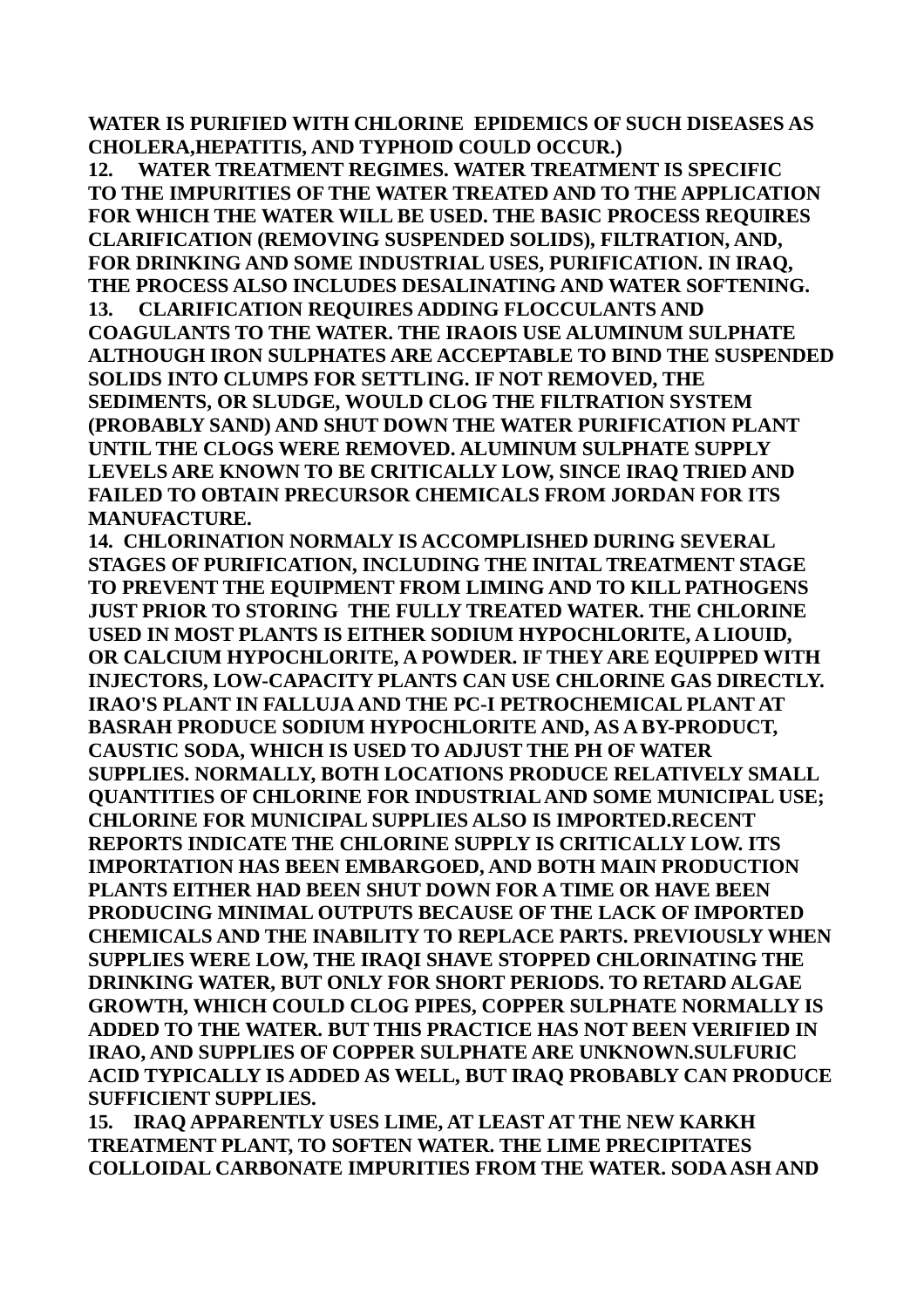**ZEOLITES ALSO NORMALLY ARE USED TO REMOVE NONCARBONATE MINERAL IMPURITIES, BUT THEIR USE IN IRAO HAS NOT BEEN DETERMINED. LOCAL COMPANIES SELL BOTTLED SOFT WATER IN IRAO, SUGGESTING THAT MUNICIPAL WATER SYSTEMS DO NOT NORMALLY SOFTEN WATER. IRAQ SHOULD HAVE NO SHORTAGES OF LIME. HOWEVER, THE LACK OF SOFTENING CHEMICALS REPORTEDLY HAS INCAPACITATED THE BOTTLED SOFT-WATER INDUSTRY. 16. BETWEEN 1982 AND 1990, SOME IRAOI INDUSTRIES INSTALLED REVERSIBLE ION EXCHANGE ELECTRODIALYSIS MEMBRANE SYSTEMS, OBTAINED FROM AN AMERICAN SOURCE, TO SOFTEN AND DESALINATE WATER. THE MEMBRANES LAST 5 TO 7 YEARS AND DO NOT REQUIRE CHEMICAL PRETREATMENT OF THE WATER. THEY NORMALLY SERVE SMALLER VOLUME REQUIREMENTS.HOWEVER, A MAJOR OIL REFINERY, AL DAURA IN BAGHDAD, INSTALLED THIS SYSTEM IN 1985, AND IT PRODUCES 24,000 CUBIC METERS OF PURIFIED WATER PER DAY. 17. ABOUT ONE QUARTER OF ALL IRAOI WATER SUPPLIED FOR INDUSTRIAL AND HUMAN CONSUMPTION REQUIRES DESALINIZATION. IRAO RELIES ALMOST EXCLUSIVELY ON ION EXCHANGE OR REVERSE OSMOSIS SYSTEMS RATHER THAN MULTISTAGE FLASH UNITS. ION EXCHANGE AND REVERSE OSMOSIS MEMBRANES ARE SPECIFIC TO THE TYPE OF EQUIPMENT OF WHICH THEY ARE A COMPONENT, AS ARE THE CHEMICALS REOUIRED. PREVIOUS IRAQI USE OF SUBSTITUTES HAS NOT BEEN SATISFACTORY. IRAO REPORTEDLY DEPENDS ON IMPORTED MEMBRANES AND IMPORTS CHEMICALS FROM SEVERAL SOURCES. IRAQ HAD NOT COMPLETED THE MAJOR PURCHASE AND DELIVERY OF SPARE MEMBRANES BEFORE INVADING KUWAIT. ATTEMPTS TO PROCURE MEMBRANES SINCE THE UN SANCTIONS WERE IMPOSED HAVE FAILED. SINCE THE ATTEMPT TO IMPORT MEMBRANES CORRESPONED TO THEIR NORMAL REPLACEMENT PERIOD, IRAQ APPARENTLY DID NOT STOCKPILE ABUNDANT SPACE MEMBRANES OR CHEMICALS AND PROBABLY HAD NO MORE THAN A 2-MONTH SUPPLY PRIOR TO THE INVASION.** 

**18. POLYAMIDE MEMBRANES WHICH IRAO USES IN SOME DESALINIZATION EOUIPMENT, DETERIORATE WHEN EXPOSED TO CHLORINE IONS.PRIOR TO PASSING THROUGH THE MEMBRANE, WAT-ER IS TREATED WITH SODIUM METABISULPHITE TO REMOVE THE CHLORINE USED IN PRETREATMENT. THE CHLORINE THEN IS RE-STORED FOR LATER PURIFICATION. THE STATUS OF SODIUM METABISULPHITE SUPPLIES IS NOT KNOWN, BUT SUPPLIES PROBABLY ARE DWINDLING, WHICH WILL ESCALATE FAILURES OF THIS MEMBRANE TYPE.IRAO ALSO USES CELLULOSE ACETATE MEMBRANES (AN OLD TECHNOLOGY),WHICH HAVE AN EXCEPTIONALLY SHORT LIFE AND ARE SUSCEPTIBLE TO BIOLOGICAL CONTAMINATION. IRAO REPORTEDLY CAN MANUFACTURE CELLULOSE MEMBRANES, BUT THE AVAILABILITY OF PRECURSOR STOCKS IS PROBABLY LOW.IRAQ HAD BEEN ACOUIRING REVERSE ELECTRODIALYSIS ION EXCHANGE MEMBRANES PRIOR TO THE UN SANCTIONS. HOWEVER, MOST SYSTEMS USE REVERSE OSMOSIS OR UNIDIRECTIONAL ELECTRODIALYSIS, WHICH, UNLIKE REVERSE**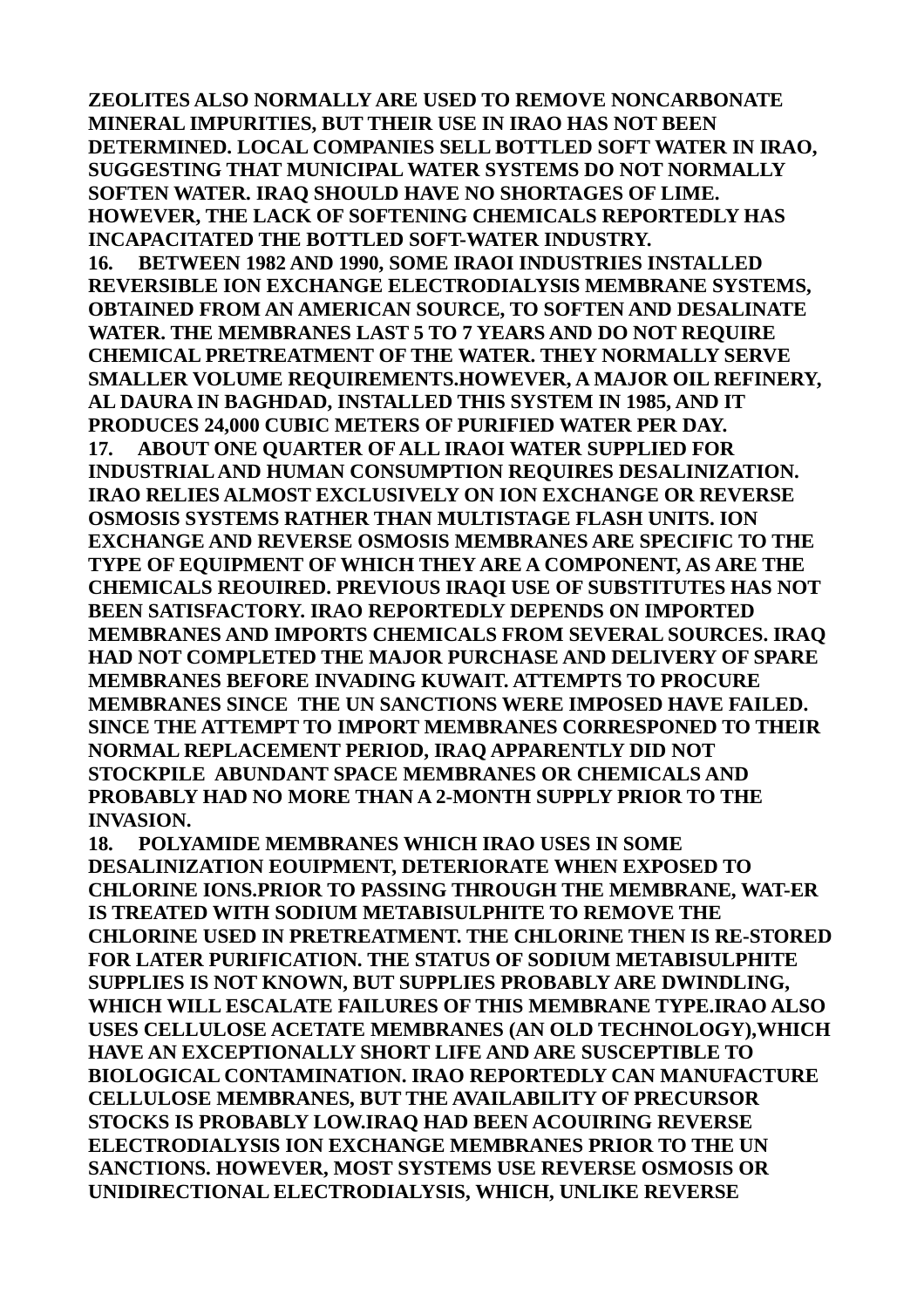**ELECTRODIALYSIS MEMBRANES, REOUIRE CHEMICALS TO MAKE THEM WORK.)**

**19. INDUSTRIAL WATER TREATMENT. INDUSTRIES REQUIRE TREATED WATER, AND THE TYPE OF TREATMENT DEPENDS ON THE APPLICATION. NORMALLY, SOFTENING AND DESALINIZATION ARE REOUIRED TO PREVENT PIPE SAND EOUIPMENT FROM CORRODING OR SCALING. IN THE PETRO CHEMICAL INDUSTRY, WATER USED FOR COOLING IS PARTIALLY TREATED TO PREVENT SCALING. WATER USED IN THERMAL POWERPLANTS OR REFINERIES TO PRODUCE STEAM MUST BE PURE TO PREVENT BOTH CORROSION AND SCALING.OTHERWISE, LOSS OF CAPABILITY COULD OCCUR WITHIN 2 MONTHS. IN ADDITION, FOOD PROCESSING, ELECTRONIC, AND, PARTICULARLY,PHARMACEUTICAL PLANTS REOUIRE EXTREMELY PURE WATER THAT IS FREE FROM BIOLOGICAL CONTAMINANTS. LARGE INDUSTRIAL PLANTS, INCLUDING PETROCHEMICAL, REFINING, AND FERTILIZER PLANTS, COLLOCATE THEIR WATER TREATMENT FACILITIES. TURNKEY CONTRACTORS BUILT THESE FACILITIES, AND THE PARTS ARE SPECIFIC TO EACH SYSTEM, WHICH COMPLICATES THEIR REPLACEMENT. THE IRAOIS COULD NOT MANUFACTURE DUPLICATES AND THEIR IMPORTATION IS EMBARGOED.) 20. IRAQI ALTERNATIVES. IRAQ COULD TRY CONVINCING THE UNITED NATIONS OR INDIVIDUAL COUNTRIES TO EXEMPT WATER TREATMENT SUPPLIES FROM SANCTIONS FOR HUMANITARIAN REASONS. IT PROBABLY ALSO IS ATTEMPTING TO PURCHASE SUPPLIES BY USING SOME SYMPATHETIC COUNTRIES AS FRONTS. IF SUCH ATTEMPTS FAIL, IRAQI ALTERNATIVES ARE NOT ADEOUATE FOR THEIR NATIONAL REOUIREMENTS.**

**21. VARIOUS IRAOI INDUSTRIES HAVE WATER TREATMENT CHEMICAL SAND EQUIPMENT ON HAND, IF THEY HAVE NOT ALREADY BEEN CONSUMED OR BROKEN. IRAO POSSIBLY COULD CANNIBALIZE PARTS OR ENTIRE SYSTEMS FROM LOWER TO HIGHER PRIORITY PLANTS, AS WELL AS DIVERT CHEMICALS,SUCH AS CHLORINE. HOWEVER, THIS CAPABILITY WOULD BE LIMITED AND TEMPORARY. IRAQ PREVIOUSLY HAD ACQUIRED SEVERAL HUNDRED CONTAINERIZED REVERSE OSMOSIS MODULES FOR LOCALIZED USE THAT COULD BE RELOCATED. WITHOUT CHEMICALS AND REPLACEMENT MEMBRANES, THESE UNITS WHERE EVENTUALLY WOULD BECOME USELESS. HOWEVER, CONSOLIDATING CHEMICALS OR CANNIBALIZING PARTS AND MOVING UNITS WHERE NECESSARY COULD SUSTAIN SOME PURIFICATION OPERATIONS INDUSTRIAL PLANTS THAT ARE INOPERABLE FOR REASONS-OTHER THAN THE LACK OF WATER TREATMENT SUPPLIES COULD PROCESS WATER FOR MUNICIPAL NEEDS OR POSSIBLY RELOCATE THEIR PURIFICATION EOUIPMENT.**

**22. THE DIFFERENCE IN WATER TREATMENT SYSTEMS LIMITS THE BENEFITS TO IRAQ OF PLUNDERING KUWAIT'S WATER TREATMENT CHEMICALS. THE KUWAITIS RELY PRIMARILY ON DESALINATING SEAWATER, AND THEIR WATER NEEDS ARE CONSIDERABLY SMALLER THAN IRAQ'S. IRAQ COULD NOT USE CHEMICALS INTENDED FOR KUWAITI WATER TREATMENT SYSTEMS, EXCEPT FOR LIMITED**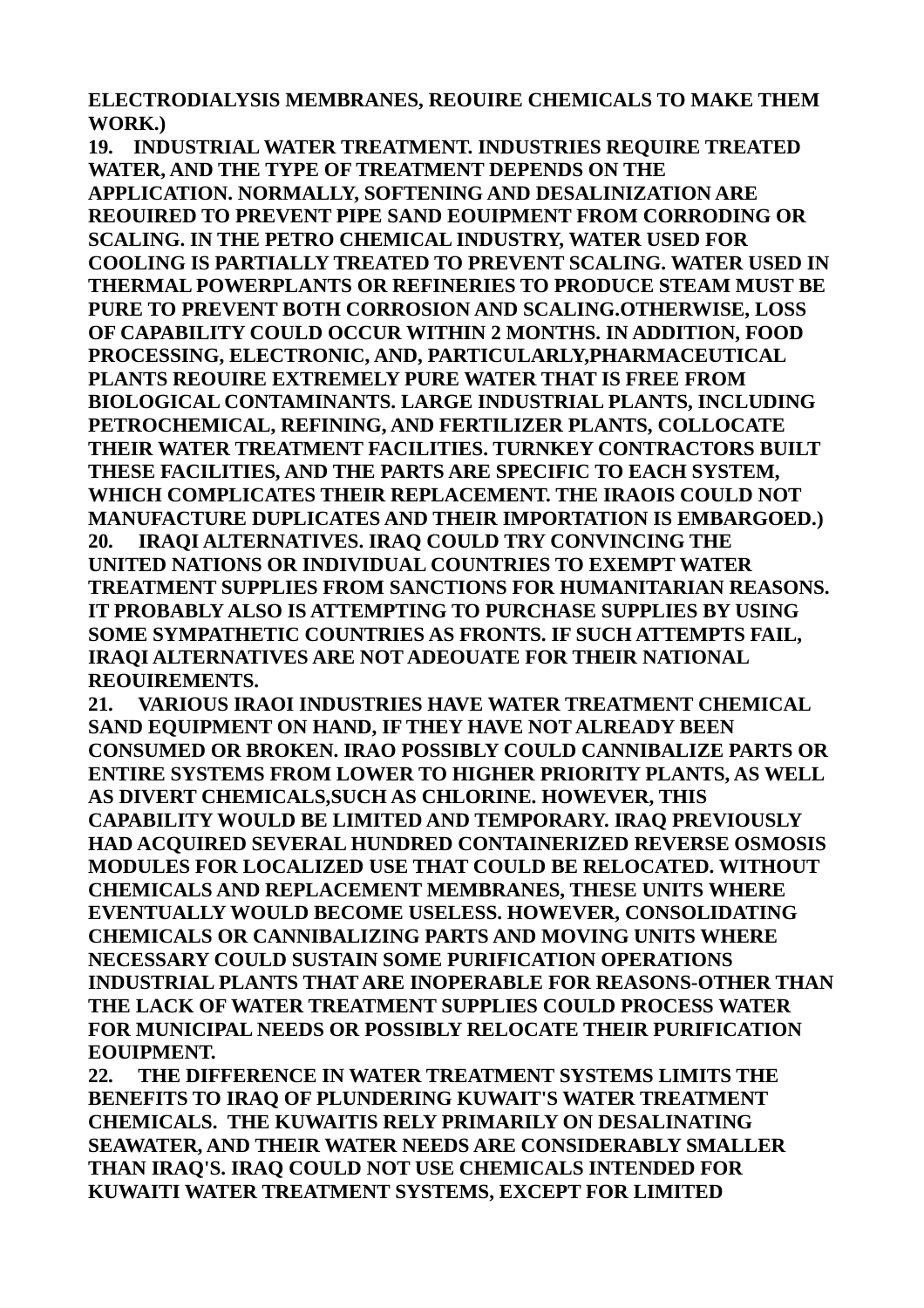**QUANTITIES OF CHLORINE. ATTEMPTS TO CIRCUMVENT THE SANCTIONS TO OBTAIN WATER TREATMENT CHEMICALS SUGGEST THAT ANY USEFUL SUPPLIES FROM KUWAIT ALREADY HAVE BEEN LOOTED AND USED. 23. IRAO HAS INSTALLED A PIPELINE FROM THE DOHA DESALINIZATION PLANT IN KUWAIT THAT CONNECTS WITH DISTRIBUTION PIPES AT A WATERTREATMENT PLANT NEAR BASRAH. THIS SOURCE OF PURE WATER APPARENTLY HAS ENABLED THE PC-I PETROCHEMICAL PLANT TO OPERATE AND TO PRODUCE CHLORINE BY ELECTROLYSIS OF KUWAITI WATER MIXED WITH PURE SODIUM CHLORIDE. AT LEAST SOME OF THIS CHLORINE PROBABLY IS USED FOR MUNICIPAL WATER PURIFICATION, BUT THE OUANTITY PRODUCED WOULD BE INADEOUATE FOR NATIONAL REOUIREMENTS. MOREOVER, SOME OF THE CHLORINE PROBABLY IS USED AT THE PC-I PLANT TO MAKE POLYVINYL CHLORIDES TO CREATE THE PLASTIC SHEETS USED IN AGRICULTURAL PRODUCTION. THE USE OF KUWAITI WATER PROBABLY WILL NOT LAST LONG SINCE THE DOHA PLANT USES THE MULTISTAGE FLASH DESALINIZATION PROCESS, WHICH REOUIRES ACID DOSING OR THE ADDITION OF POLYMERS TO PREVENT SCALING OF THE HEAT EXCHANGES. THE UN SANCTIONS MAY PREVENT RESUPPLY OF THESE CHEMICALS. INTENSIVE MAINTENANCE ALSO IS REOUIRED TO KEEP THE UNITS OPERATING, AND THAT PROBABLY WOULD REOUIRE THE SERVICES OF TRAINED KUWAITI EMPLOYEES SINCE IRAQ HAS LITTLE EXPERIENCE WITH MULTISTAGE FLASH UNITS. 24. IRAQ'S BEST SOURCES OF QUALITY WATER ARE IN THE MOUNTAINS OF THE NORTH AND NORTHEAST, WHERE MINERALIZATION AND SALINITY ARE WITHIN ACCEPTABLE LIMITS. FOR THE SHORT TERM, IRAO CONCEIVABLY COULD TRUCK WATER FROM THE MOUNTAIN RESERVOIRS TO URBAN AREAS. BUT THE CAPABILITY TO GAIN SIGNIFICANT QUANTITIES IS EXTREMELY LIMITED. THE AMOUNT OF PIPE ON HAND AND THE LACK OF PUMPING STATIONS WOULD LIMIT LAYING PIPELINES TO THESE RESERVOIRS. MOREOVER, WITHOUT CHLORINE PURIFICATION, THE WATER STILL WOULD CONTAIN BIOLOGICAL POLLUTANTS. SOME AFFLUENT IRAQIS COULD OBTAIN THEIR OWN MINIMALLY ADEQUATE SUPPLY OF GOOD OUALITY WATER FROM NORTHERN IRAOI SOURCES.IF BOILED, THE WATER COULD BE SAFELY CONSUMED. POORER IRAQIS AND INDUSTRIES REQUIRING LARGE OUANTITIES OF PURE WATER WOULD NOT BE ABLE TO MEET THEIR NEEDS.**

**25. PRECIPITATION OCCURS IN IRAQ DURING THE WINTER AND SPRING,BUT IT FALLS PRIMARILY IN THE NORTHERN MOUNTAINS. SPORADIC RAINS,SOMETIMES HEAVY , FALL OVER THE LOWER PLAINS. BUT IRAQ COULD NOT RELY ON RAIN TO PROVIDE ADEQUATE PURE WATER.**

**26. THE SALINE OR ALKALINE CONTENT-OF GROUND WATER IN MOST LOCATIONS WOULD CONSTRAIN DRILLING WELLS IN THE MESOPOTAMIAN PLAIN TO OBTAIN PURER WATER MOREOVER, MUCH OF THE POPULATION USES SEPTIC TANKS, AND THE UNDERLYING GEOLOGY AND TOPOGRAPHY**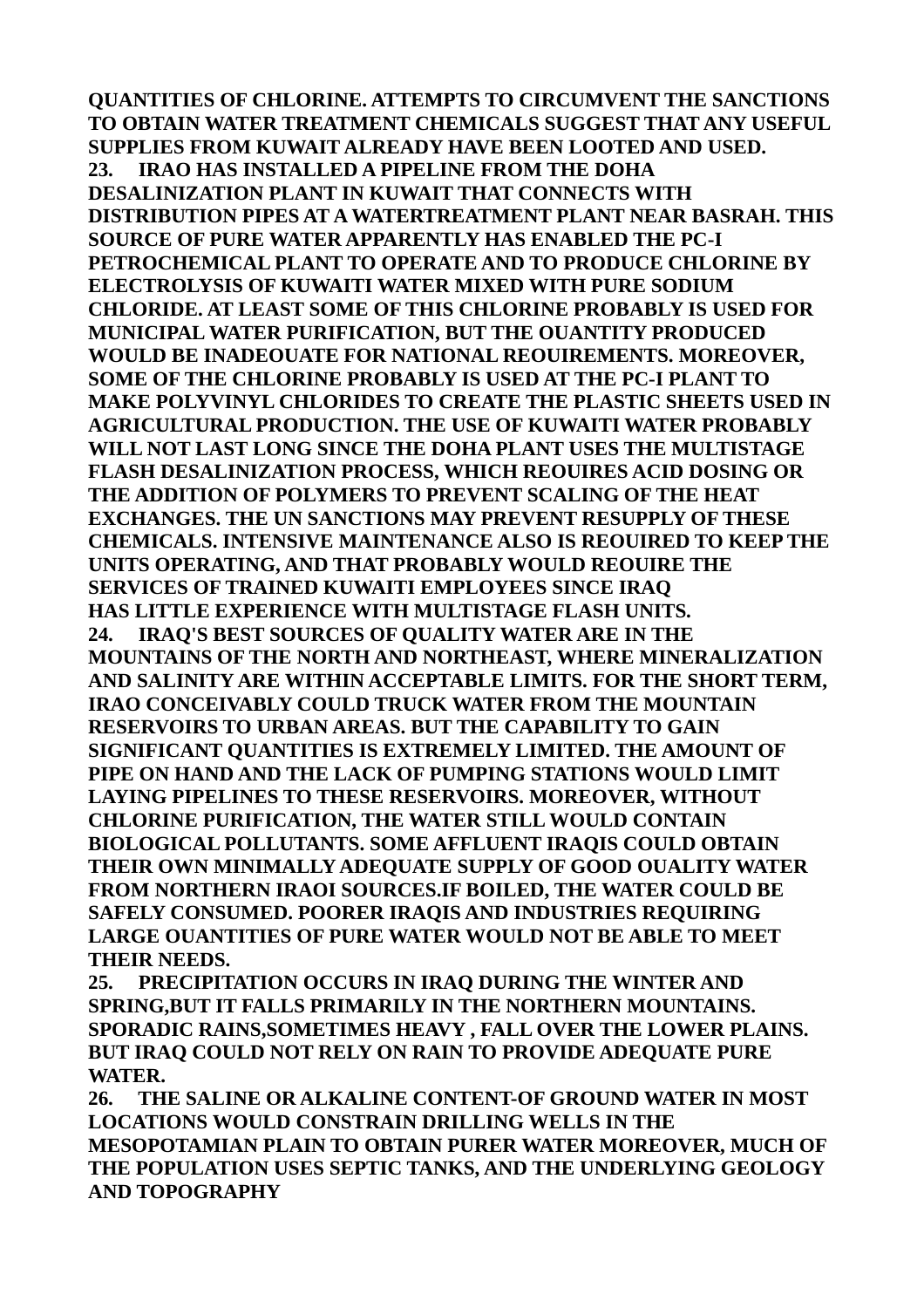**WOULD CONTAMINATE WELLS IN MANY LOCATIONS.))OUTLOOK) 27. IRAQ WILL SUFFER INCREASING SHORTAGES OF PURIFIED WATER BECAUSE OF THE LACK OF REOUIRED CHEMICALS AND DESALINIZATION MEMBRANES. INCIDENCES OF DISEASE, INCLUDING POSSIBLE EPIDEMICS,WILL BECOME PROBABLE UNLESS THE POPULATION WERE CAREFUL TO BOIL WATER BEFORE CONSUMPTION, PARTICULARLY SINCE THE SEWAGE TREATMENT SYSTEM, NEVER A HIGH PRIORITY, WILL SUFFER THE SAME LOSS OF CAPABILITY WITH THE LACK OF CHLORINE. LOCALLY PRODUCED FOOD AND MEDICINE COULD BE CONTAMINATED. LACK OF COAGULATION CHEMICALS WILL CAUSE PERIODIC SHUTDOWNS OF TREATMENT PLANTS FOR UNCLOGGING AND CLEANING FILTERS, CAUSING INTERRUPTIONS OF WATER SUPPLIES. AS DESALINIZATION EQUIPMENT BECOMES INOPERABLE, SALINE WATER SOURCES WILL BECOME INCREASINGLY UNUSABLE. TEMPORARY OR PERMANENT SHUT DOWNS OF INDUSTRIAL PLANTS THAT RELY ON TREATED WATER WILL MULTIPLY.CANNIBALIZING LOWER PRIORITY OPERATIONS WILL ACCELERATE THE TREND.**

**28. THE ENTIRE IRAOI WATER TREATMENT SYSTEM WILL NOT COLLAPSE PRECIPITOUSLY, BUT ITS CAPABILITIES WILL DECLINE STEADILY AS DWINDLING SUPPLIES INCREASINGLY ARE DIVERTED TO HIGHER PRIORITY SITES WITH COMPATIBLE EQUIPMENT. KARKH, IRAO'S LARGEST WATERTREATMENT PLANT (AND ONE OF THE WORLD'S LARGEST), WAS DESIGNED TO STORE 30 DAYS OF SUPPLIES ON SITE. THE QUANTITY OF SUPPLIES, IF ANY, NORMALLY STOCKPILED IN CENTRALIZED WAREHOUSES BEFORE SHIPMENT TO TREATMENT PLANTS IS UNKNOWN, BUT A 6 MONTH TO I YEAR SUPPLY OF CHEMICALS IS THE NORMAL INDUSTRIAL PRACTICE. HOWEVER, CURRENT IRAQI EFFORTS TO OBTAIN CHEMICALS AND MEMBRANES AND THE INSTALLATION OF A PIPELINE TO OBTAIN PURE KUWAITI WATER SUGGEST THAT THERE WAS NOT ADEOUATE STOCKPILING PRIOR TO THE INVASION OF KUWAIT. SOME CHEMICALS ARE DEPLETED OR ARE NEARING DEPLETION, AND OLDER MEMBRANES ARE NOT BEING REPLACED ON SCHEDULE. CONSEOUENTLY, IRAQ PROBABLY IS USING UNTREATED OR PARTIALLY TREATED WATER IN SOME LOCATIONS. FULL DEGRADATION OF THE WATER TREATMENT SYSTEM**

# **PROBABLY WILL TAKE AT LEAST ANOTHER 6 MONTHS.**

**[ (b)(2) ]**

**http://www.gulflink.osd.mil/**

 **Date: Jan 91 15:18:35 EST From: To: Subject: DISEASE INFORMATION**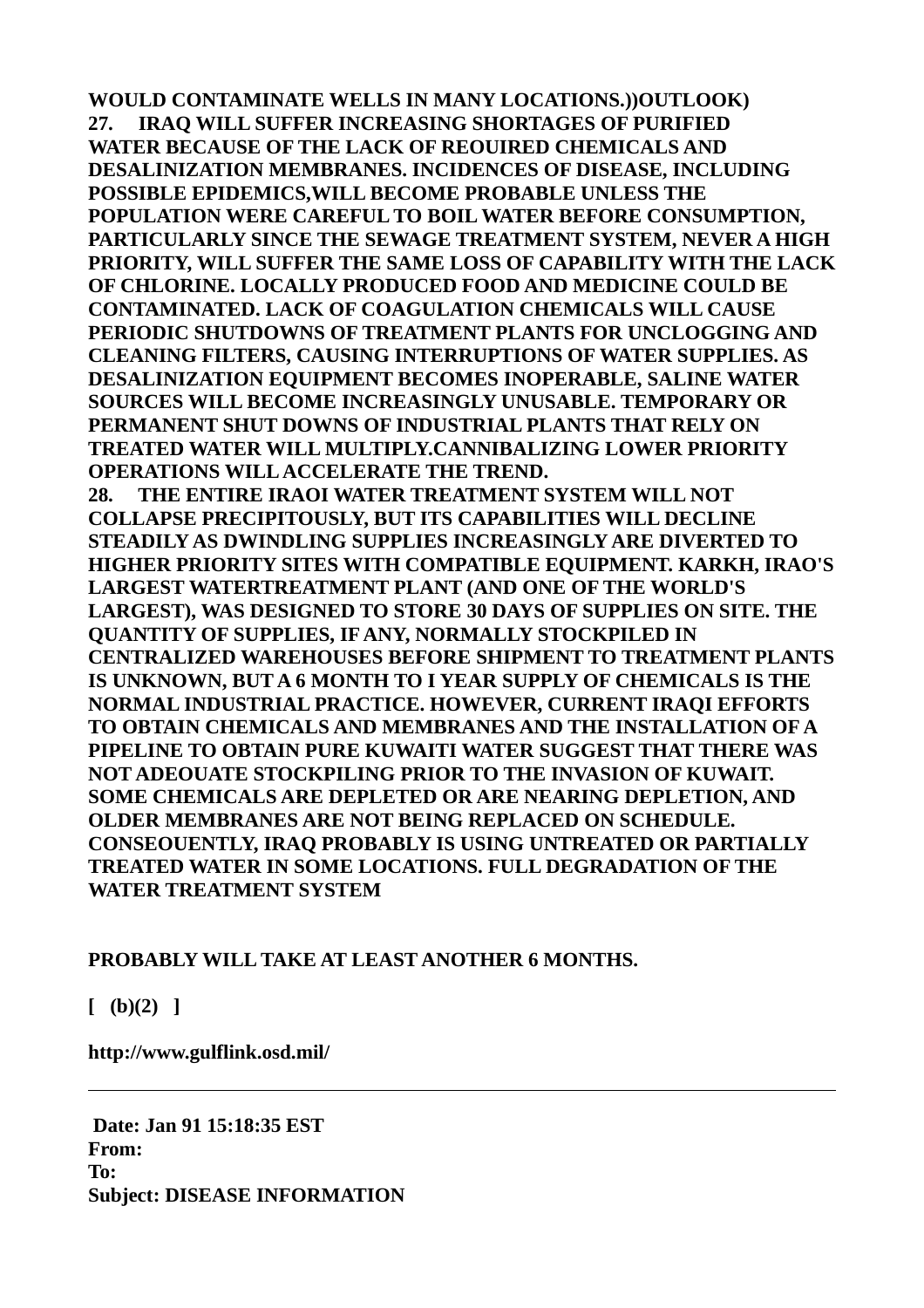**Comments: Forwarding note of Jan 91 15:17:40-EST from** 

**From: \*\*\* Forwarding note from AFMICOPS--FSTCVMl 01/22/91 15:17 \*\*\* Date: Jan 91 15:17:40 EST Subject: DISEASE INFORMATION**

**From:**

**1. Please Pass the attached information to: ARCENT G2 ARCENT G5 ARCENT SURGEON [ (b)(6) ]**

**2. As this is our first attempt over this circuit, please respond upon receip**

**of this message.**

**SUBJECT: Effects of Bombing on Disease Occurrence in Baghdad** 

**ANALYST: [ (b)(6) ]**

**DATE: JAN 91**

**SUMMARY: Food- and waterborne diseases have the greatest potential for outbreaks in the civilian and military population over the next 30 to 60 days.**

**Increased incidence of diseases will be attributable to degradation of normal preventive medicine, waste disposal, water purification/distribution, electricity, and decreased ability to control disease outbreaks. Any urban are**

**in Iraq that has received infrastructure damage will have similar problems.** 

**The following diseases are prioritized in descending order of expected outbreak potential in Baghdad over the next 30 to 60 days. Prioritization is based on level of endemicity, seasonal distribution, and mode of transmission.**

**1. FOOD- AND WATER-BORNE DISEASES:**

 **Disease Primary Agents/Comments**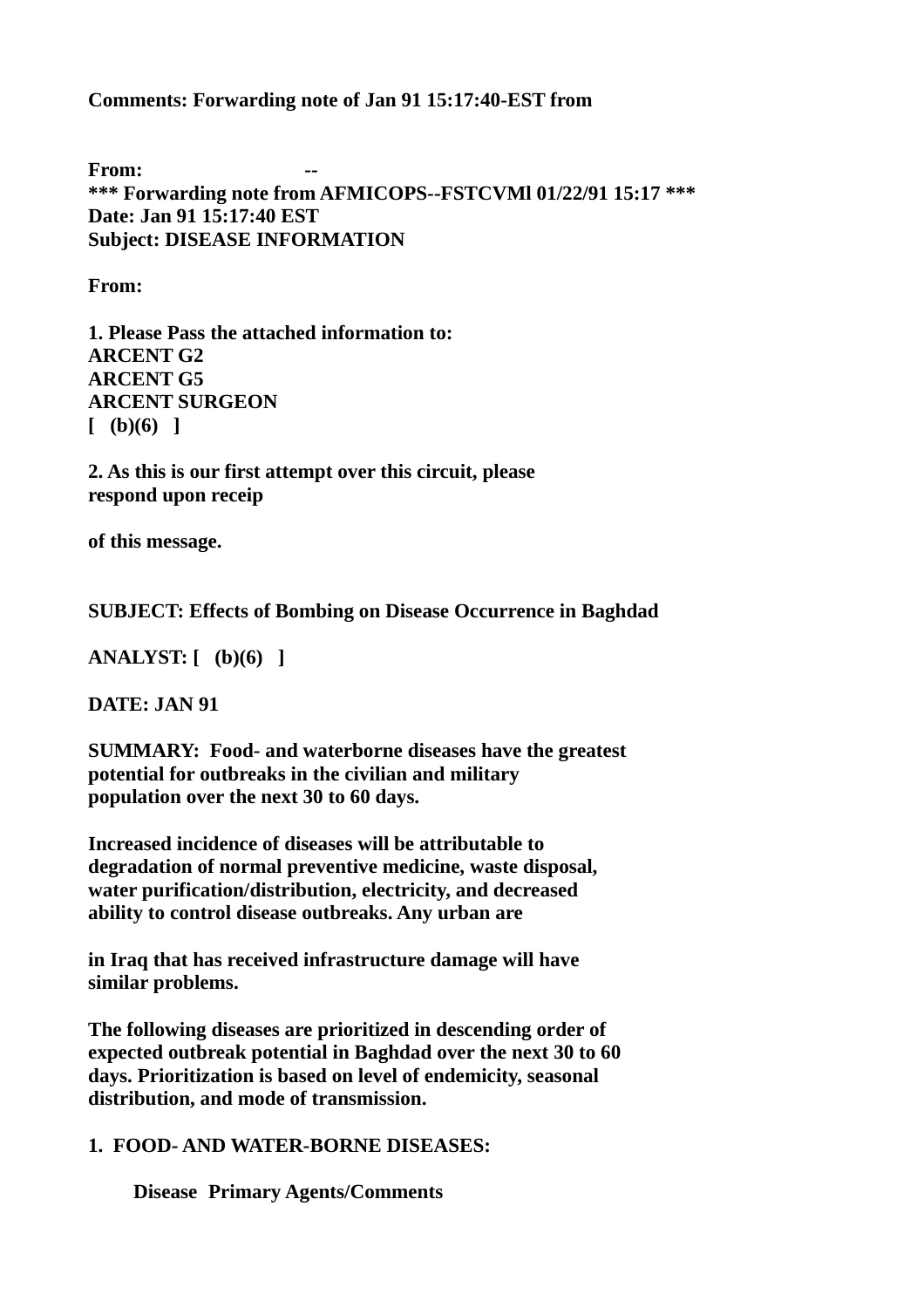**a. Acute Diarrheas Bacterial: E. coli, Shigella spp., and Salmonella spp.**

```
Protozoal: Giardia lamblia (particularly
children) and Entamoeba histolytica
```
**Viral: Rotavirus (primarily children)**

**b. Typhoid/Paratyphoid Salmonella typhi, S. paratyphi**

**c. Cholera Difficult to assess. Poorly reported. Outbreaks possible.**

**NOTE: Hepatitis A (HAV) is highly endemic, and therefore causes a limited**

**threat to the indigenous population.**  $-\sim$ 

**2. OTHER ENDEMIC DISEASES:**

**a. Influenza Strain A(H3N2) predominates over A(HlNl) and B.**

**b. Meningococcal Group A predominates, but W135 reporting has Meningitisincreased. Associated with overcrowding.**

**c. Childhood Diseases Primarily measles, but also diphtheria and pertussis.**

**d. TrachomaAssociated with poor personal hygiene.**

**e. Intestinal Helminths Primarily ascariasis, ancylostomiasis, enterobiasis, trichuriasis.**

**|SUBJECT: Effects of Bombing on Disease Occurrence in Baghdad** 

**3. VECTORBORNE DISEASES: Generally, vectorborne diseases are more of a lon**

**term problem, with increased transmission occurring after 60 days. However, increased incidence can be expected, especially in a prolonged military campaign.**

**a. Louse-borne typhus Rickettsia prowazekii. Associated with poor hygiene and overcrowding, especially in winter months.**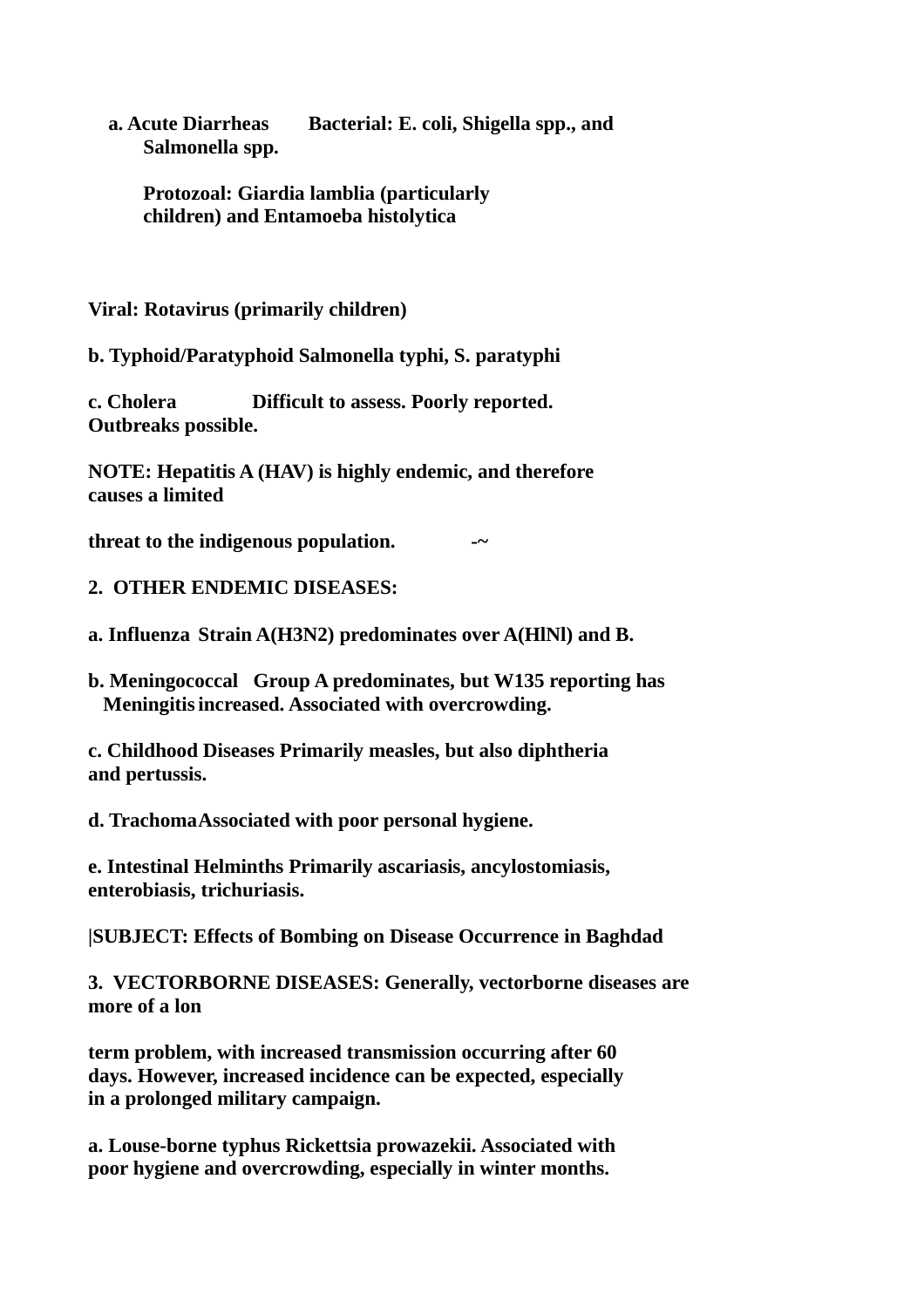- **b. Leishmaniasis Primarily cutaneous form due to Leishmania tropica. Focal increase associated with debris accumulation.**
- **c. Malaria Currently no indigenous transmission and considered a low risk. Potential vectors are present.**

**4. More detailed explanations on conditions affecting expected disease occurrence are available. Extrapolation of this analysis should only be done after further consultation with AFMIC analysts.**

**|SUBJECT: Iraq - Medical Civil Defense Preparations and BW Propoganda** 

**[ (b)(6) ]**

**DATE: JAN 91**

**According to open source press releases in November and December, several Iraqi ministries delivered public health information announcements outlining precautions that civilians should be taking because of the Persian Gulf crisis**

**Early guidelines by the Ministry of Local Government called on citizens to avoid careless use of drinking water, such as using it for watering domestic gardens and washing cars and sidewalks". In late December, the Baghdad Domesti**

**Service stated that 'the enemy may resort to biological war means on human, animal, or plant targets; these germs include bacteria, viruses-, fungi, and parasites which cause malaria and dysentery". Also, the announcement provided guidelines in the following subject areas for protecting personnel, facilities food/water supplies, and crops from these biological agents:**

**A. Health precautions (NFI) to reduce possibility of contamination.**

**B. Isolation of infected persons and contaminated areas to prevent spread of disease.**

**C. "Sterilization" (decontamination) of infected persons and contaminated equipment and areas.**

**D. Proper storage of food and water to avoid contamination.**

**E. Plans to protect crops.**

**Comment: These types of statements would increase public awareness and encourage the civilian population to take additional preventive measures against health problems (such as medical shortages and disease outbreaks) that would result**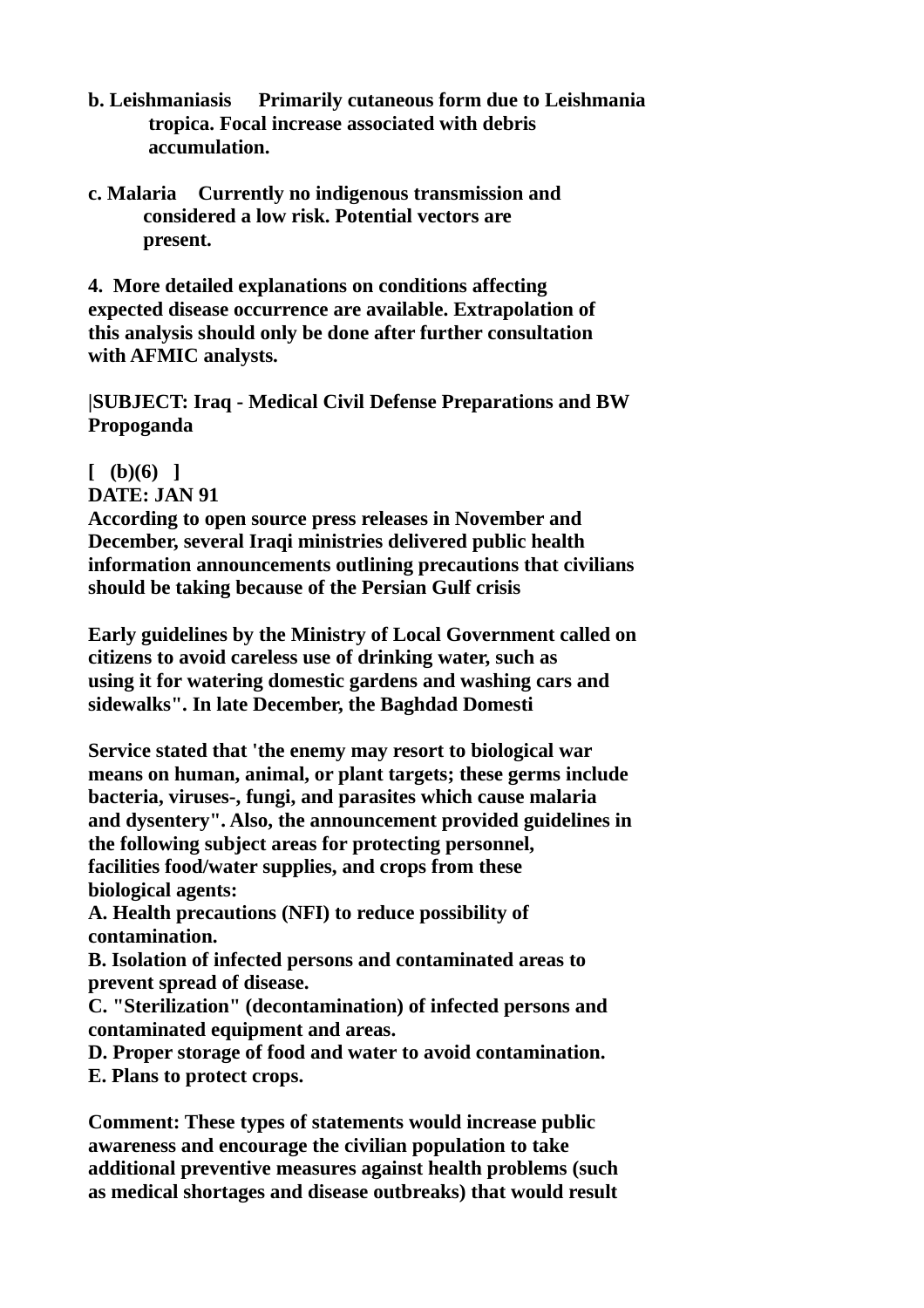**from an infrastructure weakened by sanctions or military conflict**

**Early statements may represent a legitimate attempt by the Iraqi government to prepare the civilian population. However, as the United Nations deadline approached, the Iraqi government's tactics became more exploitative as indicated by the "biological war" announcement propagandizing a possible U.S. biological threat. (See AFMIC Weekly Wire 50-90 for additional information on similar disinformation statements.)**

**The government disinformation citing potential increases of endemic diseases that are not biological warfare candidates would allow the government to blame the United States for public health problems created by military conflict. Additionally, an even more subversive motive could have formed the rationale for the disinformation campaign. The statements would create a scenario that would allow the U.S. to be blamed for potential civilian biological warfare (BW) casualties resulting from Iraqi BW use or contamination by agents released as a result of damage inflicted by coalition forces on BW facilities. Military planners, particularly civil affairs and humanitarian assistance groups, and political officials should be aware of the potential for the Iraqi population to blame coalition forces for these problems.**

**http://www.gulflink.osd.mil/**

 **File: 950901\_0404pgf\_91.txt Page: 91 Total Pages: 1**

**Iraq: Assessment of Current Health Threats and Capabilities**

**Filename:0404pgf.91 AFMIC Assessment 05-91 15 November 1991**

> **Armed Forces Medical Intelligence Center Assessment**

**Iraq: Assessment of Current Health Threats and Capabilities**

**Key Judgments**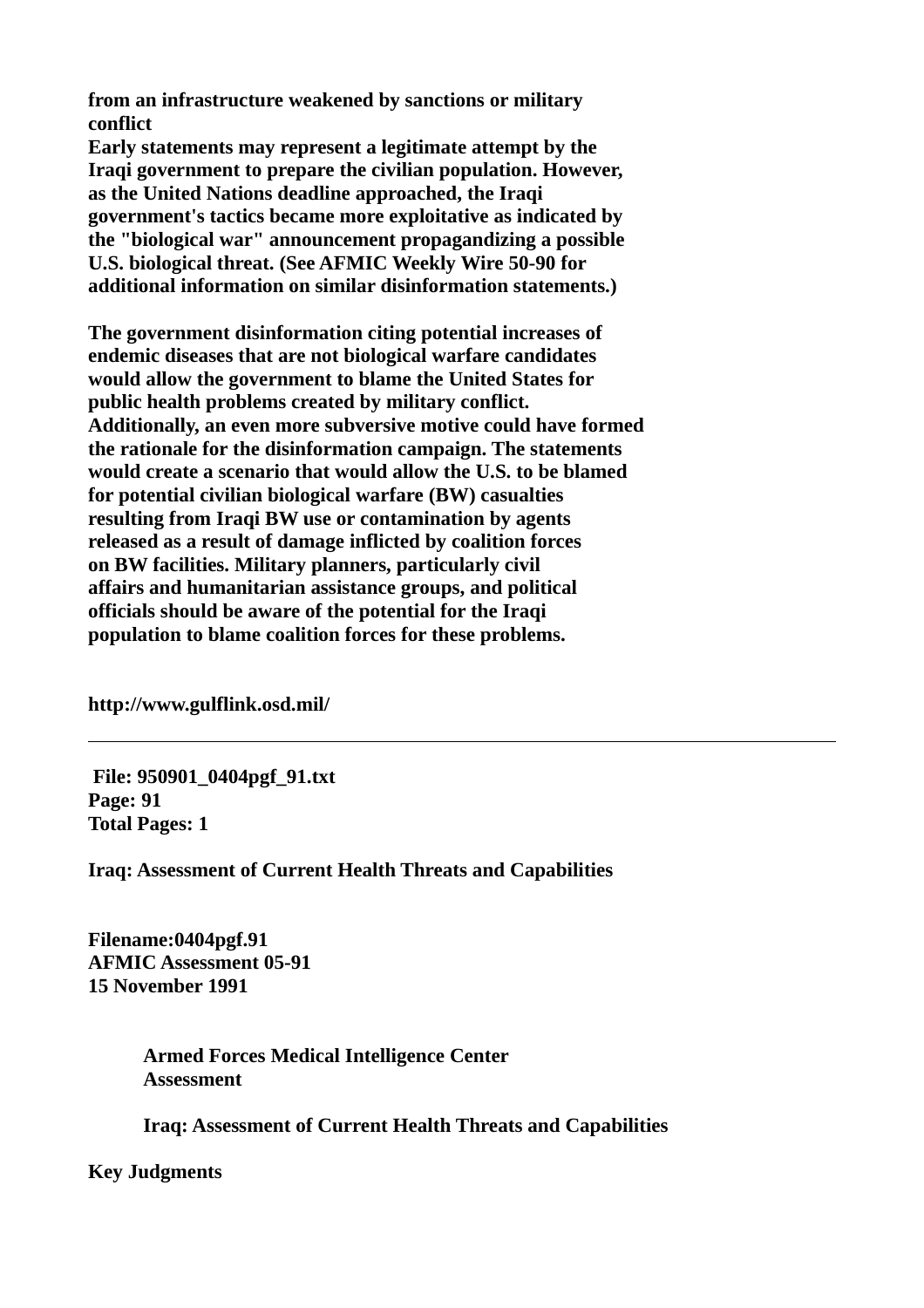**Restoration of Iraq's public health services and shortages of major medical materiel remain dominant**  international concerns ([ (b)(2) ] ). **Both issues apparently are being exploited by Saddam Hussein in an effort to keep public opinion firmly against the U.S. and its Coalition allies and to direct blame away from the Iraqi government.**

 **Disease incidence above pre-war levels is more attributable to the regime's inequitable post-war restoration of public health services rather than the effects of the war and United Nations (UN)-imposed sanctions. Although current countrywide infectious disease incidence in Iraq is higher than it was before the Gulf War, it is not at the catastrophic levels that some groups predicted. The Iraqi regime will continue to exploit disease incidence data for its own political purposes ([ (b)(2) ] ).**

 **Iraq's medical supply shortages are the result of the central government's stockpiling, selective distribution, and exploitation of domestic and international relief medical resources. These same factors will play a role in the ongoing regional incidence of post-war infectious disease.** 

 **Compared with pre-war capabilities, hospital services have been significantly reduced, with comprehensive medical care available only to the political elite, the very wealthy, and the military.**

 **Post-war reporting indicates that Iraq may be storing nuclear, biological, and chemical (NBC) materials in or around hospitals in an attempt to conceal them [ (b)(1) sec 1.3(a)(4) ], [ (b)(2) ] . If true, the storage of these materials is contrary to basic safety tenets and poses a serious health threat to hospitalized patients and medical staff.** 

**Public Health**

 **[ (b)(1) sec 1.3(a)(4) ]** 

 **that restoration of** 

**water, sewerage, and electricity services appears to be limited to select regions. While the water is dirty in appearance, water quality reportedly has improved in Baghdad. However, conditions have not improved correspondingly in Al Basrah or other Shiite-dominated southern cities and in northern Kurdish regions. Nationwide restoration of water potability has been slowed by 1) the destruction of Iraqi's chlorine production capability and 2)**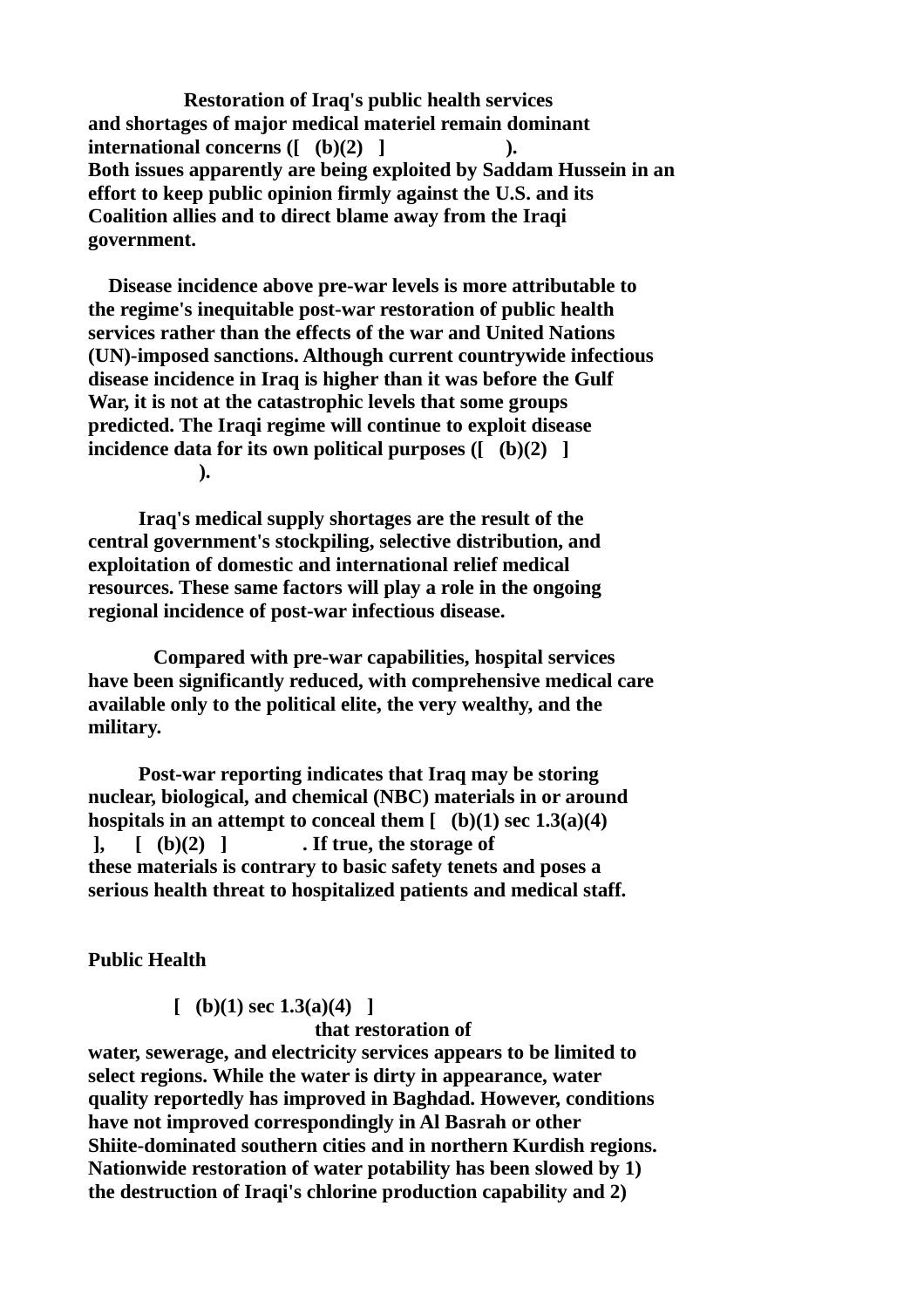**the financial cost of rebuilding damaged petrochemical plants and the interim requirement of importing chloring products from aborad. Water purification systems and protable generators provided through humanitarian assistance have served, at best, as stop-gap measures. Iraq's Ministry of Health (MOH) continues to provide public health communiques instructing inhabitants to boil water, fully cook food, and store food and water in clean containers.**

 **The MOH appears to be regaining administrative control of the nation's health care system, but restoration of nationwide public health programs apparently is not being addressed. Resumption of public health programs (such as disease surveillance, vector control, and immunization programs; food and food handler inspections; bacteriological testing of potable water sources; and local level primary health services and education) depends completely on the Iraqi government. Until these programs are fully reinstated, most Iraqi citizens will remain vulnerable to otherwise preventable diseases.**

 **Refugee medical care remains a specific concern of international humanitarian agencies as an estimated 300,000 Iraqi refugees remain in Iran and another 24,000 are in Turkey. A number of these refugees are attempting to return to northern Iraq before cold weather returns to the region. Current reports describe an influx of 10,000 refugees per week returning from Iran. However, destruction of villages and current violence in Kurdish areas may prevent a significant number from reaching their homes, leaving them without shelter and prone to cold and other exposure-related injuries and illnesses. Moreover, warehouses containing tents, clothing, and heating supplies that were provided by the UN and other international agencies for this contingency are located in the area of current fighting. Workers at these warehouses reportedly have fled, leaving those goods unprotected from looters on both sides of the conflict. Additional humanitarian assistance for the refugees is not likely to be forthcoming from the Iraqi Government, although the plight of the refugees continues to be exploited by Baghdad.**

## **Infectious Disease Incidence**

 **Although current countrywide infectious disease incidence in Iraq is higher than it was prior to the Gulf War, it is not at the catastrophic levels that some groups predicted. Disease incidence above prewar levels is more attributable to the regime's inequitable post-war restoration of public health services rather than the effects of the war and UN-imposed sanctions. Recent intelligence reports from reliable sources have indicated that life in Baghdad essentially has**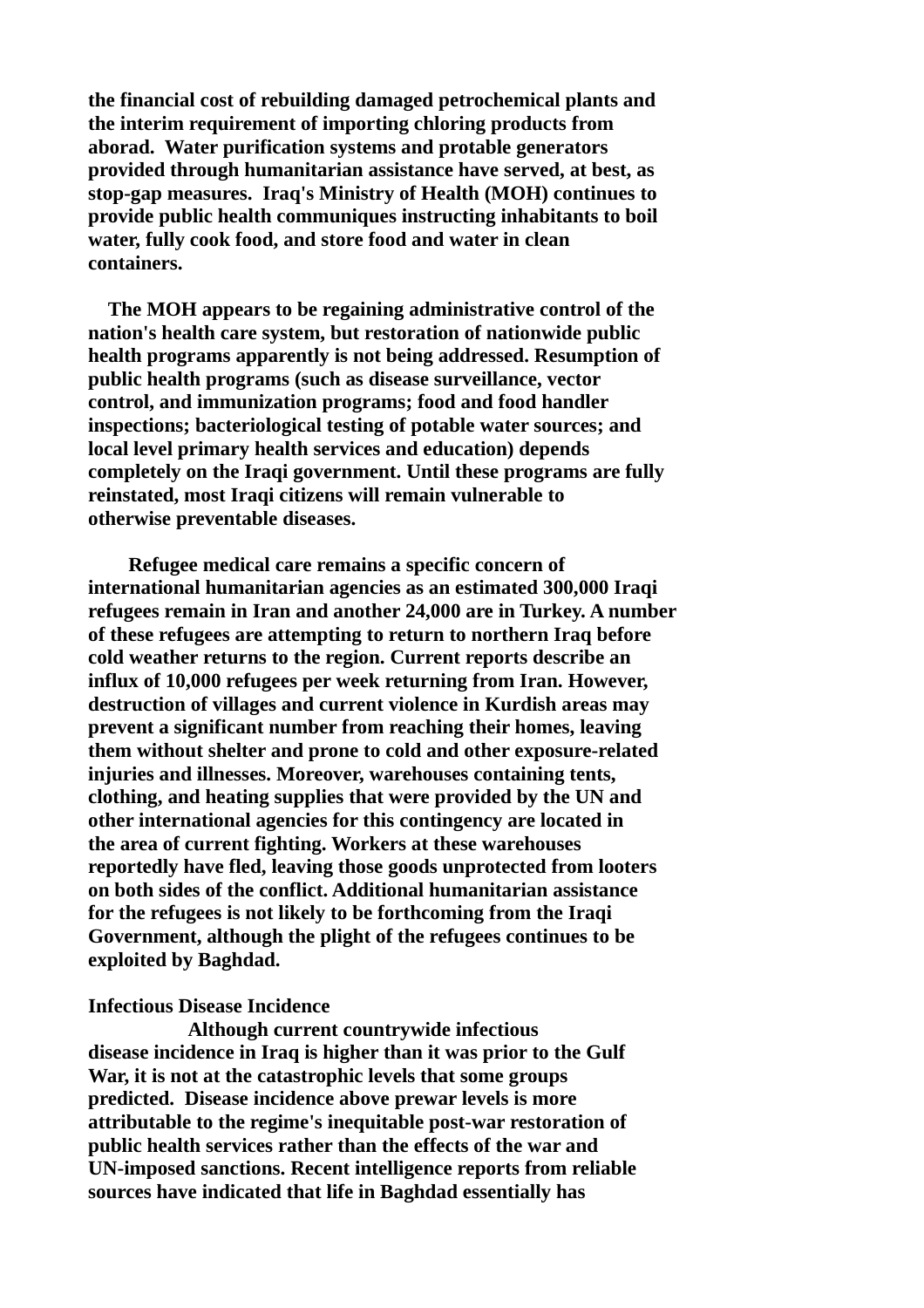**returned to normal, with no signs of poverty or food shortages. In contrast, increased infant and child mortality rates, evidence of child malnourishment, and poor sanitary conditions continue to plague vulnerable groups outside of Baghdad, particularly in southern Iraq.**

 **Because the regime did not report adequate pre-war disease surveillance data and current disease reporting appears politically-biased, the current disease situation in Iraq is difficult to assess. Pre-war disease surveillance data are not available for comparison; therefore, it is unclear what amount of current disease incidence reported through the Iraqi Government reflects normal incidence levels. Recent Iraqi reports linking increased disease morbidity and mortality (particularly cholera, typhoid fever, hepatitis A, giardiasis, amebic dysentery, bruce]losis, and echinococcosis) to vaccine and medicine shortages created by the international embargo are particularly misleading. These diseases are fundamentally prevented through basic sanitation and hygiene, not public vaccinations or curative medicine. Therefore, much of the current reporting is regarded as an attempt to gain international sympathy.**

 **In addition, morbidity and mortality forecasts publicly provided by international and private medical organizations frequently have been based on incomplete information. Baghdad has restricted the access of foreign observers, limiting the quantity and quality of collected data. Many of the early post-war estimates assumed that health and living conditions would not improve, which led to significant overestimates of projected morbidity and mortality rates. Because of the restoration of essential services and international relief efforts, the United Nations Children's Fund (UNICEF) recently reduced its estimates of Iraqi children at-risk from 170,000 children to between 50,000 and 80,000 children.**

 **Infectious disease incidence in areas where services are restored is likely to stabilize in a range that is somewhat above pre-war levels, with discriminated groups (particularly Kurds and Shiites) sustaining substantially higher disease incidence. With the advent of winter, cases of acute respiratory infections, preventable childhood diseases (measles, diphtheria, and pertussis), and meningococcal meningitis are expected to increase significantly in populations receiving inadequate public health services. The Iraqi regime will continue to exploit the hardships of discriminated groups for its own domestic and international political purposes.**

## **Medical Materiel**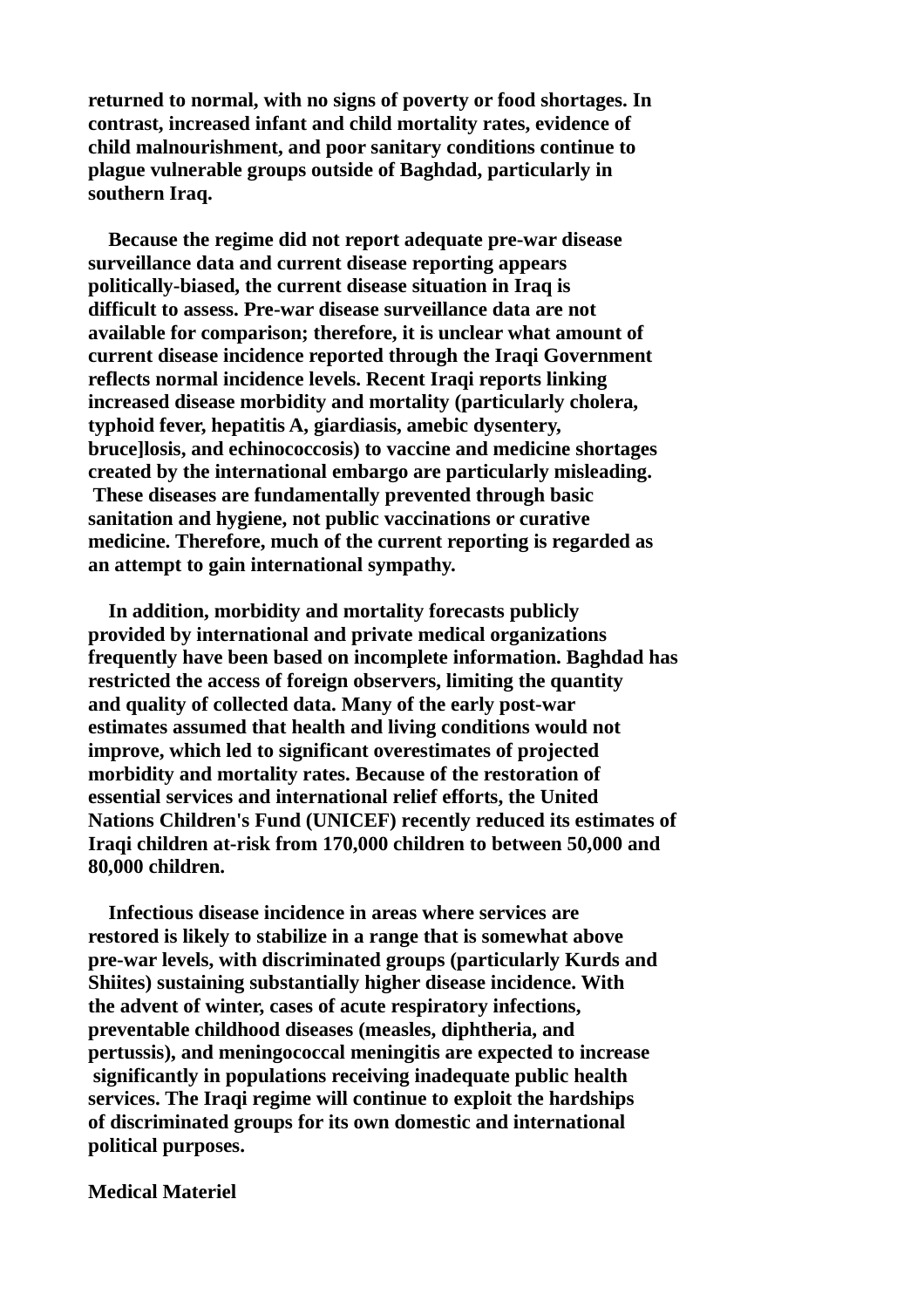**Iraq's loudly-proclaimed medical supply shortages are believed to have been artificially created. Possible evidence of Iraqi government stockpiling, selective distribution, and exploitation of domestic and international relief medical resources has been provided by [ (b)(1) sec 1.3(a)(4) ]** 

 **. warehouses at the Samarra Pharmaceutical Plant (34-12N 043-52E) that were between 50 and 75 percent full (including items looted from Kuwait), despite Baghdad claims the warehouses were only filled to 10 percent of capacity. [ (b)(1) sec 1.3(a)(4) ] 400,000 doses of diphtheriapertussis-tetanus (DPT) vaccine from UNICEF stored at the Serum and Vaccine Institute in Amiriyia (33-18N 044-17E). Iraqi leaders are alleged to have sold, for personal profit, medical materiel and equipment donated by international humanitarian assistance groups as well as some of the medical equipment stolen from Kuwait.**

 **The extent of Iraqi medical stores is not known but appears to be massive. A southern Iraqi medical depot, reportedly destroyed in the wake of Desert Storm, was reputed to house 10 years of medical materiel. Other large medical supply warehouses are believed to be distributed around the country. U.S. forces deployed to Dahuk (36-52N 043-00E) during Operation Provide Comfort noted that medical personnel at the Dahuk Hospital were not permitted access to a nearby warehouse filled with medical supplies. The supplies reportedly had been moved from Baghdad to protect them from Coalition bombing attacks and were to have eventually been returned to Baghdad.**

**[ (b)(1) sec 1.3(a)(4) ]**

#### **Health Care Delivery**

 **Health care services for the majority of Iraqis are basically limited to emergency and acute care services. More comprehensive health services are believed available at the more prestigious government medical centers, select private hospitals, and sob military medical centers (most of which are situated in remote areas away from public observation). This level of health care principally is reserved only for those with substantial financial means or political connections.**

 **The current outbreak of fighting in northern Iraq reportedly has resulted in large numbers of non-military casualties. lLocal hospitals, filled to overflowing, are incapable**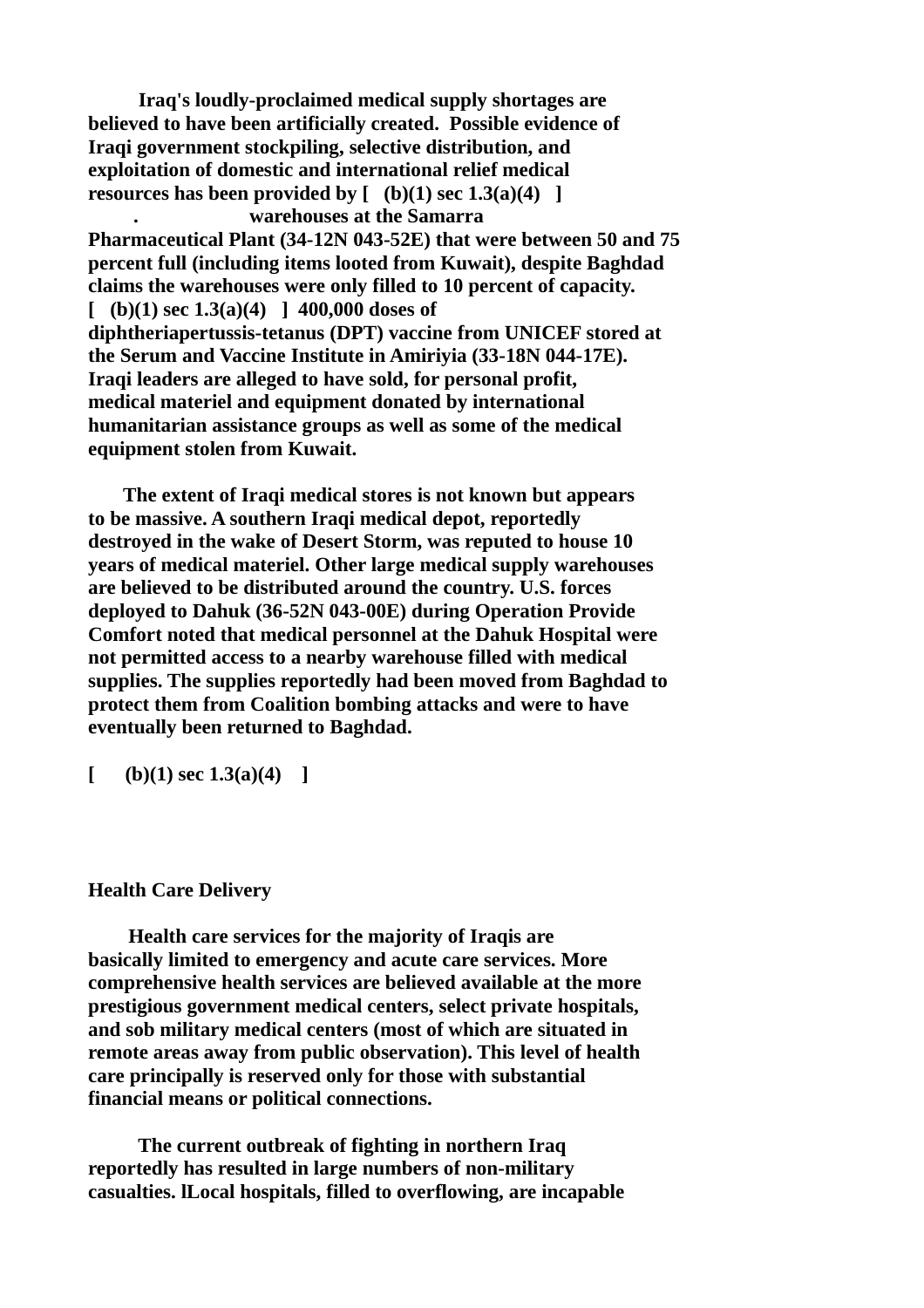**of handling these casualties and heavily depend on international medical assistance. The International Red Cross is attempting to augment local health care services with medical supplies and personnel. Two, relatively-modern hospitals recently have been identified [ (b)(1) sec 1.3(a)(4) ] in As Sulaymaniyah, a focal point in the current fighting. One hospital appears to be a modification of the 16 identical Japanese constructed hospitals known to exist in Iraq [ (b)(2) ] . The other hospital is a modification of four, nearly-similar, new military hospitals.**

 **Military casualties and medical health care capabilities have been kept secret from the public. The shroud of secrecy may be to forestall the negative public outcry that would result if Iraqis were to observe the inequitable distribution of medical services and materiel between the civilian and military sectors. There also is a possibility that a significant number of soldiers who sustained serious, long-term injuries (such as amputees and para/quadraplegics) during the Gulf War and subsequent civil war are being held out of the public eye in clandestine facilities (remote military hospitals and converted sport stadiums, hotels, and gymnasiums) around the country. This theory is supported by an unconfirmed report of an Iraqi order placed in spring 1991 with a North Korean firm for 17,000 hospital beds and 23,000 wheelchairs. The order, which is excessive given the relatively minimal destruction sustained by Iraqi health care facilities, would be appropriate for large numbers of casualties who are bedridden and/or possess limited mobility.**

 **Overall, medical materiel shortages and delayed restoration of public utility services have contributed significantly to the reduction of Iraqi health care services from pre-war levels. Surgical and diagnostic capabilities appear to have suffered the greatest decline as the result of erratic and insufficient water and electricity services, anesthetic shortages, equipment failures, and shortages of laboratory reagents and other diagnostic support material. [ (b)(1) sec 1.3(a)(4) ] have reported that the Al Khadimiya Hospital in Baghdad (33-22-20N 044- 19-30E), designated by Iraq as the referral facility for [ (b)(1) sec 1.3(a)(4) ] in the event of chemical agent exposure and believed to be the largest of the Japanese-designed hospitals constructed throughout Iraq during the mid-1980s, is incapable of performing electrolyte, arterial blood gas, and serum cholinesterase evaluations (serum cholinesterase is both a presurgical screening tool and a method of diagnosing and assessing nerve agent poisoning). Saddam Hussein Medical City in Baghdad (33-20-58N 044-22-46E), the government's premier medical center, is unable to operate its CT scan and other sophisticated**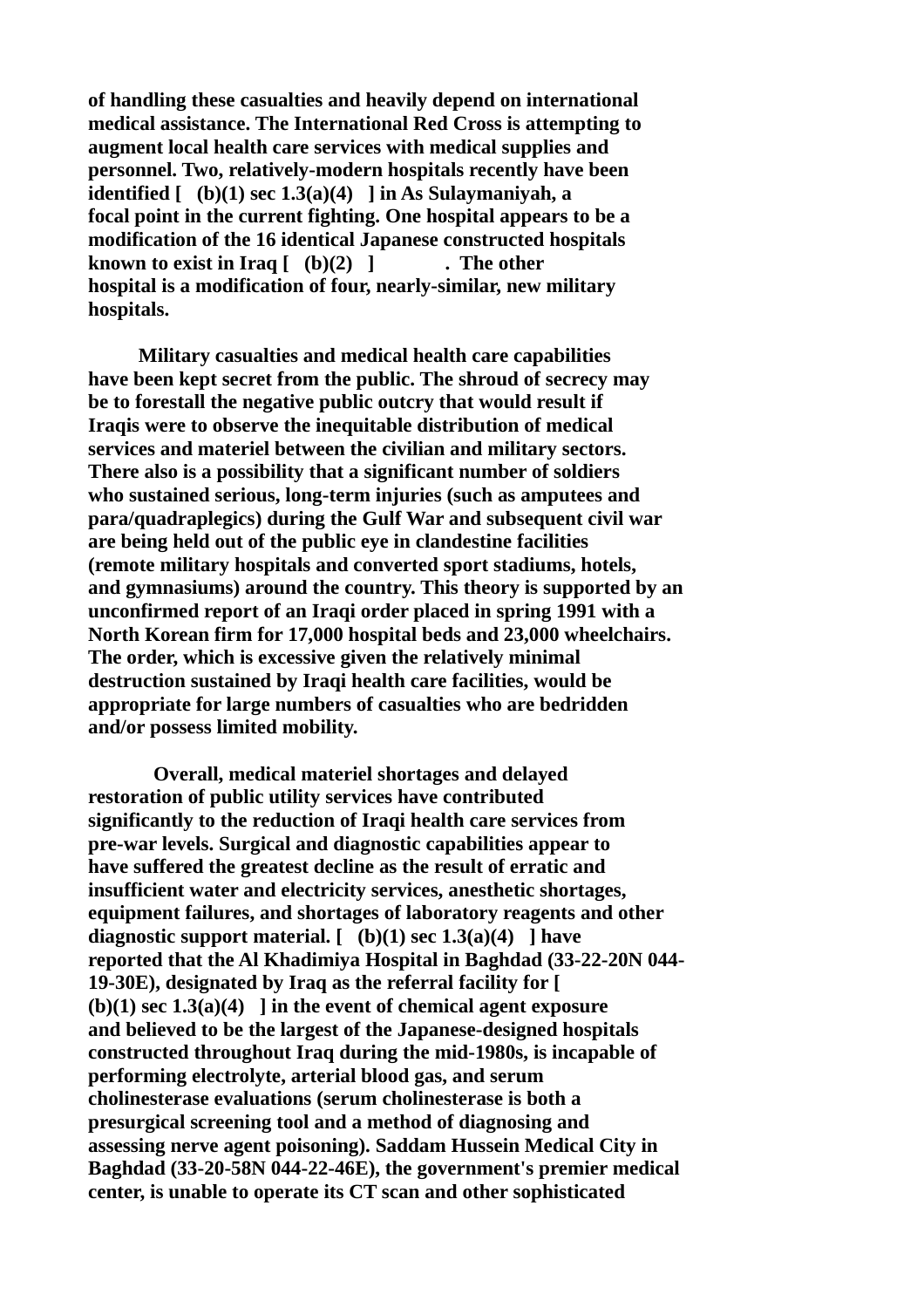**medical equipment because of repair problems, but still is believed capable of performing routine diagnostic examinations (xray, ultrasound, and laboratory).**

 **Iraq's medical diagnostic capabilities are further degraded by lack of qualified medical maintenance technicians. Traditionally, most medical maintenance in Iraq was performed by Western contractors. Following the invasion of Kuwait, the majority of foreign workers departed Iraq and have not returned.** 

 **The reduction of diagnostic support specifically impaets the quality of surgical and other specialty services (such as orthopedics, gastroenterology, and pulmonary medicine) received by Iraqis. Although still great, the impact on the quality of emergency and other primary care services is believed to be less. Therefore, an appreciable decline in patient care in the primary care setting is more likely to result among poorly-trained physicians (believed prevalent throughout Iraq), especially those confronted with heavy workloads created by the decline in post-war public health and the civil war. Without diagnostic support, these physicians are more likely to resort to shotgun therapy, which commonly relies on multiple-drug regimens. Patient care, therefore, is further degraded by an increased probability of an erroneous diagnosis compounded by inappropriate therapy that may worsen the initial complaint. Additionally, Iraqi health care providers who practice shotgun medicine waste medical resources that already are in short supply. Iraqi health care providers serving in medical facilities that are historically poorly supported or those having experience with the health care deprivations associated with the Iran/Iraq War probably are more capable of providing astute diagnoses without the benefit of diagnostic tests than most Iraqi health care providers.**

#### **Storage of NBC Materials in Hospitals**

 **Post-war reporting alleges that the Iraqi military is storing nuclear, biological, and chemical (NBC) materials in or around hospitals in an effort to conceal them from UN special observer teams. The health threat to patients and medical staff is borne out by Iraq's historical lack of regard concerning safe handling and storage of NBC material. Reports of accidental chemical agent exposure among Iraqi military personnel date back to the Iran/Iraq War. More recently, [ (b)(1) sec 1.3(a)(4) ]**

 **medical reports found at the Muthanna State Establishment (MSE; 33-49-56N 043-48-13E, also known as the Samarra Chemical Warfare Research, Production, and Storage Facility) estimate an annual chemical exposure accident rate at that facility approaching 30 percent. [ (b)(1) sec 1.3(a)(4) ] lack of appropriate detection equipment at Iraqi chemical production**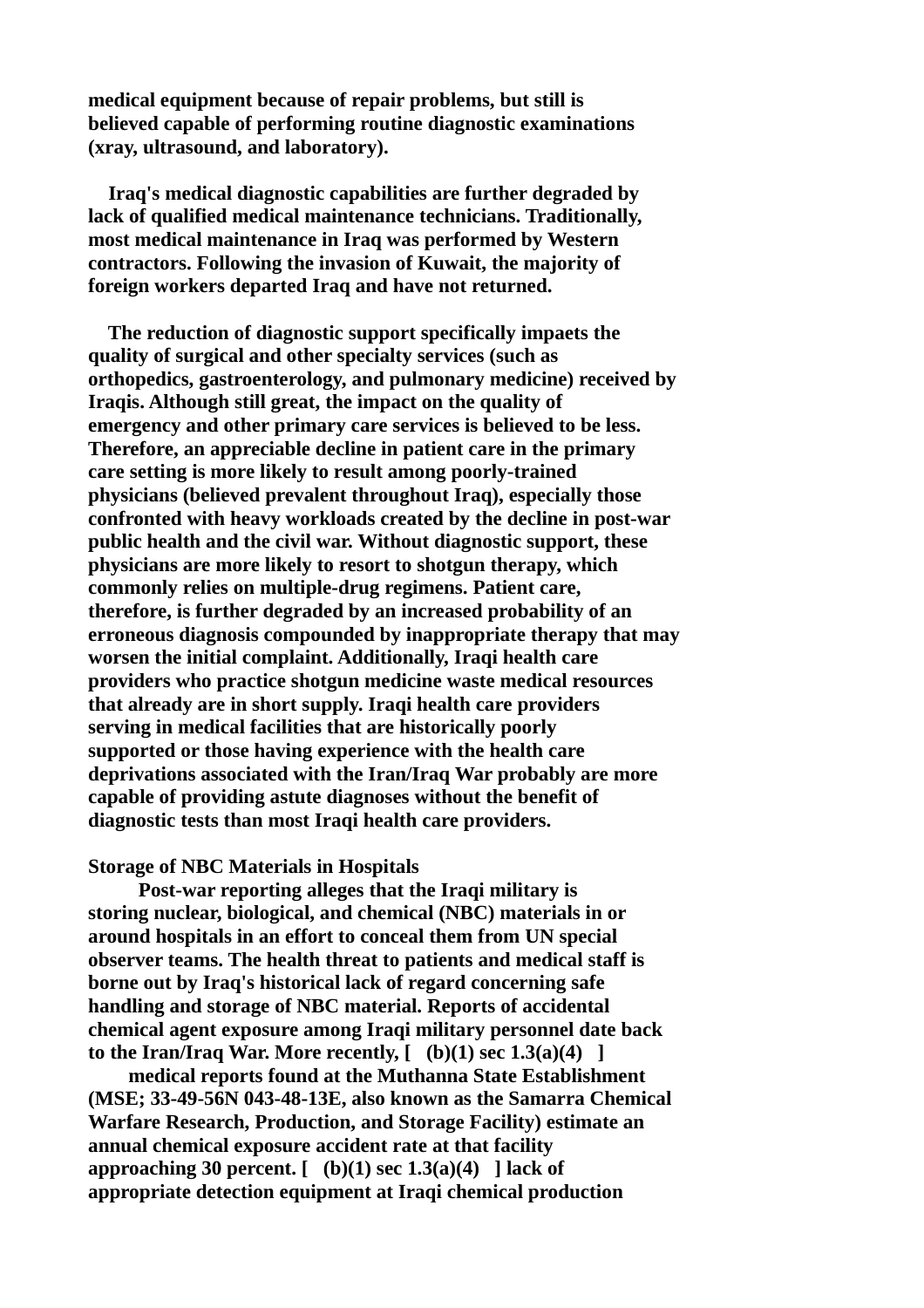**facilities, indicating that Iraq would have a significantly limited capability to detect a chemical contamination occurring during the storage of chemical agents on or near hospital grounds. Moreover, most civilian Iraqi physicians lack the capability to diagnose signs and symptoms of chemical agent exposure.**

 **Suspect medical facilities believed to be housing NBC material include the Saddam Hussein Medical City and the Al Rashid Hospital, both located in Baghdad (33-21N 044-25E), the Saddam Hussein General Hospital in Kirkuk (35-28N 044-23E), the Mosul Hospital 0621-28N 043-07-00E), and the Dagalah Hospital (36-09N 044-23E). There also have been unconfirmed reports of chemical warfare agents stored in the King Hussein Medical Center in Amman, Jordan (31-57N 035-56E).**

#### **Summary**

 **Iraq is exploiting the humanitarian issue to maintain world sympathy and possibly to extend as long as possible the influx of free goods. However, Iraq is capable of reversing its current medical materiel shortages through the equitable distribution of current stockpiles, the use of proceeds from oil sales approved by the UN for humanitarian purchases, and the use of an estimated U.S. \$340 million frozen in the Bank for International Settlements. Iraq has demonstrated its capability to fund high priority health care sector projects during its costly war with Iran, as evidenced by the construction of more than 20 major medical treatment facilities and the purchases of Western medicines and medical technology during that period.**

**http://www.gulflink.osd.mil/**

 **Subject: DEPLETED URANIUM** 

**b1 SEC 1.5C**

**IRAQI DIPLOMATS TO DISTRIBUTE SUMMARY OF A REPORT LINKING ALLIED USE OF DEPLETED URANIUM IN MUNITIONS TO INCREASES IN CANCER AND OTHER DISEASES: OCTOBER 1994.**

**IRAQI DIPLOMATS IN OCTOBER 1994, WERE TO DISTRIBUTE INFORMATION ON THE HEALTH IMPACT OF VARIOUS WEAPONS USED AGAINST THE IRAQIS DURING THE GULF WAR, SPECIFICALLY FOCUSING ON THE USE OF DEPLETED URANIUM IN MUNITIONS.**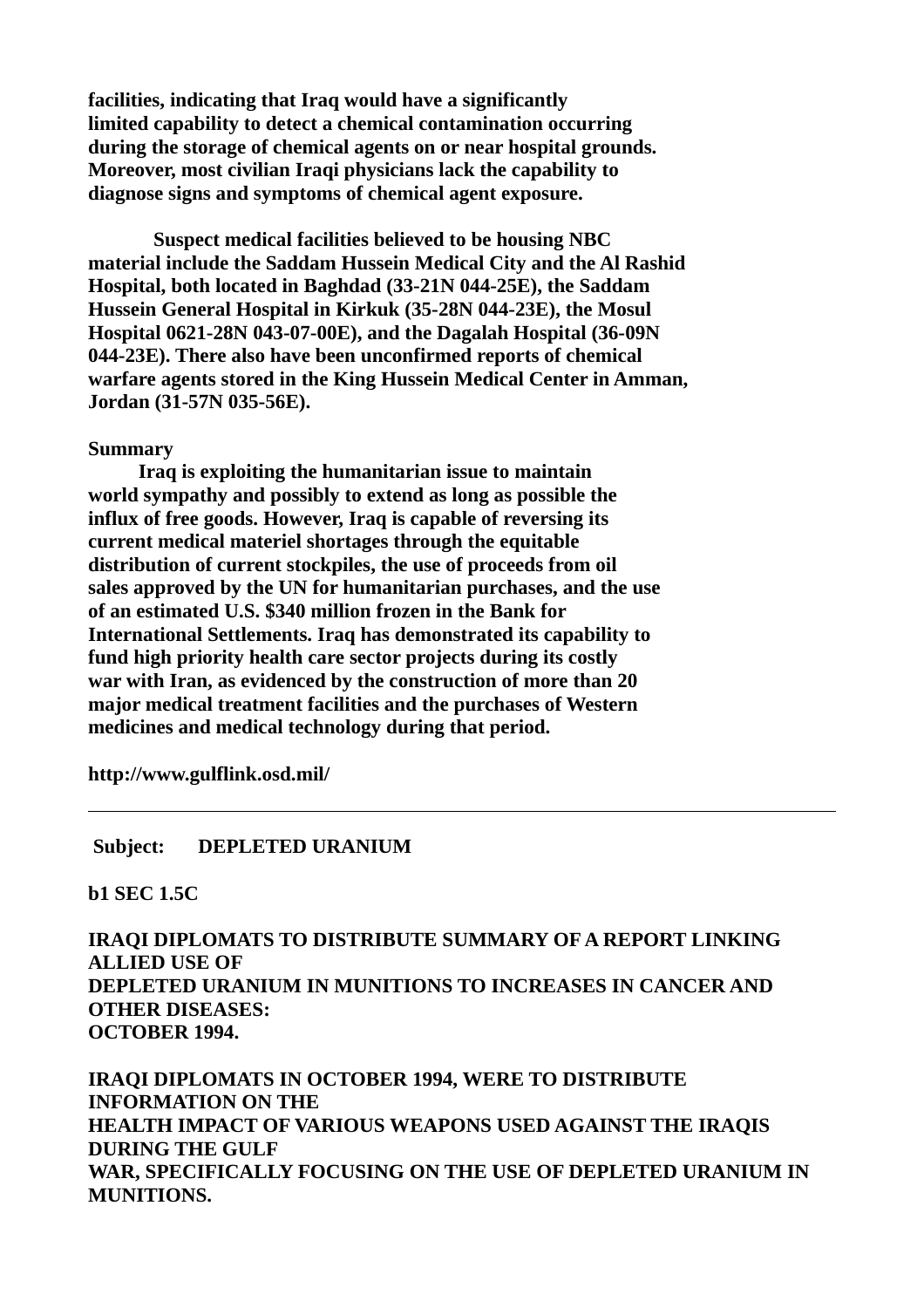**IRAQI DIPLOMATS HAD A SUMMARY OF A REPORT ALLEGING A CONNECTION BETWEEN ALLIED USE OF WEAPONS CONTAINING DEPLETED URANIUM DURING THE GULF WAR AND A SUBSEQUENT INCREASE IN VARIOUS TYPES OF ILLNESS AND HAD BEEN INSTRUCTED TO ENSURE THAT THE INFORMATION RECEIVE THE WIDEST POSSIBLE DISTRIBUTION.**

**THE REPORT ALLEGED THAT SCIENTIFIC EVIDENCE COLLECTED FROM AREAS WHICH WERE BOMBARDED HAD PROVIDED SOLID EVIDENCE OF THE USE OF CHEMICAL AND BIOLOGICAL AGENTS, AND STRESSED THEIR POTENTIAL DANGER TO THE ENVIRONMENT. IT ADDRESSED THE USE OF DEPLETED URANIUM, CLAIMING THAT APPROXIMATELY 40 TONS OF THE MATERIAL HAD BEEN FOUND IN SOUTHERN IRAQ. IT CLAIMED THAT THIS MATERIAL CAME FROM æRADIATIONÆ WEAPONS USED AGAINST THE IRAQI MILITARY AND ON THE MAIN ROAD TO KUWAIT. THE REPORT ALSO ALLEGED THAT DEPLETED URANIUM FELL INTO THE CATEGORY OF BANNED WARFARE AGENTS, AND THAT ITS USE HAD LED TO BOTH SHORT-TERM AND LONG-TERM DAMAGE.**

**THE REPORT DETAILED WHAT IT CLAIMED WERE INCREASES IN CERTAIN DISEASES DUE TO ALLIED MILITARY ACTIONS, INCLUDING:**

**1. A TWO-FOLD INCREASE IN THE INCIDENCE OF EPIDEMIC VERTIGO, ALONG WITH MANY CASES OF AN UNDIAGNOSED DISEASE CHARACTERIZED BY BLINDNESS, FITS OF SEVERE HEADACHE, AND NUMBNESS. INITIAL REPORTS OF SUCH CASES WERE MADE ABOUT SIX MONTHS AFTER THE WAR;**

**2. AN INCREASE IN VARIOUS TYPES OF CANCER, SUCH AS LEUKEMIA, PARTICULARLY AMONG THE YOUNG. THE REPORT CLAIMED AN INCREASE IN DAILY REPORTS OF THESE CANCERS FROM TWO TO THREE IN 1991 TO 10 TO 15 A DAY AT THE PRESENT TIME; AND**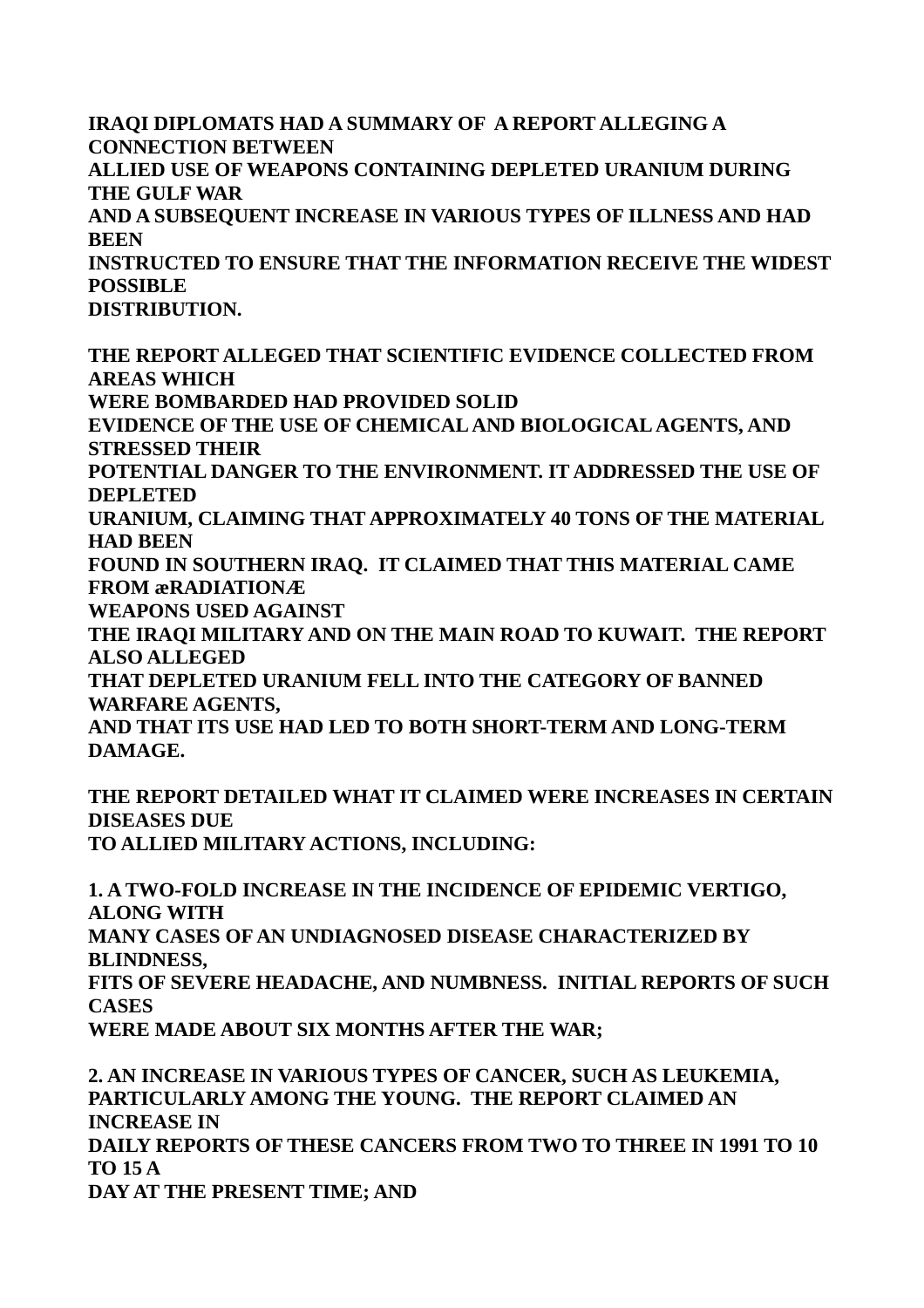# **3. AN INCREASE IN THE INCIDENCE OF JUVENILE DIABETES, ATTRIBUTING THIS TO THE PSYCHOLOGICAL EFFECTS OF EXPOSURE TO BOMBING, EXPLOSIONS, SHELLING, MISSILE ATTACKS, AND AIR STRIKES BY SUPERSONIC FIGHTERS.**

**http://www.gulflink.osd.mil/**

 **Subject: MEDICAL PROBLEMS IN IRAQ**

**Filename:0me018.91**

**MEDICAL PROBLEMS IN IRAQ March 15, 1991**

**KEY JUDGMENTS**

 **HEALTH PROBLEMS CURRENTLY FACING IRAQ ARE PRIMARILY PUBLIC HEALTH IN NATURE; ATTRIBUTABLE TO THE BREAKDOWN OF NORMAL PREVENTIVE MEDICINE, WASTE DISPOSAL, WATER PURIFICATION AND DISTRIBUTION, ELECTRICITY, AND TRANSPORTATION (IMPEDING HEALTHCARE ACCESS). THERE ARE INDICATIONS THAT THE BAGHDAD GOVERNMENT IS FOCUSING ITS EFFORTS RESTORING THESE SERVICES, AS EXAMPLED BY A RECENT REPORT OF AN ICRC DELIVERY TO BAGHDAD OF WATER PURIFICATION AND SEWAGE EQUIPMENT.**

**[ (b)(1) sec 1.3(a)(4) ]**

**DISEASE OCCURRENCE IN BAGHDAD**

**(U) OPEN SOURCE NEWS RELEASES, CITING INTERNATIONAL AND IRAQI HEALTH OFFICIALS, INDICATE THAT COMMUNICABLE DISEASES IN BAGHDAD ARE MORE WIDESPREAD THAN Usually OBSERVED DURING THIS TIME OF THE YEAR AND ARE LINKED TO THE POOR SANITARY CONDITIONS (CONTAMINATED WATER SUPPLIES AND IMPROPER SEWAGE DISPOSAL) RESULTING FROM THE**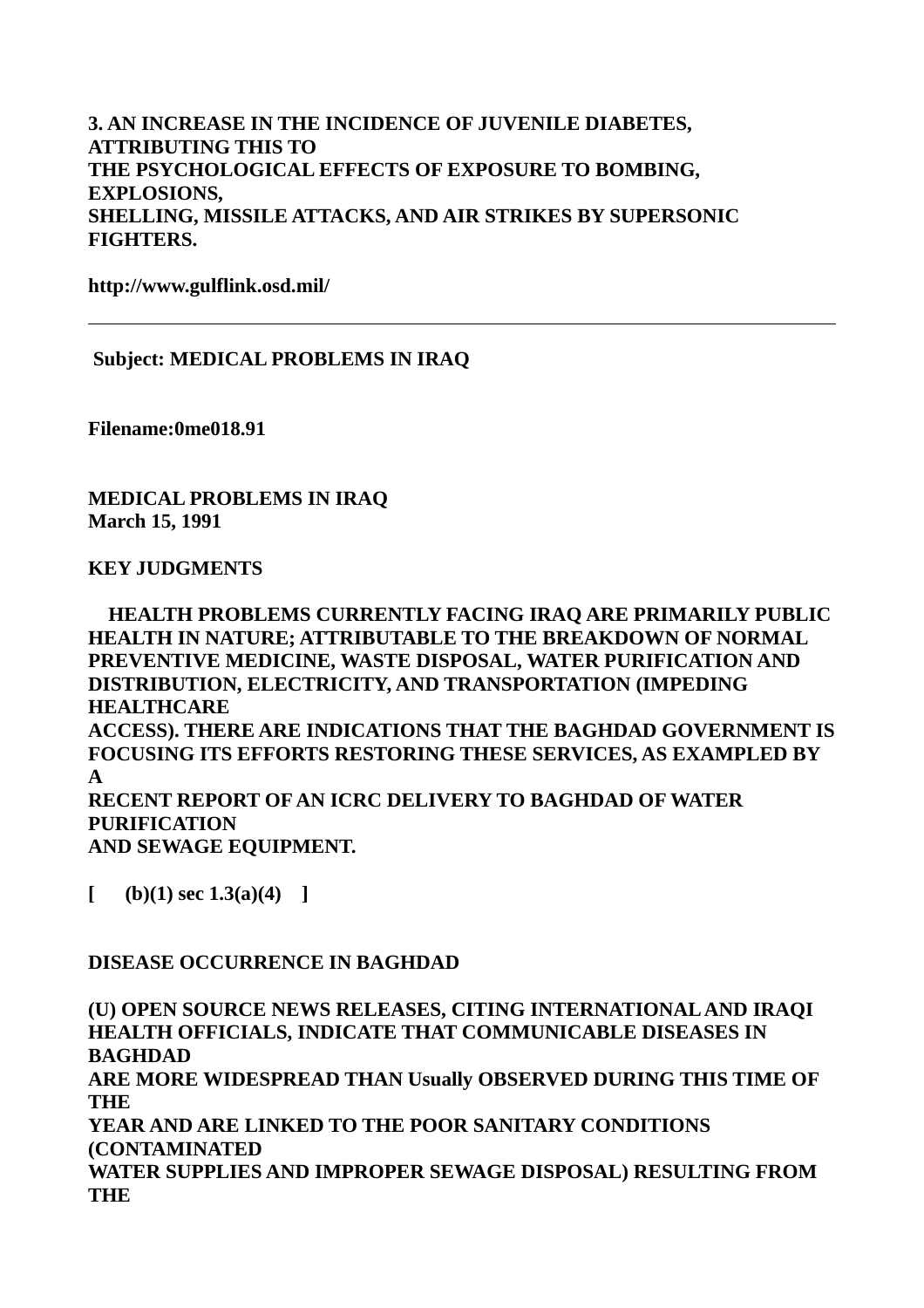**WAR. ACCORDING TO A UNITED NATIONS CHILDREN'S FUND (UNICEF)/WORLD** 

**HEALTH ORGANIZATION REPORT, THE QUANTITY OF POTABLE WATER IS LESS** 

**THAN 5 PERCENT OF THE ORIGINAL SUPPLY, THERE ARE NO OPERATIONAL** 

**WATER AND SEWAGE TREATMENT PLANTS, AND THE REPORTED INCIDENCE OF** 

**DIARRHEA IS FOUR TIMES ABOVE NORMAL LEVELS. ADDITIONALLY, RESPIRATORY INFECTIONS ARE ON THE RISE. CHILDREN PARTICULARLY HAVE** 

**BEEN AFFECTED BY THESE DISEASES. INCREASED INCIDENCE OF TYPHOID** 

**AND CHOLERA HAS BEEN REPORTED BY IRAQI RED CRESCENT OFFICIALS, BUT** 

**THE SPREAD OF THESE DISEASES HAS NOT BEEN CONFIRMED BY OTHER SOURCES.**

**(U) THE PREVALENCE OF SOME DISEASES HAS INCREASED IN BAGHDAD, BUT** 

**MAJOR DISEASE OUTBREAKS (INCLUDING TYPHOID, CHOLERA, AND MENINGITIS) HAVE NOT OCCURRED. THERE ARE INDICATIONS THAT THE SITUATION IS IMPROVING AND THAT THE Population IS COPING WITH THE DEGRADED CONDITIONS. DAILY RADIO BROADCASTS HAVE PROVIDED PRECAUTIONARY MEASURES TO BE TAKEN BY CIVILIANS TO PREVENT DISEASES. HOWEVER, CONDITIONS IN BAGHDAD REMAIN FAVORABLE FOR** 

**COMMUNICABLE DISEASE OUTBREAKS; THE DELAYED RESTORATION OF PUBLIC** 

**HEALTH SERVICES AND APPROACHING WARMER TEMPERATURES WILL INCREASE** 

**THE LIKELIHOOD OF SIGNIFICANT DISEASE OUTBREAKS. ADDITIONALLY, CIVIL DISTURBANCES COULD FURTHER DELAY INFRASTRUCTURE REPAIRS.**

 **NEWS RELEASED TO WESTERN AUDIENCES FROM BAGHDAD ON SANITARY** 

**CONDITIONS AND DISEASE INCIDENCE IS CONSIDERED BIASED. THE IRAQI** 

**GOVERNMENT HAS MANDATED THE DEPARTURE OF NEWS PERSONNEL AND RELIEF** 

**AGENCY OBSERVERS, MAKING EVALUATION OF ACTUAL HEALTH CONDITIONS** 

**(DISEASES, INCIDENCE LEVELS, AND GROUPS AFFECTED) UNCLEAR.**

**http://www.gulflink.osd.mil/**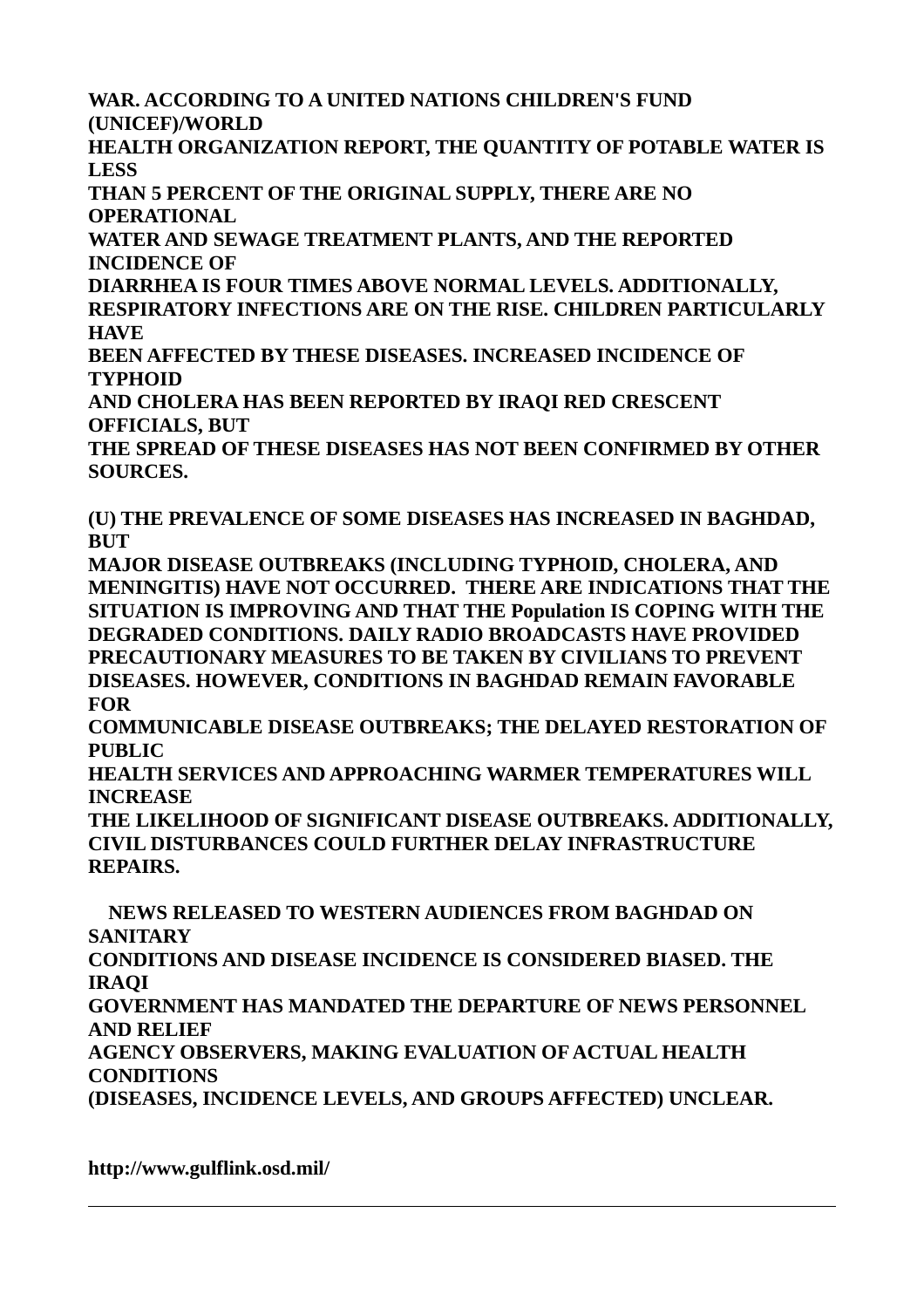## **DISEASE INFORMATION**

**Filename:0504rept.91**

**From:**  $[$  (b)(6)  $]$   $\sim$  Date and time  $\sim$ **15:18:37 ======================================--===================**

**Date: Jan 91 15:18:35 EST From: To: Subject: DISEASE INFORMATION Comments: Forwarding note of Jan 91 15:17:40-EST from** 

**From: \*\*\* Forwarding note from AFMICOPS--FSTCVMl 01/22/91 15:17 \*\*\* Date: Jan 91 15:17:40 EST From: To: arcentg2@sandman.[ b.2. ] Subject: DISEASE INFORMATION**

**From:**

**1. Please Pass the attached information to: ARCENT G2 ARCENT G5 ARCENT SURGEON [ (b)(6) ]**

**2. As this is our first attempt over this circuit, please respond upon receip**

**of this message.**

**SUBJECT: Effects of Bombing on Disease Occurrence in Baghdad** 

**ANALYST: [ (b)(6) ]**

**DATE: JAN 91**

**SUMMARY: Food- and waterborne diseases have the greatest potential for outbreaks in the civilian and military population over the next 30 to 60 days.**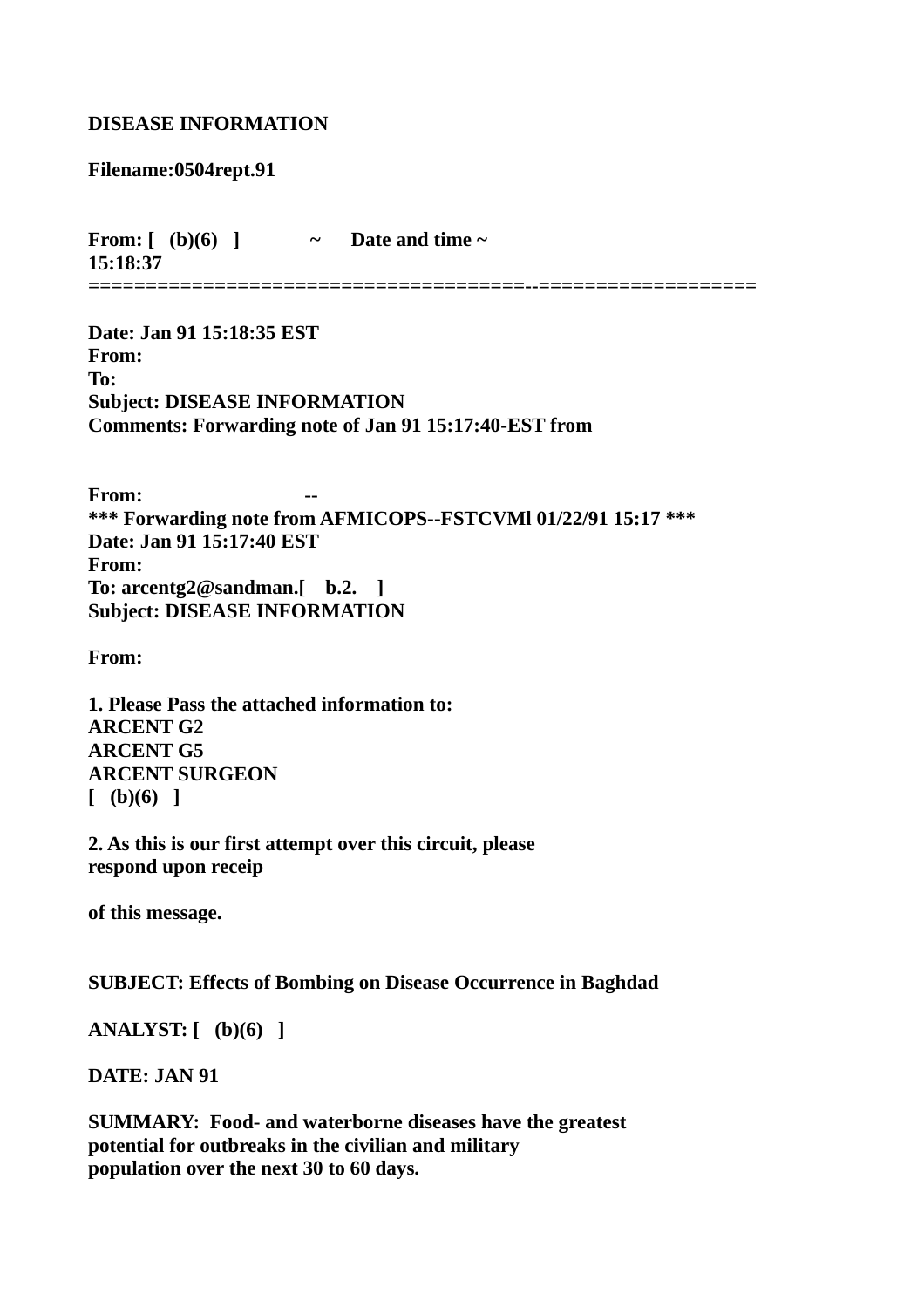**Increased incidence of diseases will be attributable to degradation of normal preventive medicine, waste disposal, water purification/distribution, electricity, and decreased ability to control disease outbreaks. Any urban are**

**in Iraq that has received infrastructure damage will have similar problems.** 

**The following diseases are prioritized in descending order of expected outbreak potential in Baghdad over the next 30 to 60 days. Prioritization is based on level of endemicity, seasonal distribution, and mode of transmission.**

# **1. FOOD- AND WATER-BORNE DISEASES:**

 **Disease Primary Agents/Comments**

 **a. Acute Diarrheas Bacterial: E. coli, Shigella spp., and Salmonella spp.**

**Protozoal: Giardia lamblia (particularly children) and Entamoeba histolytica**

**Viral: Rotavirus (primarily children)**

**b. Typhoid/Paratyphoid Salmonella typhi, S. paratyphi**

**c. Cholera Difficult to assess. Poorly reported. Outbreaks possible.**

**NOTE: Hepatitis A (HAV) is highly endemic, and therefore causes a limited**

**threat to the indigenous population.**  $\sim$ 

- **2. OTHER ENDEMIC DISEASES:**
- **a. Influenza Strain A(H3N2) predominates over A(HlNl) and B.**
- **b. Meningococcal Group A predominates, but W135 reporting has Meningitisincreased. Associated with overcrowding.**

**c. Childhood Diseases Primarily measles, but also diphtheria and pertussis.**

**d. TrachomaAssociated with poor personal hygiene.**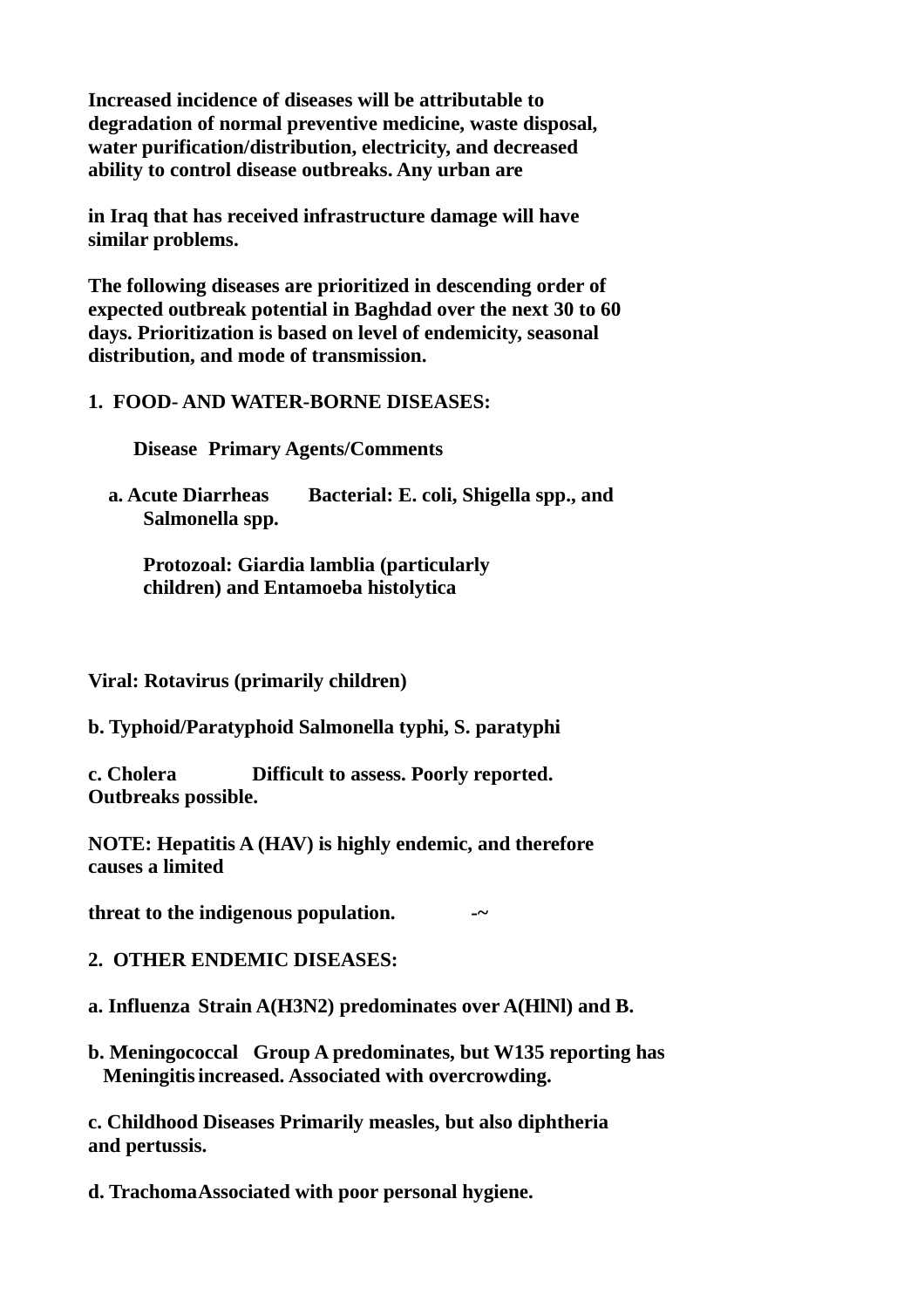**e. Intestinal Helminths Primarily ascariasis, ancylostomiasis, enterobiasis, trichuriasis.**

**|SUBJECT: Effects of Bombing on Disease Occurrence in Baghdad** 

**3. VECTORBORNE DISEASES: Generally, vectorborne diseases are more of a lon**

**term problem, with increased transmission occurring after 60 days. However, increased incidence can be expected, especially in a prolonged military campaign.**

**a. Louse-borne typhus Rickettsia prowazekii. Associated with poor hygiene and overcrowding, especially in winter months.**

- **b. Leishmaniasis Primarily cutaneous form due to Leishmania tropica. Focal increase associated with debris accumulation.**
- **c. Malaria Currently no indigenous transmission and considered a low risk. Potential vectors are present.**

**4. More detailed explanations on conditions affecting expected disease occurrence are available. Extrapolation of this analysis should only be done after further consultation with AFMIC analysts.**

**|SUBJECT: Iraq - Medical Civil Defense Preparations and BW Propoganda** 

**[ (b)(6) ] DATE: JAN 91 According to open source press releases in November and December, several Iraqi ministries delivered public health information announcements outlining precautions that civilians should be taking because of the Persian Gulf crisis**

**Early guidelines by the Ministry of Local Government called on citizens to avoid careless use of drinking water, such as using it for watering domestic gardens and washing cars and sidewalks". In late December, the Baghdad Domesti**

**Service stated that 'the enemy may resort to biological war means on human, animal, or plant targets; these germs include bacteria, viruses-, fungi, and parasites which cause malaria and dysentery". Also, the announcement provided guidelines in**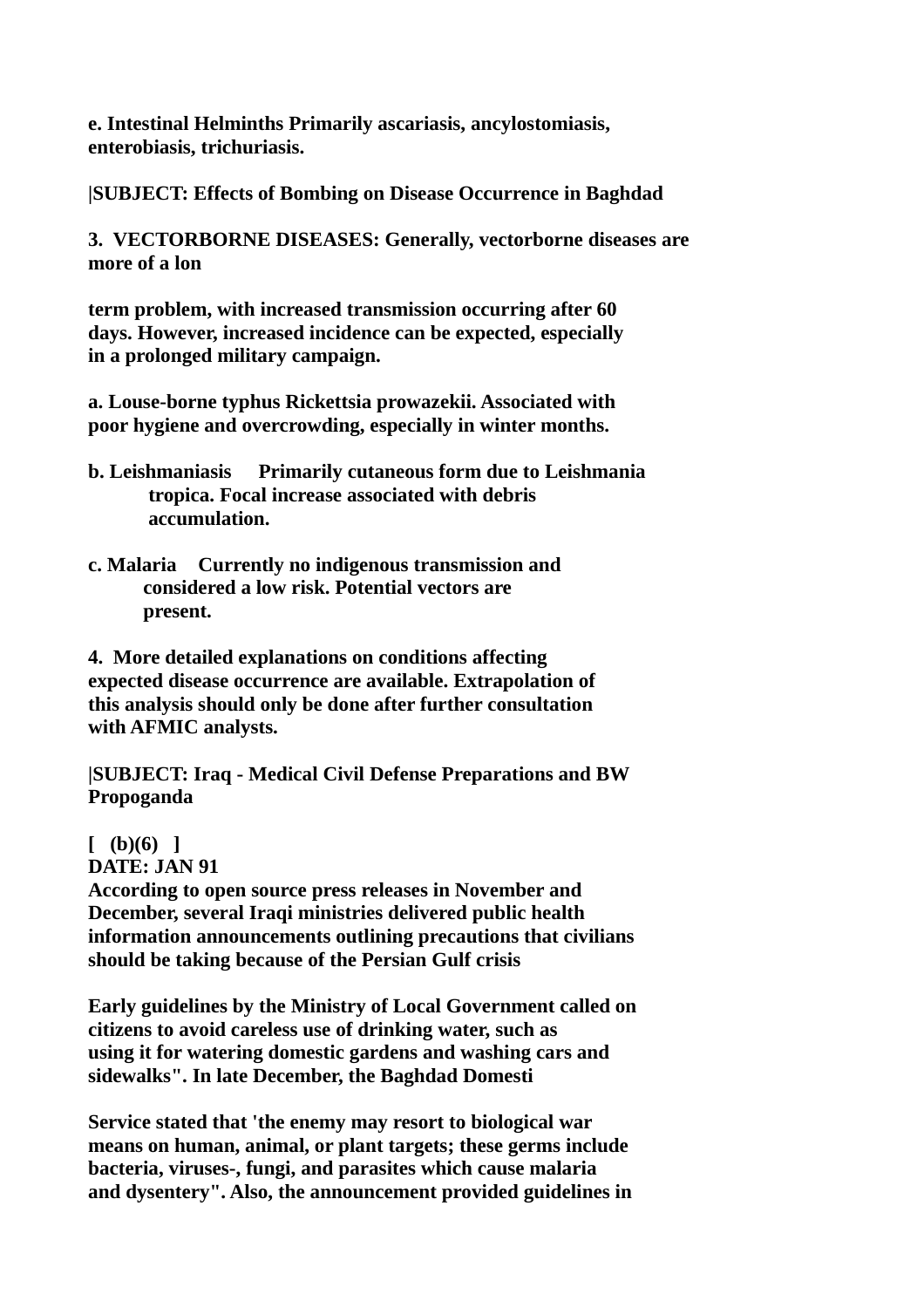**the following subject areas for protecting personnel, facilities food/water supplies, and crops from these biological agents:**

**A. Health precautions (NFI) to reduce possibility of contamination.**

**B. Isolation of infected persons and contaminated areas to prevent spread of disease.**

**C. "Sterilization" (decontamination) of infected persons and contaminated equipment and areas.**

**D. Proper storage of food and water to avoid contamination. E. Plans to protect crops.**

**Comment: These types of statements would increase public awareness and encourage the civilian population to take additional preventive measures against health problems (such as medical shortages and disease outbreaks) that would result from an infrastructure weakened by sanctions or military conflict**

**Early statements may represent a legitimate attempt by the Iraqi government to prepare the civilian population. However, as the United Nations deadline approached, the Iraqi government's tactics became more exploitative as indicated by the "biological war" announcement propagandizing a possible U.S. biological threat. (See AFMIC Weekly Wire 50-90 for additional information on similar disinformation statements.)**

**The government disinformation citing potential increases of endemic diseases that are not biological warfare candidates would allow the government to blame the United States for public health problems created by military conflict. Additionally, an even more subversive motive could have formed the rationale for the disinformation campaign. The statements would create a scenario that would allow the U.S. to be blamed for potential civilian biological warfare (BW) casualties resulting from Iraqi BW use or contamination by agents released as a result of damage inflicted by coalition forces on BW facilities. Military planners, particularly civil affairs and humanitarian assistance groups, and political officials should be aware of the potential for the Iraqi population to blame coalition forces for these problems.**

**http://www.gulflink.osd.mil/**

 **Disease Outbreaks in Iraq**

**Filename:0pgv072.90p**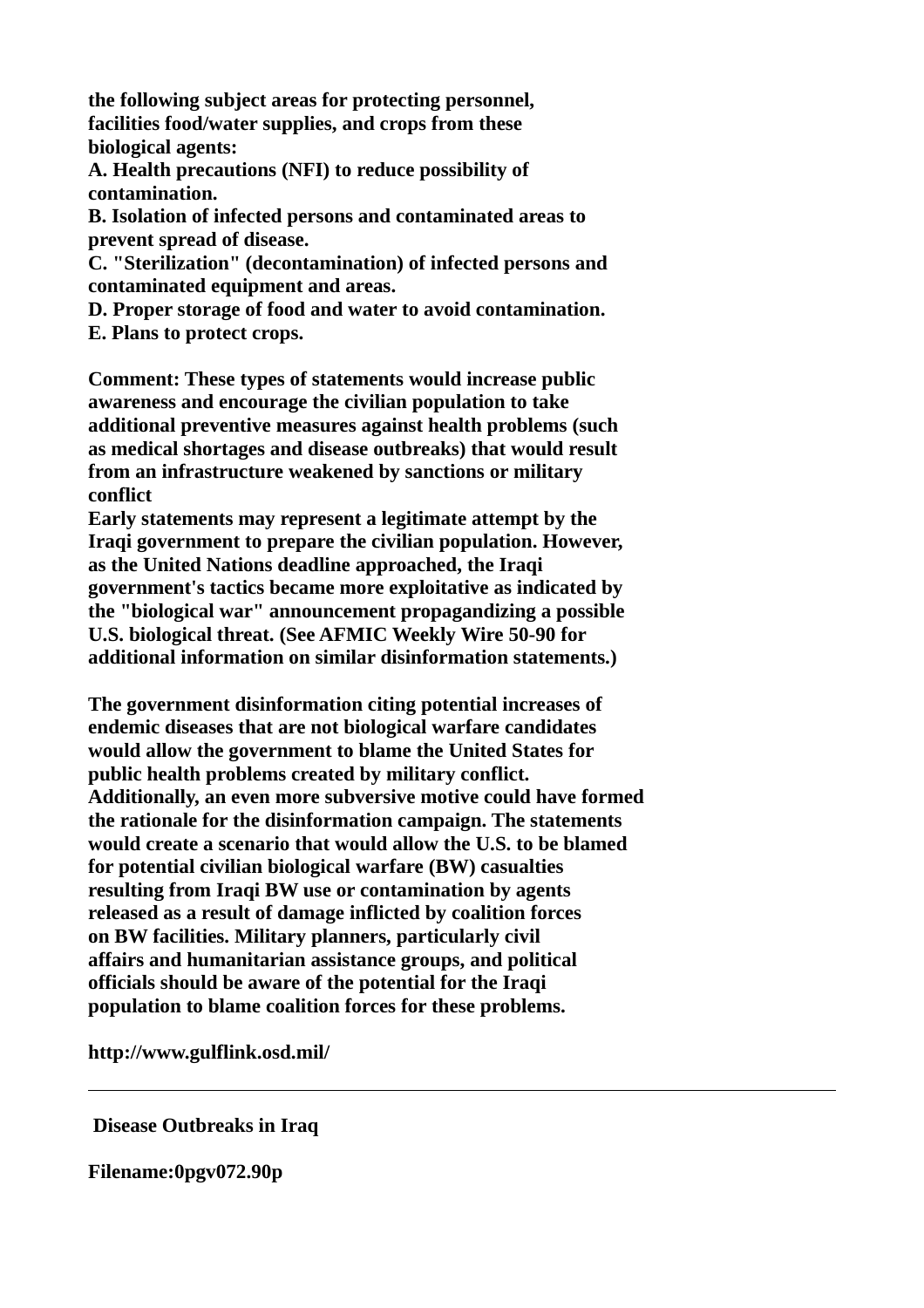**SUBJECT: Disease Outbreaks in Iraq TO: DOI: 21 FEB 90 ANALYST: [ (b)(6) ]**

### **KEY JUDGEMENTS**

 **[ (b)(2) ] assessment is that major disease outbreaks currently have not occurred in Baghdad or Basrah. For severe outbreaks to develop, a protracted war or more extensive collateral damage would have to occur.**

 **However, conditions are favorable for communicable disease outbreaks, particularly in major urban areas affected by coalition bombing. Data necessary for determining expected numbers and rates of cases are not available, and any estimate would be totally unreliable.**

#### **COMMENTS**

 **Infectious disease prevalence in major Iraqi urban areas targeted by coalition bombing (Baghdad, Basrah) undoubtedly has increased since the beginning of Desert Storm. However, reporting has been limited, conflictive, and non-specific, making the actual levels are unclear; specific diseases, numbers of cases, and groups affected have not been reported. Current public health problems are attributable to the reduction of normal preventive medicine, waste disposal, water purification and distribution, electricity, and the decreased ability to control disease outbreaks.**

 **Prior to Desert Storm, the Iraqi government broadcast several public civil defense preparation statements. The language used in some of the public health statements would allow the government to propagandize increases of endemic diseases on military conflict (and potentially on contamination by agents released as a result of damage inflicted by coalition forces on CBW facilities). Increased incidence of diseases in these cities is assessed to be due to increased occurrence of endemic diseases.**

 **Recent Iraqi controlled news releases to Multi-National Force audiences about the poor sanitary conditions in Baghdad is**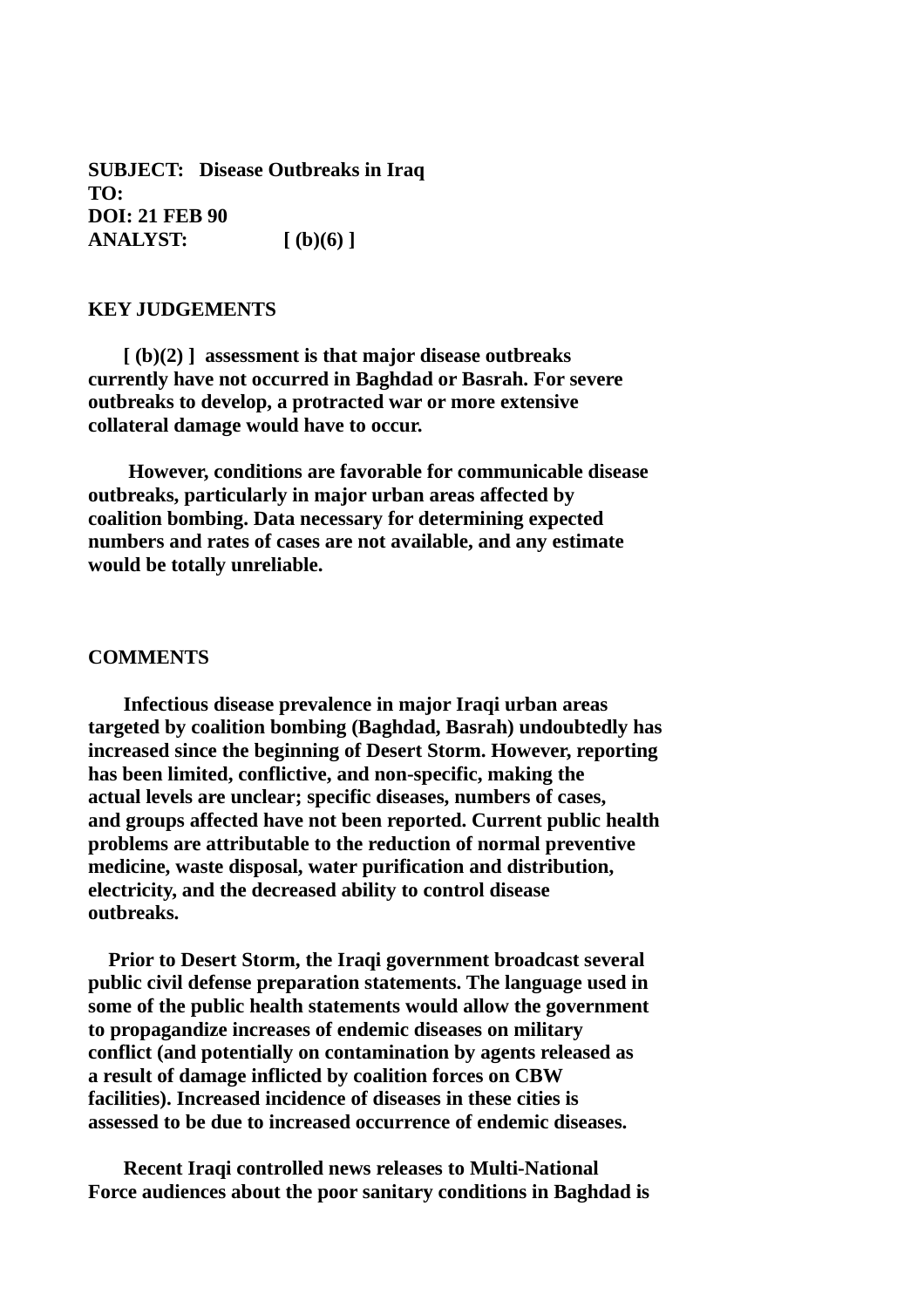**considered biased. Reportedly, the Iraqi government has denied ICRC staff into Iraq to evaluate current health problems (presumably the ICRC staff could refute the "deplorable" conditions). In contrast, broadcasts to "friendly" Arab countries have painted a "life as normal" situation in Baghdad.**

**SUBJECT: Disease Outbreaks in Iraq cont. DOI: 21 FEB 9O**

 **Generalizations can be made on the most likely diseases to occur in significantly elevated or outbreak proportions over the near-term.**

## **MOST LIKELY DISEASES DURING THE NEXT 60-90 DAYS (DESCENDING ORDER)**

- **Diarrheal diseases (particularly children)**
- **Acute respiratory illnesses (colds and influenza)**
- **Typhoid**
- **Hepatitis A (particularly children)**
- **Measles, diphtheria, and pertussis (particularly children)**
- **Meningitis, including meningococcal (particularly**

## **children)**

 **- Cholera (possible, but less likely)**

## **MOST LIKELY DISEASES DURING THE FOLLOWING 90-180 DAYS**

- **Diarrheal diseases (particularly children)**
- **Acute respiratory illnesses (colds)**
- **Typhoid**
- **Hepatitis A (particularly children)**
- **Conjunctivitis (Eye infections)**
- **Measles, diphtheria, and pertussis (particularly children)**
- **Cutaneous leishmaniasis**
- **Meningococcal meningitis (particularly children)**
- **Malaria**
- **Cholera (possible, but less likely)**

**Note: Filth fly populations can be expected to increase to high levels in warmer months, but their contribution to disease transmission is limited. The more proper analogy to make is that**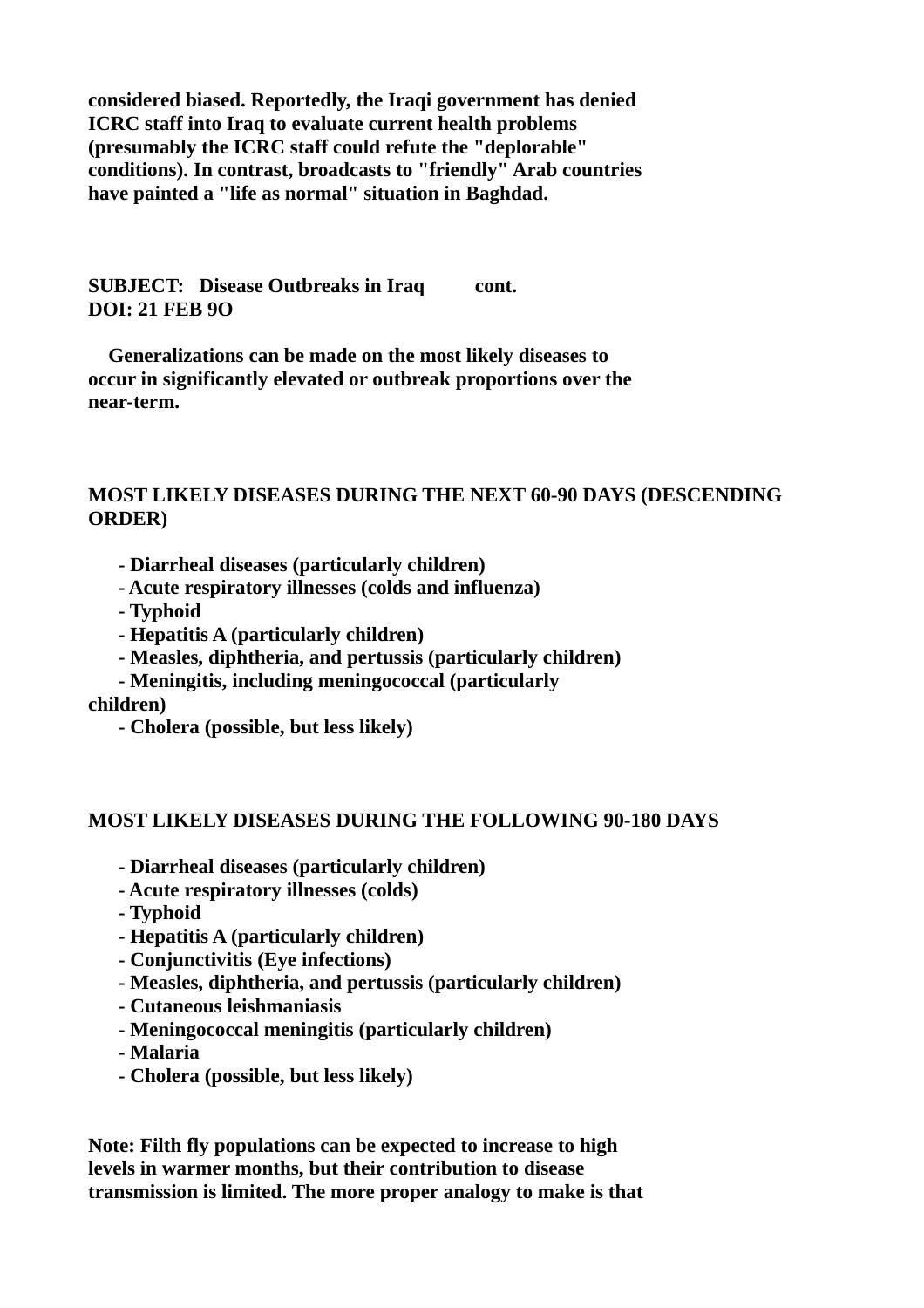**the circumstances that create favorable conditions for diarrheal diseases are the same that are favorable for massive fly populations. However, flies do not cause that much disease.**

**http://www.gulflink.osd.mil/**

 **IIR 6 898 0446 91 / STATUS OF DISEASE AT REFUGEE Filename:68980446.91z PATHFINDER RECORD NUMBER: 15178 GENDATE: 950504 NNNN TEXT: ENVELOPE CDSN = LGX086 MCN = 91122/22766 TOR = 911221352 PTTCZYUW RUEKJCS5947 1221352---RUEALGX. ZNY RUHGRPG T COMUSNAVCENT HEADER P 021352Z MAY 91 FM JOINT STAFF WASHINGTON DC TO AIG 8781 INFO RUEALGX/SAFE P 021357Z MAY 91 FM [ (b)(2) ] TO RUEKJCS/DIA WASHDC PRIORITY INFO RUEKJCS/DIA WASHDC//DAT-7// PRIORITY RUFTWSA/CTFPROVIDE COMFORT PRIORITY RUFGAID/USEUCOM AIDES VAIHINGEN GM PRIORITY RUSNNOA/USCINCEUR VAIHINGEN GE//ECJ2-ISC// PRIORITY RUFRMHA/CTF SIX ONE PRIORITY RUFRSGG/CTF SIX TWO PRIORITY RHDLOJA/CTF SIX SEVEN PRIORITY RUEORDF/DIRAFMIC FT DETRICK MD//AFMIC-CR// BT [ (b)(2) ]**

**SERIAL: (U) IIR 6 898 0446 91.**

**/\*\*\*\*\*\*\*\*\*\*\* THIS IS A COMBINED MESSAGE \*\*\*\*\*\*\*\*\*\*\*\*/ BODY PASS: (U) DIA PASS TO AIG 8781.**

**[ (b)(2)** 

**SUBJ: IIR 6 898 0446 91 / STATUS OF DISEASE AT REFUGEE CAMPS - PROVIDE COMFORT (U)**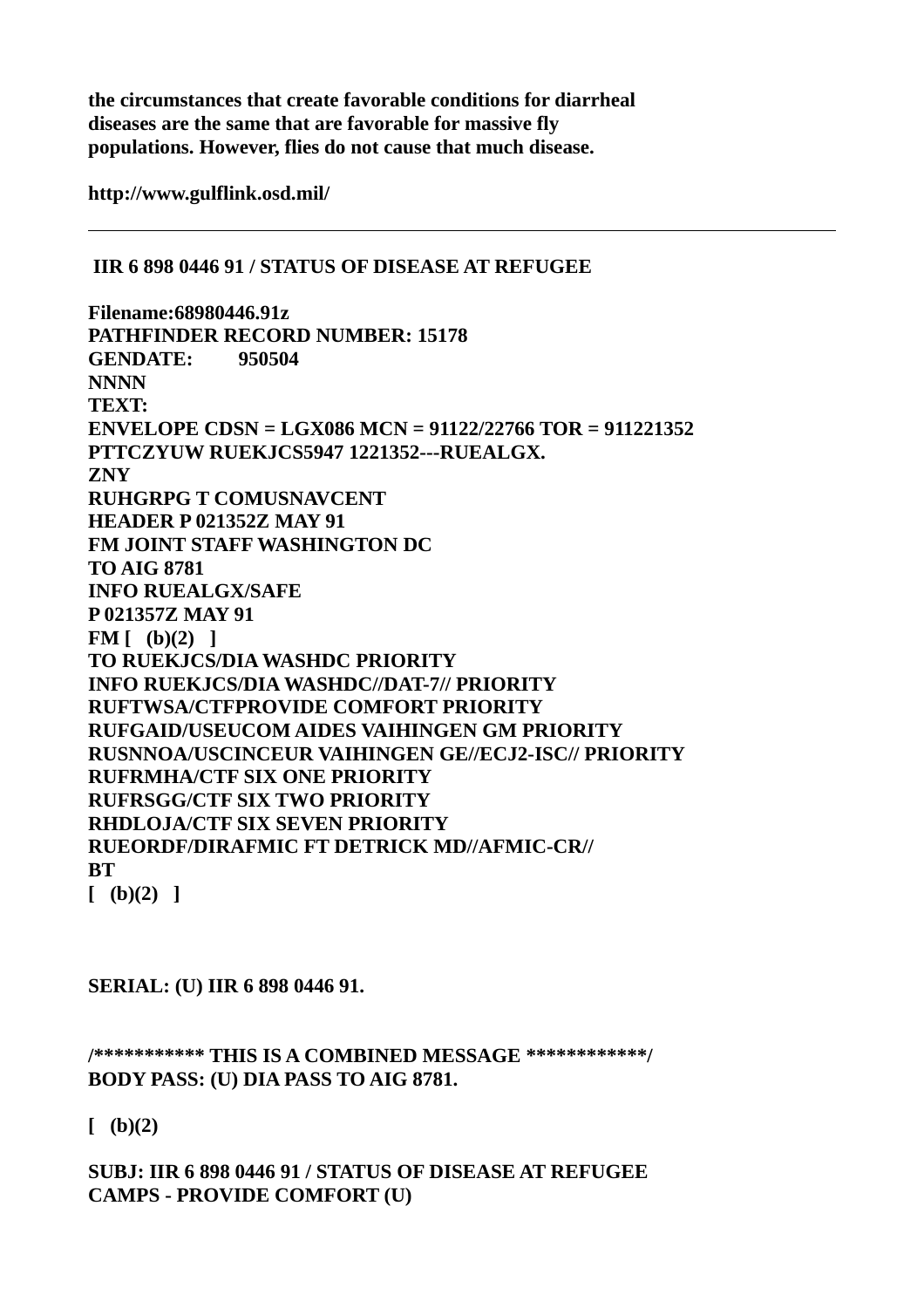**[ (b)(2) ]**

**DEPARTMENT OF DEFENSE**

**---------------------------------------------------**

**---------------------------------------------------**

**DOI: (U) 910501**

**REQS: (U) [ b.2. ]**

**[ (b)(1) sec 1.3(a)(4) ]**

**SUMMARY: CHOLERA AND MEASLES HAVE EMERGED AT REFUGEE CAMPS. FURTHER INFECTIOUS DISEASES WILL SPREAD DUE TO INADEQUATE WATER TREATMENT AND POOR SANITATION.**

**TEXT: 1. THE MAIN CAUSES OF INFECTIOUS DISEASES, PARTICULARLY DIARRHEA, DYSENTERY AND UPPER RESPIRATORY PROBLEMS, ARE POOR SANITATION AND UNCLEAN WATER. THESE DISEASES PRIMARILY AFFLICT THE OLD AND YOUNG CHILDREN. ALTHOUGH THE EXACT PERCENTAGE OF INFECTIOUS DISEASES IS UNKNOWN FOR EACH CAMP, [ (b)(1) sec 1.3(a)(4) ] THAT AT LEAST EIGHTY PERCENT OF THE POPULATION OF CUKURCA HAS DIARRHEA.**

**2. THE MOST FREQUENT CASE OF NON-INFECTIOUS DISEASE IN THE CAMPS INVOLVES TRAUMA - USUALLY SOMEONE STEPPING ON A LAND MINE. THESE TRAUMA INJURIES ARE ALSO THE MOST LIKELY CASES TO BE EVACUATED FROM THE CAMP TO A MAJOR MEDICAL FACILITY.**

# **3. CHOLERA, HEPATITIS TYPE B, AND MEASLES HAVE BROKEN OUT AT THE CUKURCA CAMP. ([ (b)(1) sec 1.3(a)(4) ]**

 **REPORTED NINE POSITIVE CHOLERA CASES OUT OF TWENTY-TWO SAMPLES SUBMITTED. AMERICAN SAMPLES FROM CUKURCA ON 910501 INDICATE POSSIBLE CHOLERA. THE NUMBER OF MEASLE CASES IS UNDETERMINED.**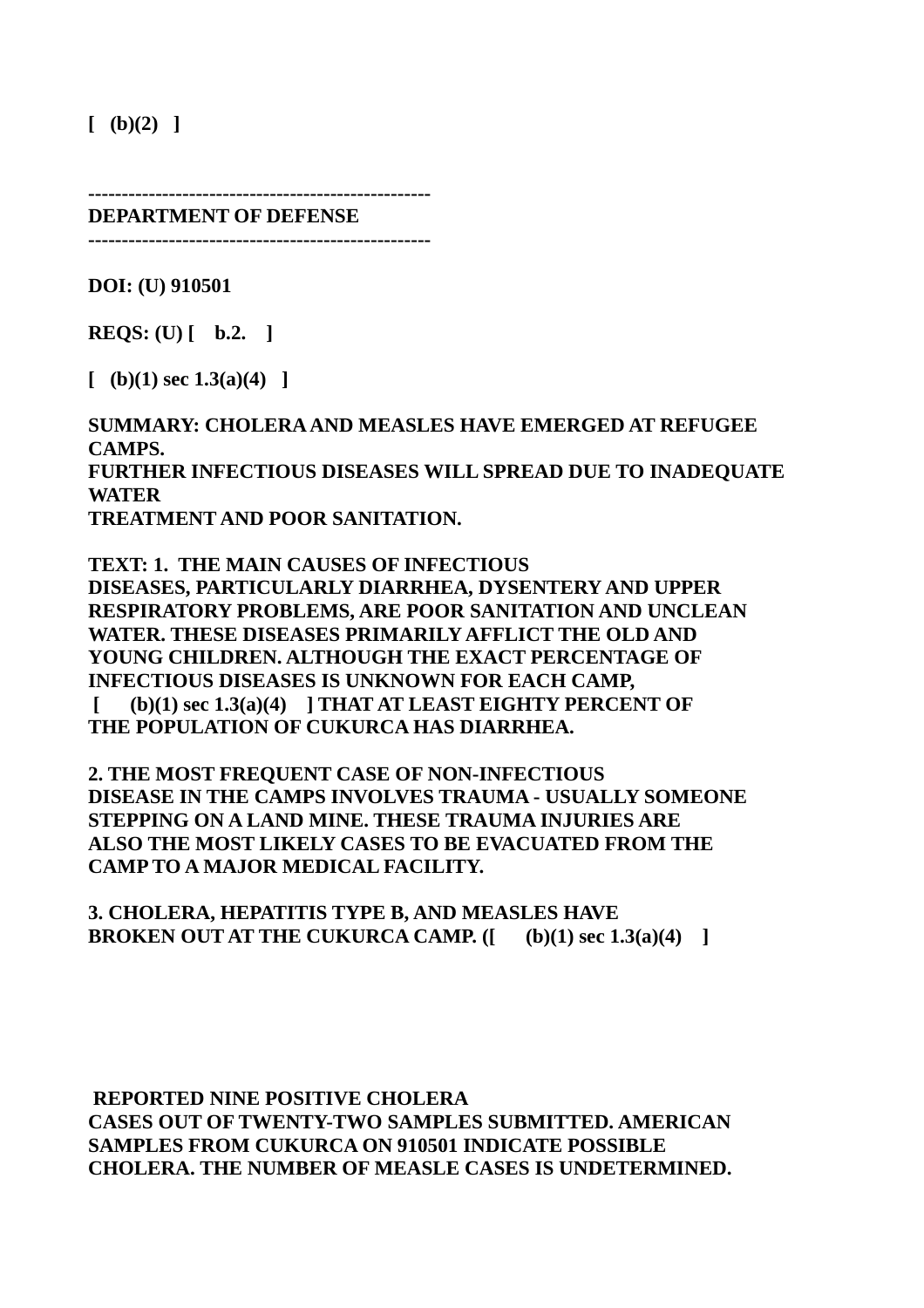**4. THERE HAVE BEEN NO REPORTED DIAGNOSIS OF TYPHOID AND ONLY ONE SUSPECTED CASE OF MENINGOCOCEAL MENINGITIS. MEDICAL ANALYSIS ON OTHER INFECTIOUS DISEASES IS STILL AWAITING COMPLETION OF DATA COLLECTION.**

**5. ZAHKO HAS SIMILAR MEDICAL PROBLEMS AS THE BORDER CAMPS. DURING A DISCUSSION WITH A MEDICAL TEAM ON 910430, [ (b)(1) sec 1.3(a)(4) ] WAS TOLD THAT MOST OF THE CASES THEY WERE SEEING WERE DIARRHEA AND UPPER RESPIRATORY INFECTIONS.**

 **([ (b)(1) sec 1.3(a)(4) ] 1. THE WEATHER HAS BEEN A POSITIVE FACTOR IN KEEPING THE NUMBER OF CERTAIN KINDS OF INFECTIOUS DISEASES DOWN TO A RELATIVELY MANAGEABLE LEVEL. HOWEVER, THE CONTINUING LACK OF CLEAN WATER FOR THE CAMPS AND THE LACK OF APPROPRIATE SANITATION FACILITIES HAS MANY MEDICAL PERSONNEL WORRIED. THE APPEARANCE OF CHOLERA AND MEASLES WAS EXPECTED, UNFORTUNATELY THE SLOW INTRODUCTION OF MEDICAL SUPPLIES AND ABSENCE OF A COLD CHAIN FOR PROPER STORAGE OF MEDICAL SUPPLIES ONLY ADDED TO A POTENTIALLY SERIOUS MEDICAL PROBLEM AT THE LARGER CAMPS.**

**http://www.gulflink.osd.mil/**

 **(U) IIR 6 050 0007 91/HEALTH CONDITIONS IN IRAQ (U)**

**File: 950719\_60500007\_91r.txt**

**Page: 91r**

**Total Pages: 1**

**(U) IIR 6 050 0007 91/HEALTH CONDITIONS IN IRAQ (U)**

**Filename:60500007.91r PATHFINDER RECORD NUMBER: 12699 GENDATE: 950504 NNNN TEXT: ENVELOPE CDSN = LGX501 MCN = 91154/21957 TOR = 911541708**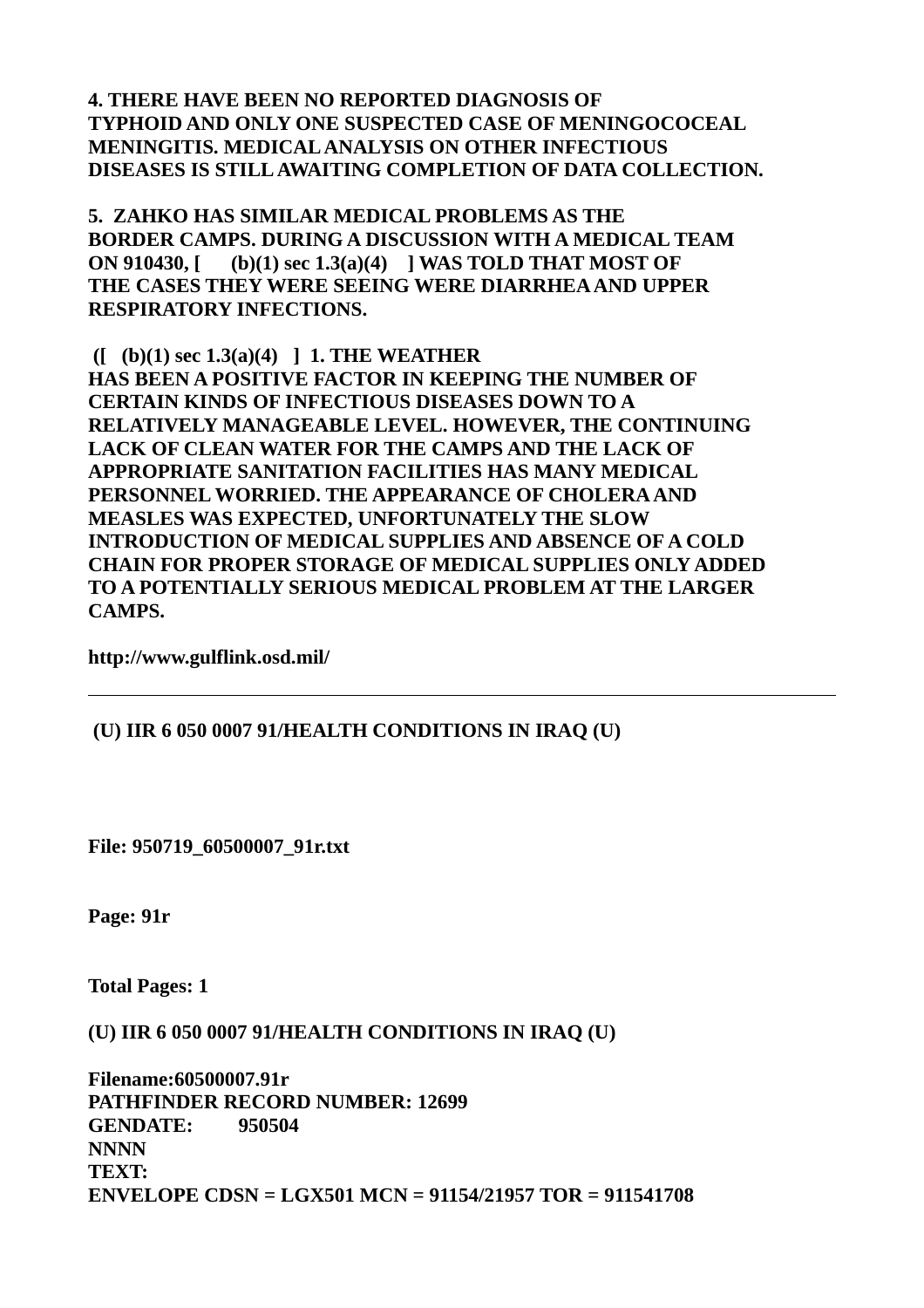**PTTCZYUW RUEKJCS1415 1541710- --RUEALGX. ZNY HEADER P 031710Z JUN 91 FM JOINT STAFF WASHINGTON DC INFO RUEADWD/OCSA WASHINGTON DC RUCQVAB/USCINCSOC INTEL OPS CEN MACDILL AFB FL RUCJACC/USCINCCENT MACDILL AFB FL//CARA// RHEPAAB/TAC IDHS LANGLEY AFB VA//IDHS// RUFTAKA/USAINTELCTRE HEIDELBERG GE RUFTAKC/UDITDUSAREUR HEIDELBERG GE RUDOGHA/USNMR SHAPE BE//SURVEY// RUEALGX/SAFE P 031700Z JUN 91 FM JICEUR VAIHINGEN GE//DO// TO RUFTWSA/CTF PROVIDE COMFORT INCIRLIK AB TU//J2// RUEKJCS/DIA WASHINGTON DC//DAT-6/DAT-7// RHFQAAA/HQ USAFE RAMSTEIN AB GE//IN/INO// RUFDAAA/HQ USAREUR HEIDELBERG GE//AEBG// INFO RUFGAID/ USEUCOM AIDES VAIHINGEN GE RUEKJCS/JOINT STAFF WASHINGTON DC RUEKJCS/OCSA WASHINGTON DC RUENAAA/CNO WASHINGTON DC RUEAHQA/CSAF WASHINGTON DC RUEACMC/CMC WASHINGTON DC RUEBJFA/MPC FT GEORGE MEADE MD RUEABOL/HQ AFOSI BOLLING AFB DC [ (b)(2) ] RUEHC/SECSTATE WASHINGTON DC RUWSMXI/MAC INTEL CEN SCOTT AFB IL//IN// RUFDAAA/USA INTEL CENTER HEIDELBERG GE RUFTAKC/UDITDUSAREUR HEIDELBERG GE RUDOGHA/USNMR SHAPE BE//SURVEY// RUEALGX/SAFE RUEADDS/DITDS RUFHMD/USDAO MADRID SP RHFUMHE/BRFINK MHE BOERFINK GE RHDLCNE/CINCUSNAVEUR LONDON UK//N-2// RUCBSAA/FICEURLANT NORFOLK VA RUCBSAA/USCINCLANT NORFOLK VA RUCBSAA/CINCLANTFLT NORFOLK VA RUSNNOA/USCINCEUR VAIHINGEN GE//ECJ2-OC// RHFQAAA/USAFE COIC RAMSTEIN GE//INRMH// RUFLFSA/16AF TORREJON SP//IN// RUFLFSA/AFOSI DIST 68 TORREJON AB SP//CC// RUFDAAA/CINCUSAREUR HEIDELBERG GE//AEAGB-C-RE// RUFTAKA/USAINTELCTRE HEIDELBERG GE//AEAGB-PD-CUR// RUFHNA/USMISSION USNATO RUEOFAA/CMDRJSOC FT BRAGG NC//J-2//**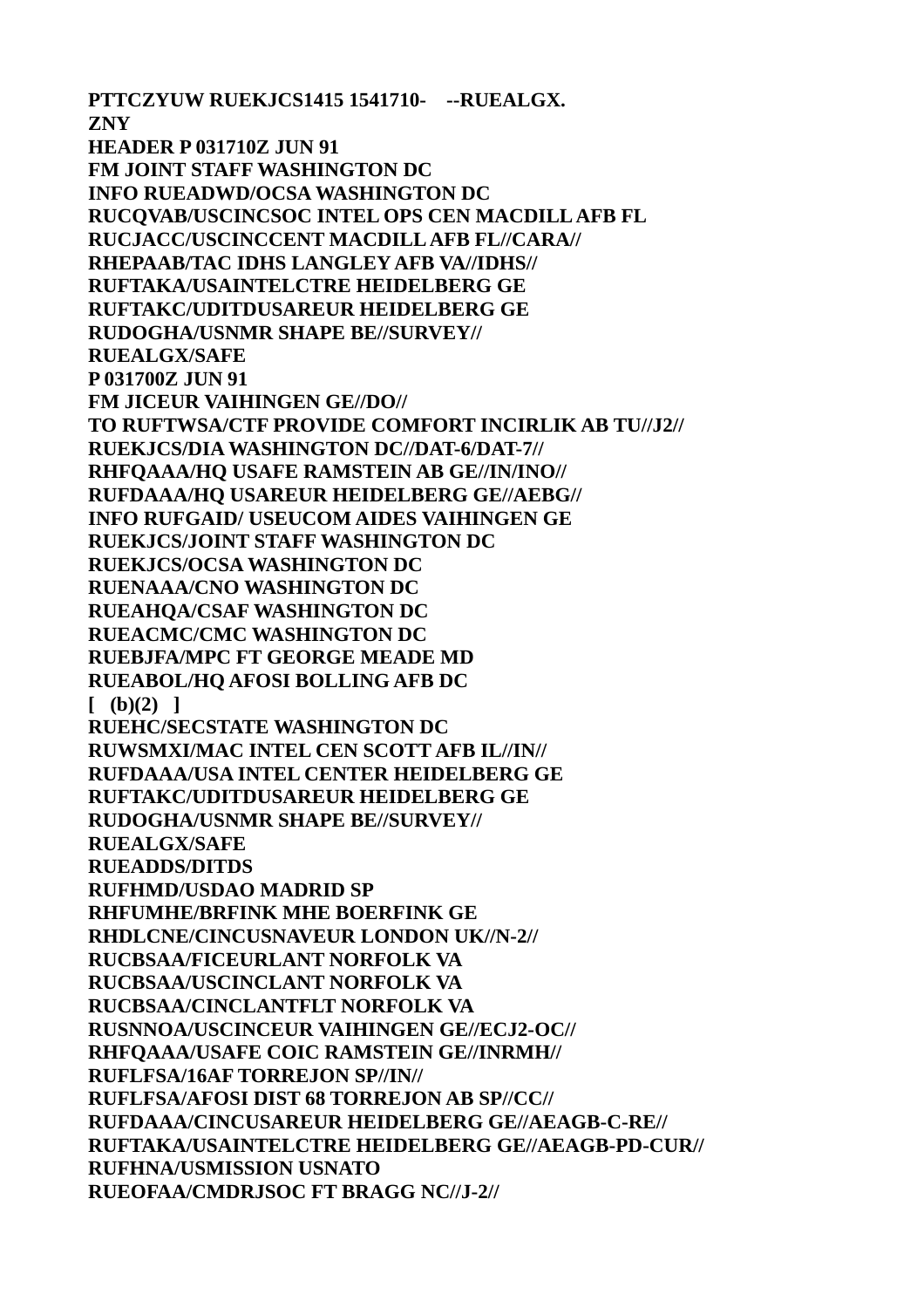**ZEN/FSTC INTEL OPS CHARL//AIFICB// RUDOECA/DET 3 FTD LINDSEY AS GE//CC// RUDOECA/USCINCEUR LINDSEY AS GE//ECJ1-SADEM// RUEHNC/USDAO NICOSIA CY RUFHRA/USDAO RABAT MO RUEHTU/USDAO TUNIS TS RUDMNIC/COMNAVINTCOM WASHINGTON DC//NIC-03// RUEORDA/CDR AFMIC FT DETRICK MD BT CONTROLS SECTION 001 OF 002 BODY MSGID/SYS.RRM/JICEUR// RMKS/SERIAL: (U) 6 050 0007 91 COUNTRY: (U) IRAQ (IZ) SUBJECT: (U) IIR 6 050 0007 91/HEALTH CONDITIONS IN IRAQ (U) WARNING: (U) THIS IS AN INFORMATION REPORT, NOT FINALLY EVALUATED INTELLIGENCE.** 

**------------------------------------------------------------------**

**DEPARTMENT OF DEFENSE -----------------------------------------------------------------**

**DOI: (U) 910508 REQS: (U) [ (b)(2) ] SOURCE: (U) [ (b)(1) sec 1.3(a)(4) ]**

**SUMMARY: SOURCE WAS [ (b)(1) sec 1.3(a)(4) ] TO ASSESS CONDITIONS THERE. SOURCE [ (b)(1) sec 1.3(a)(4) ]TRAVELED TO [ (b)(1) sec 1.3(a)(4) ] TO ASSESS HEALTH CONDITIONS AND DETERMINE THE MOST CRITICAL MEDICAL NEEDS OF IRAQ. SOURCE OBSERVED THAT IRAQI MEDICAL SYSTEM WAS IN CONSIDERABLE DISARRAY, MEDICAL FACILITIES HAD BEEN EXTENSIVELY LOOTED AND ALMOST ALL MEDICINES WERE IN CRITICALLY SHORT SUPPLY. IN THE OPINION OF THE SOURCE, ENTERIC DISEASES, SPECIFICALLY GASTROENTERITIS, POSE THE MOST SIGNIFICANT THREAT COUNTRY-WIDE, ESPECIALLY AS THE WEATHER GROWS WARMER. TEXT: 1. [ (b)(1) sec 1.3(a)(4) ], SOURCE WAS** 

**[ (b)(1) sec 1.3(a)(4) ] TO ASSESS HEALTH CONDITIONS IN IRAQ.**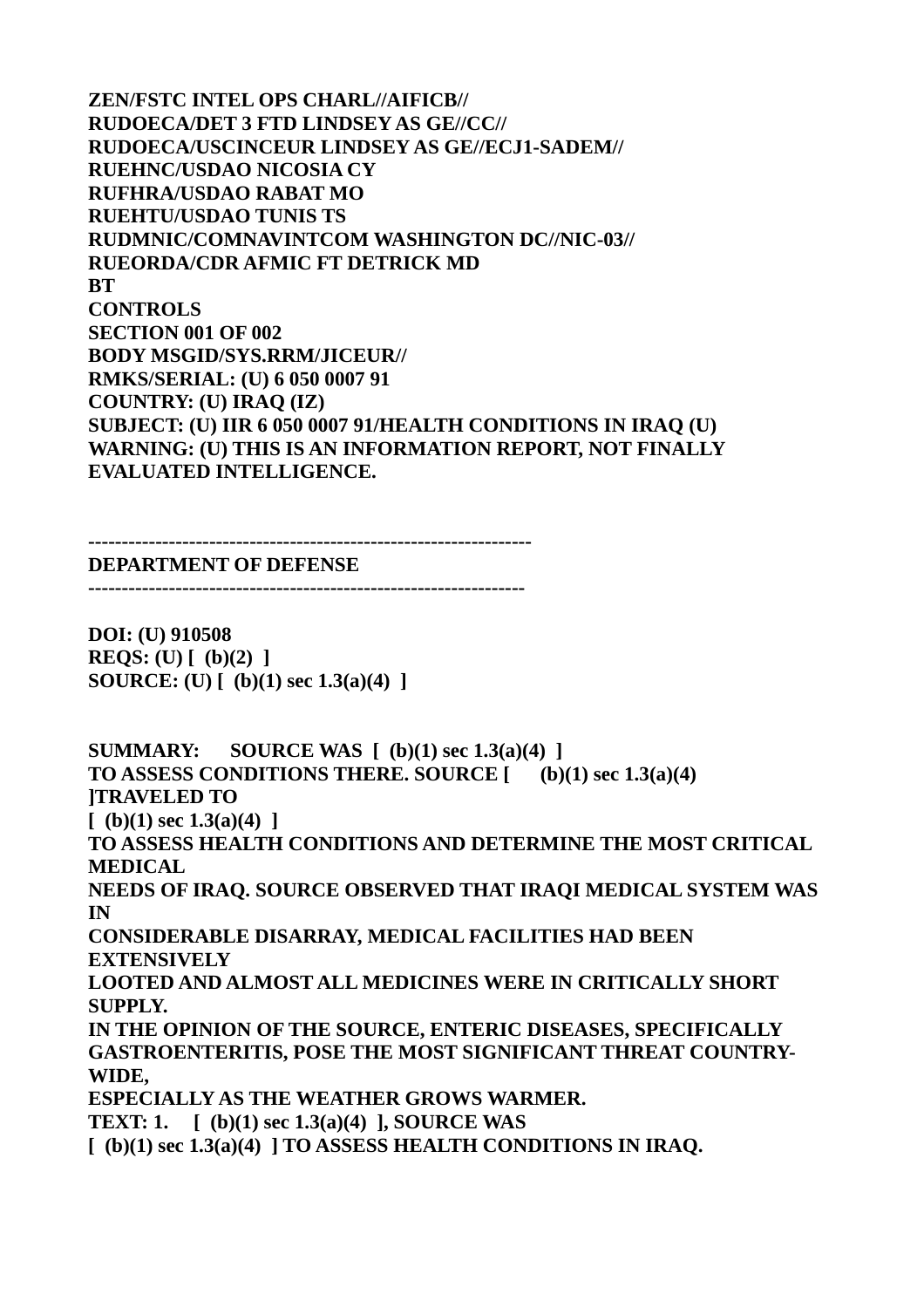**[ (b)(1) sec 1.3(a)(4) ]**

**2. [ (b)(1) sec 1.3(a)(4) ]**

**3.** 

**[ (b)(1) sec 1.3(a)(4) ]. SOURCE ALSO STATED THAT ACCORDING TO** 

**[ (b)(1) sec 1.3(a)(4) ]**

**MORTALITY DATA COLLECTED BETWEEN 1990 AND 1991 SHOWED THAT CHOLERA** 

**AND TYPHOID HAVE ALWAYS BEEN ENDEMIC TO IRAQ AND THERE HAD BEEN** 

**REPORTS OF CASES IN BAGHDAD AND BASRAH. FOR THE FIRST TIME, HOWEVER, KVASHIORKOR HAD BEEN OBSERVED IN IRAQ, ALONG WITH EVIDENCE OF PROTEIN DEFICIENCY. [ (b)(1) sec 1.3(a)(4) ] FELT THAT TYPHOID WAS A PROBLEM, BUT GASTROENTERITIS WAS KILLING CHILDREN. THEY STATED THAT IN THE SOUTH, 80 PERCENT OF THE DEATHS** 

**WERE CHILDREN (WITH THE EXCEPTION OF AL AMARAH, WHERE 60 PERCENT** 

**OF DEATHS WERE**

**CHILDREN). THEY ALSO NOTED THAT IN THE REFUGEE CAMPS IN THE SOUTH, 50 PERCENT OF THE POPULATION WERE CHILDREN AND 30% WERE**

**WOMEN. THEIR PRIMARY CONCERN, HOWEVER, WAS THAT THE COMING WARM**

**WEATHER AND POTENTIAL BACTERIAL GROWTH IN THE WATER WOULD ACCELERATE THE SPREAD OF DISEASE.**

**4. [ (b)(1) sec 1.3(a)(4) ]**

**5.[ (b)(1) sec 1.3(a)(4) ]**

**6. [ (b)(1) sec 1.3(a)(4) ]**